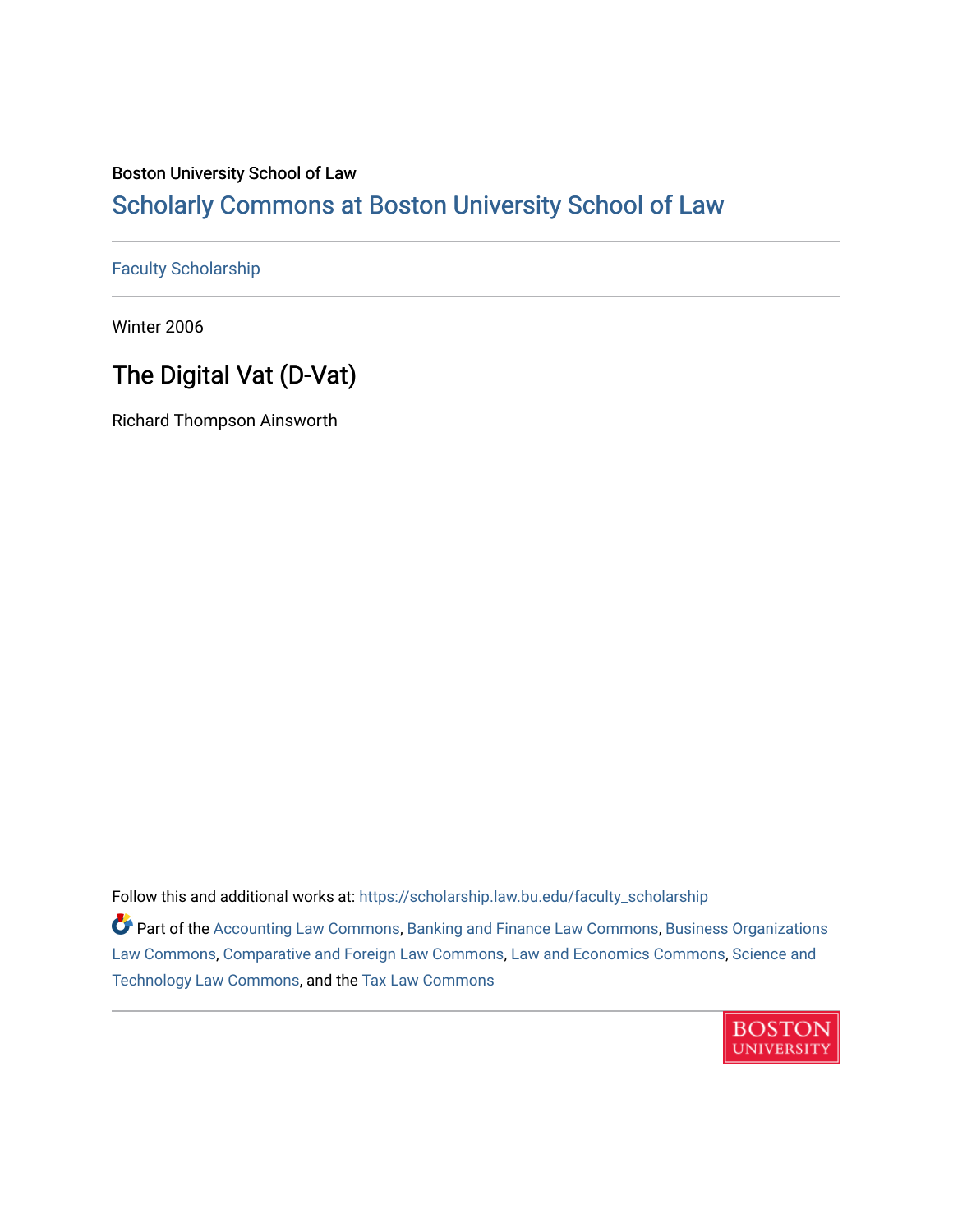# BOSTON UNIVERSITY SCHOOL OF LAW

WORKING PAPER SERIES, LAW AND ECONOMICS WORKING PAPER NO. 06-22



# **THE DIGITAL VAT (D-VAT)**

RICHARD THOMPSON AINSWORTH

25 VA TAX REVIEW 875 (2006)

This paper can be downloaded without charge at:

The Boston University School of Law Working Paper Series Index: http://www.bu.edu/law/faculty/scholarship/papers.html

The Social Science Research Network Electronic Paper Collection: http://ssrn.com/abstract=923406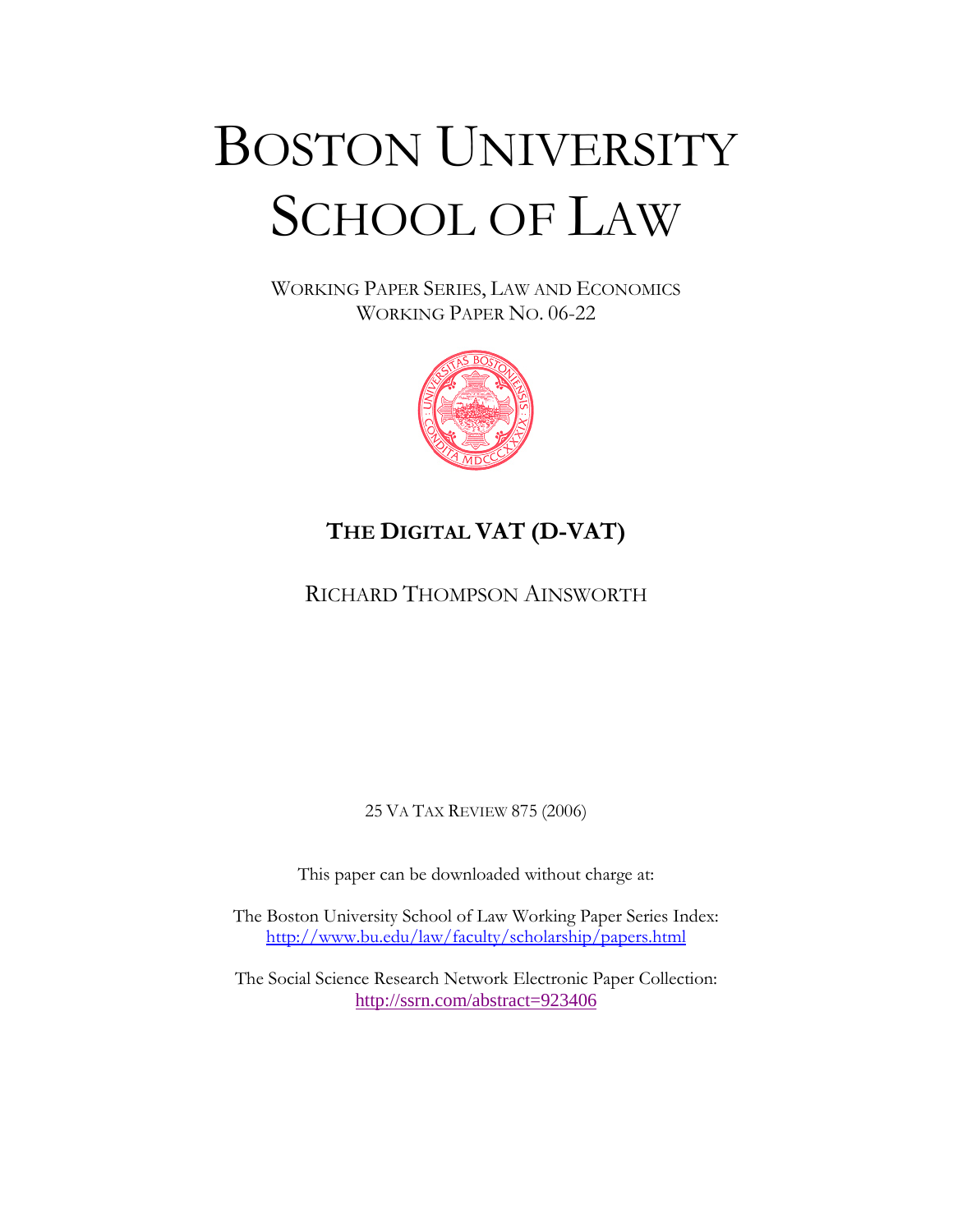# The Digital VAT  $(D-VAT)^1$ Richard Thompson Ainsworth

 The most sustained U.S. tax policy debate of the past 30 years concerns proposals to replace and/ or supplement the Federal Income Tax with a consumption  $\text{tax.}^2$  Public finance economists and legal tax policy scholars challenged<sup>3</sup> and defended<sup>4</sup> the current income tax system on grounds of fairness,<sup>5</sup> efficiency,  $6$  and simplicity.<sup>7</sup>

 $\overline{a}$ 

 $2$  The role of the U.S. Treasury in initiating this debate has been significant. Many of the central issues gained prominence through the 1977 tax reform study, U.S. DEP'T. OF THE TREASURY, BLUEPRINTS FOR BASIC TAX REFORM (1977). This study called for integration of the corporate and individual income taxes, capital gains taxation at full rates (after adjusting for inflation), and broadening the tax base. In 1984 the Treasury put forward a cash flow or consumption-based income tax in U.S. DEP'T. OF THE TREASURY, TAX REFORM FOR FAIRNESS, SIMPLICITY AND ECONOMIC GROWTRH (1984). The1984 study examined a "pure income tax," one that taxed capitals gains at full, normal rates, had true economic depreciation allowances with inflation adjustments for receipts and inventories, partial integration of corporate and individual income taxes through a deduction for corporate tax of one-half of the dividend paid, a broadened base and lower rates. In 1984 a second, revised edition of the BLUEPRINTS (1977) was published. DAVID F. BRADFORD AND THE U.S. TREASURY TAX POLICY STAFF, BLUEPRINTS FOR BASIC TAX REFORM (2d ed. 1984).

 $3$  Critics can be classified by their solutions. MICHAEL J. GRAETZ, THE DECLINE (AND FALL ?) OF THE INCOME TAX (1997) (chronicling the failures of the income tax and proposing a VAT); ROBERT E. HALL & ALVIN RABUSHKA, THE FLAT TAX (2nd ed. 1995) (examining flaws in the current system and proposing a hybrid consumption tax with a subtraction VAT on business income and a wage tax on individuals); EDWARD J. MCCAFFERY, FAIR NOT FLAT: HOW TO MAKE THE TAX SYSTEM BETTER AND SIMPLER (2002) (examining present system and proposing a hybrid national retail sales tax).

4 Richard A. Musgrave, *In Defense of an Income Concept*, 81 HARV. L. REV. 44 (1967) (Presenting the classic theoretical defense of a concept of income. The importance of accretion within this definition is defended as a critical facet of tax base measurement. Musgrave's defense directly responds to the *ad hoc*  approach to income definition advanced by the comprehensive tax base advocate Boris Bittker, *A* 

*"Comprehensive Tax Base" as a Goal of Income Tax Reform*, 89 HARV. L. REV. 925 (1967); John K. McNulty, *Flat Tax, Consumption Tax, Consumption-Type Income Tax Proposals in the United States: A Tax Policy Discussion of Fundamental Tax Reform*, 88 CAL. L. REV. 2095 (2000) (McNulty provides an analytical and comparative defense of the current accretion-based income tax. Comparing the present system to each of the contemporary proposals for change, McNulty finds the present system to be superior on equity, fairness, simplicity and administrablity grounds. For McNulty, the case for change has not yet been made); Jerome Kurtz, *Two Cheers for the Income Tax*, 27 OHIO N.U. L. REV. 161, 162 (2001) (A former Commissioner of the IRS, Katz argues "that the income tax is basically the fairest form of taxation, and that change to a new system is extraordinarily risky and administratively unmanageable. Even if some other form of tax, probably some form of consumption tax, might be proven to have economic advantages in the long run, we cannot get there from here.").

 $<sup>5</sup>$  In essence the fairness argument favoring a consumption tax is that an accretion model taxes too broadly.</sup> It burdens productive activities, specifically the receipt and realization of income or gain. Investments are

<sup>&</sup>lt;sup>1</sup> Adjunct Professor of Law, Boston University School of Law; Visiting Professor, Ritsumeikan University. B.B.A., Boston College, 1971; J.D., Suffolk Law School, 1982; L.L.M., Boston University Law School, 1990. The author would like to thank the following individuals for helpful comments on earlier drafts of this paper, for comments made in developing the original D-VAT proposal for the President's Advisory Panel on Federal Tax Reform, for discussions on the D-VAT in general, and for assistance in locating historical resources. Hiroki Akioka, Reuven Avi-Yonah, Graeme Cooper, Sandra Hadler, Walter Hellerstein, Oliver Oldman, Carlo Pinto, Carlos Silvani, and Victor Thuronyi. The Digital VAT (D-VAT) was first proposed to the President's Advisory Panel on Federal Tax Reform. The proposal responded to the Panel's second request for comments. Richard T. Ainsworth, *The Digital VAT: A Proposal for the President's Advisory Panel on Federal Tax Reform*, President's Advisory Panel on Federal Tax Reform (Apr. 30, 2005) *at* http://comments.taxreformpanel.gov/ (on file with author).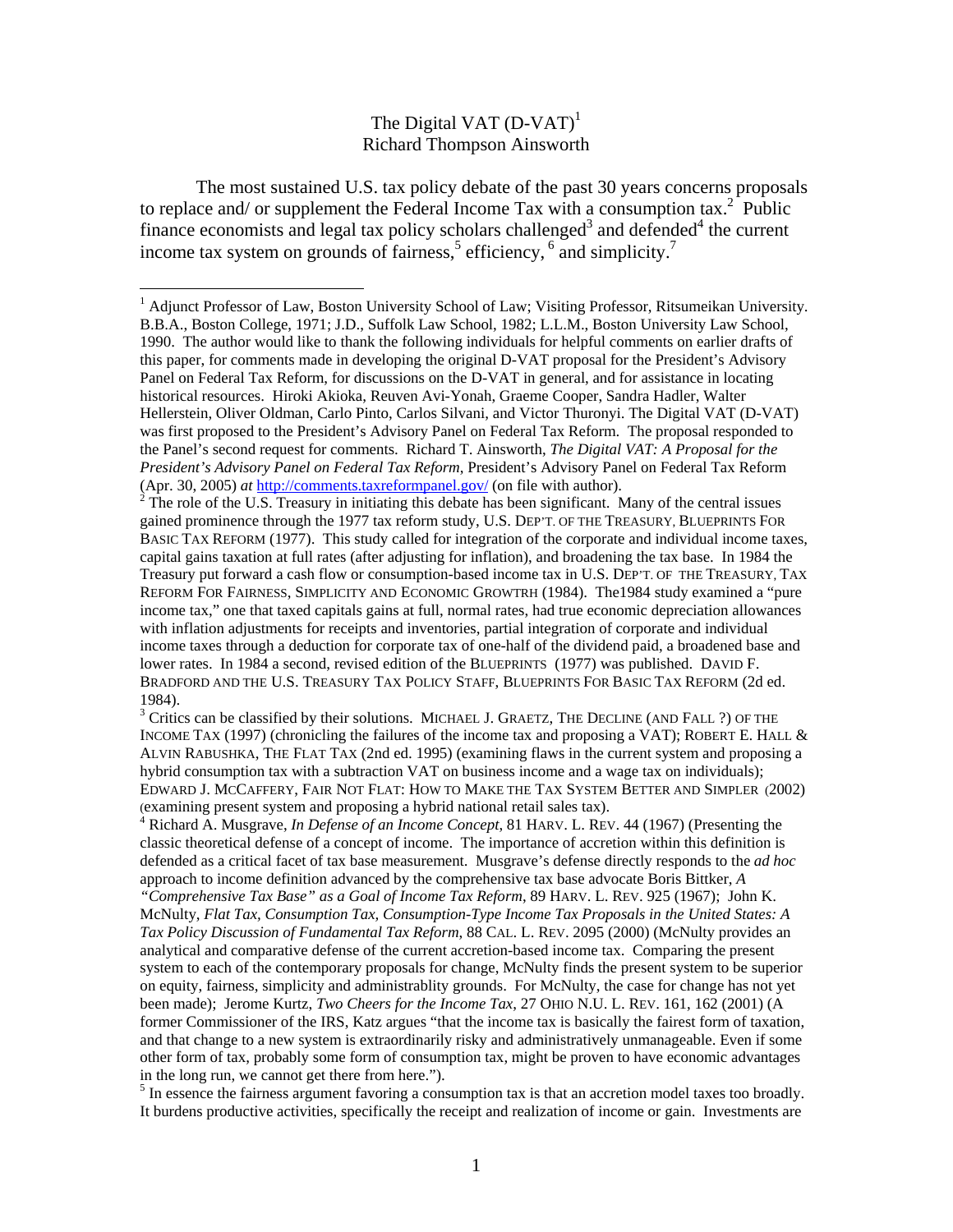This debate over revamping the national taxing scheme has not been argued purely in the academic forum. Concrete legislative proposals have been advanced for a

 overtaxed. A cash-flow or consumed income tax on the other hand, does not tax saved income. Thus, it encourages saving, investment and productivity. A consumption tax treats people equally (fairly) when viewed from a lifetime perspective. BLUEPRINTS (1984), *supra* note 2, at 39-45, 48 ("The argument has been made that the choice is *not* between a tax favoring the rich (who save) and the poor (who do not), as some misconceive the consumption tax, and a tax favoring the poor over the rich by the use of progressive rates, as some view the income tax. The choice is between an income tax that, *at each level of endowment*, favors early consumers and late earners over late consumers and early earners and a consumption tax that is *neutral* between these two types of individuals."); William D. Andrews, *A Consumption or Cash Flow Personal Income Tax*, 87 HARV. L. REV. 1113, 1167 (1974) ("The most sophisticated argument in favor of a consumption-type tax is that the lesser burden of a deferred tax is more appropriate because it ultimately imposes more uniform burden on consumption, wherever it may occur, than does an accretion-type tax."); *Contra* Alvin C. Warren, *Fairness and a Consumption-Type or Cash Flow Personal Income Tax*, 88 HARV. L. REV. 947 (1975) (Targeting Andrews' fairness argument alone, Warren assesses the neutrality of the cash-flow tax. His chief concern is that unlike an accretion-type income tax, a cash-flow tax allows income from the wealthy to escape taxation.); Alvin C. Warren, *Would a Consumption Tax Be Fairer Than an Income Tax?* 89 YALE L. J. 1081 (1980) (reaffirming and elaborating on the position taken in opposition to Andrews earlier); Barbara H. Fried, *Fairness and the Consumption Tax*, 44 STAN. L. REV. 961, 967 (1992). (Also targeting the fairness argument alone, Fried considers both cash-flow and yield-exemption types of consumption taxes. Fried isolates what she considers to be the three main fairness argument favoring consumption taxes, and concludes"… the fairness arguments for a consumption tax that have dominated the tax literature do not withstand scrutiny.").

6 Laurence J. Kotlikoff, *The Case for the Value-Added Tax*, 39 TAX NOTES 239, 241 (April 11, 1988) ("A variety of studies, including *Dynamic Fiscal Policy* written by myself and Alan Auerbach, have shown that taxing consumption is more efficient than taxing wage income by itself, capital income by itself, or both capital and wage income through an income tax … taxing consumption through a VAT is equivalent to taxing current and future labor income plus taxing initial wealth."); *See* Alan J. Auerbach, *Measuring the Impact of Tax Reform*, 49 NAT'L TAX J. 665, 669 (December 1996) (Auerbach notes that these kinds of efficiency measurements are difficult. "To determine the impact of a tax reform, it is necessary not only to develop theories of that tax reform's impact, but to test the theories. The lack of controlled experiments and of the ability to measure economic changes limits the scope for performing such evaluations."); Alan J. Auerbach & Joel Slemrod, *The Economic Effects of the Tax Reform Act of 1986*, 35 J. ECON. LIT. 589, 620 (March, 1997) (Auerbach undertook to measure efficiency improvements due to the TRA86's reform that moved the US closer to a consumption base. He found efficiency gains, and found that "… most analyses concluded that TRA86 improved the efficiency of the tax system, although the magnitude of the improvement was disputed."); Andrews, *Consumption or Cash Flow, supra* note 5, at 1165-1177. HALL & RABUSHKA, THE FLAT TAX, *supra* note 3, at 52-82 (Among the tax reform proposals that would still require a large number of individual returns Hall and Rabushka make the most popularly appealing "simplification" argument. They suggest that a single, flat rate consumption-type tax can be imposed with returns not much bigger than post cards.); Michael J. Graetz, *100 Million Unnecessary Returns: A Fresh Start for the US Tax System*, 112 YALE L.J. 261, 299 (November, 2002) (Professor Graetz would simplify income tax filing by financing a standard deduction of \$100,000 through the adoption of a credit-invoice VAT. The " … principal advantage [of his proposal] would be its major simplification of the tax lives of the American people. My plan would eliminate more than 80% of the income tax returns that currently are filed each year and would allow substantial simplification of the limited income tax that would remain."); Andrews, *Consumption or Cash Flow, supra* note 5, at 1149 ("A consumption-type tax requires deductions and additions to eliminate savings and dissavings. But these, being based solely on money transactions, are incomparably simpler than either making adjustments to include unrealized appreciation under a true accretion-type tax or living with the complexity and distortion that results from the existing hybrid treatment of accumulation. … capital transactions are treated on a simple cash flow basis. Investments are simply deducted when made … All that is required is to separate business and investment activities on the one hand from personal consumption on the other, as under present law, …").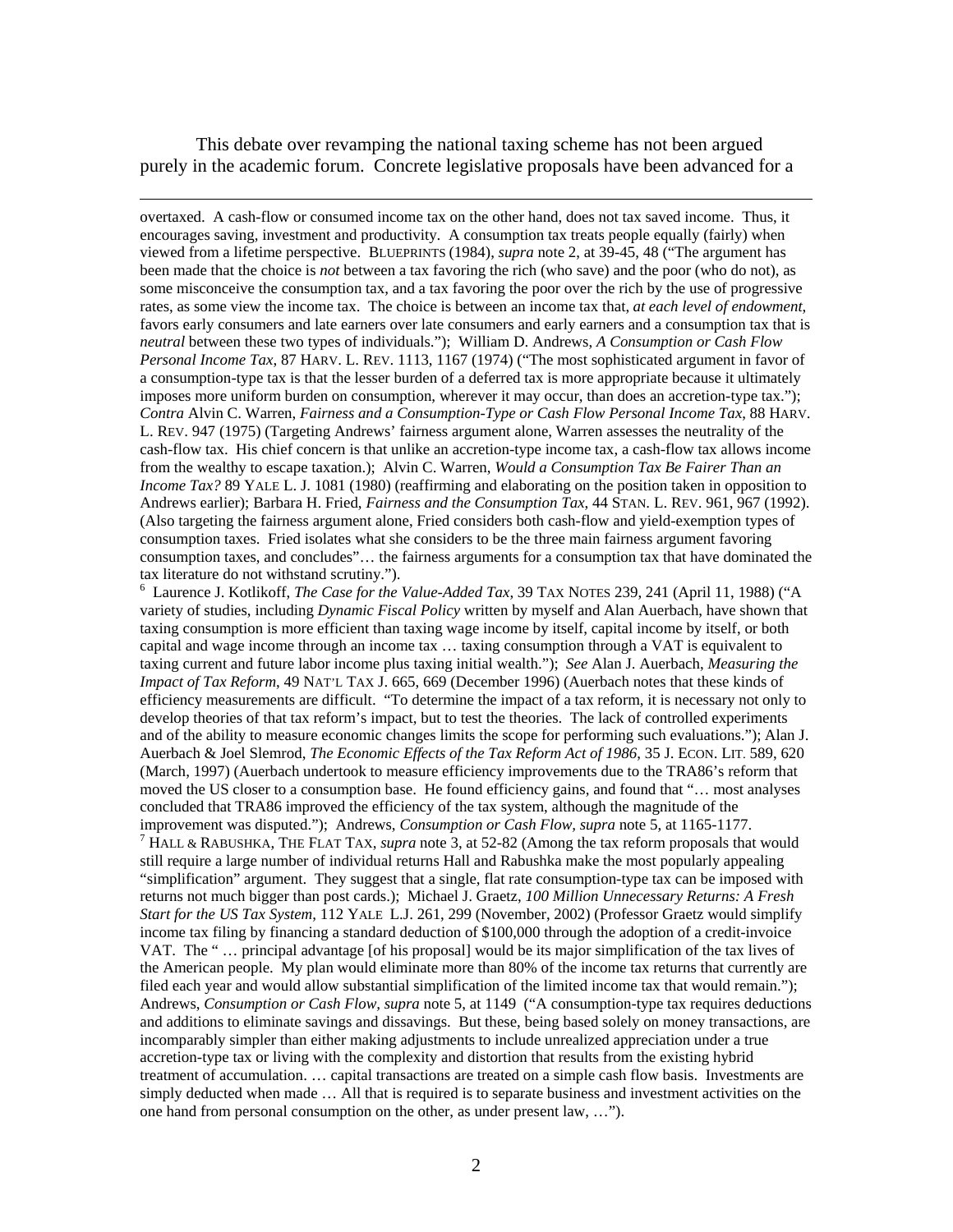national retail sales tax,  $8$  a European-style Value Added Tax,  $9$  as well as a whole host of what David Bradford calls "the two-tiered consumption taxes." These "two-tiered" taxes commonly join a business level subtraction VAT with either a "yield-exemption" (prepaid) or a "consumed income" (cash flow/ post-paid) tax at the individual level.<sup>10</sup>

From early on, a characteristic of this debate has been the marginalization of practical questions about the "fit" of these proposals both internationally<sup>11</sup> and sub-

 $\overline{a}$ 

 Each of the following proposals advocates a business level subtraction VAT with a consumed income type ("cash-flow," or post-paid) consumption tax at the individual level: The USA Tax of 1995, S. 722,  $104<sup>th</sup>$  Cong. (1995) (proposed by Senators Sam Nunn, GA and Pete V. Domenici, NM); the Simplified USA Tax of 2003, H.R. 269, 108<sup>th</sup> Cong. (2003) (proposed by Congressman Phil English, PA).<br><sup>11</sup> "Hybrid" consumption tax advocates, those following Hall-Rabushka's "flat tax" design, are caught in a tax dilemma; GATT/WTO conformity or a doubling of transfer pricing enforcement problems. Stephen E. Shay and Victoria P. Summers, *Selected International Aspects of Fundamental Tax Reform Proposals*, 51 U. MIAMI L. Rev. 1029 (July 1997) (pointing out the first horn of the dilemma, that conformity with GATT/WTO requires adoption of an origin-based hybrid tax); Reuven, S. Avi-Yonah, *Risk, Rents, and Regressivity: Why the United States Needs Both an Income Tax and a VAT*, 37 TAX NOTES INT'l 1651, 1661-62 (Jan. 10, 2005) (identifying the second horn of the dilemma, that it is only a destination-based hybrid tax that will avoid having transfer pricing problems both on inbound and outbound transactions); Reuven S. Avi-Yonah, *From Income to Consumption Tax: Some International Implications*, 33 SAN DIEGO L. REV*.* 1329, 1339-43 (1996) (initial and most detailed presentation of the double transfer pricing problem).

Aside from the impossibility of making required border adjustments for GATT/WTO conformity in a destination-based hybrid system, there are problems with the taxability of cross-border services, issues with the financial services industry generally, as well as direct investment in the US and overseas investment decisions of US multinationals. Further complications arise from the likelihood that the current tax treaty network may not survive the abolition of the income tax, something that is a problem for many proposals. *Id.* at 1343-53. Michael J. Graetz, *International Aspects of Fundamental Tax Restructuring: Practice or Principles*, 51 U. MIAMI L. Rev. 1093, 1107 (July, 1997) (discussing "American exceptionalism," the Shay-Summers analysis generally and questioning the wisdom of "...adopt [ing] a form of consumption tax untried elsewhere in the world instead of moving toward a standard form of value added tax or retail sales tax. The practical and political international advantages of the standard form should by now be obvious.").

 $8$  Each of the following proposes a national retail sales tax: National Retail Sales Tax, H.R. 3039, 104<sup>th</sup> Cong. (1996) (proposed by Congressman Dan Schaefer, CO); H.R. 2001, 105<sup>th</sup> Cong. (1998) (proposed by Congressman Dan Schaefer, CO); H.R. 1467, 106<sup>th</sup> Cong. (1999) (proposed by Congressman W.J. "Billy" Tauzin, LA); The Fair Tax Act, H.R. 25,  $108^{th}$  Cong. (2003) (proposed by Congressman John Linder, GA); S. 1493,  $108<sup>th</sup>$  Cong. (2003) (proposed by Senator Saxby Chambliss, GA).

<sup>&</sup>lt;sup>9</sup> Each of the following proposes a European-style credit-invoice VAT: The Tax Restructuring Act of 1979 and 1980, H.R. 5665,  $96^{th}$  Cong. (1979) and H.R. 7015, 96<sup>th</sup> Cong. (1980) (proposed by Congressman Al Ullman); The Revenue Restructuring Act of 1996, H.R. 4050,  $104<sup>th</sup>$  Cong. (1996) (proposed by Congressman Sam Gibbons, FL); The National Health Insurance Act, H.R. 16,  $106<sup>th</sup>$  Cong. (1993) and S. 237, 104<sup>th</sup> Cong. (1993) (proposed by Congressman John D. Dingle, MI and Senator Ernest F. Hollings, SC to finance this health plan); The War Financing Act of 2003, S.  $112$ ,  $108<sup>th</sup>$  Cong. (2003) (proposed by Senator Ernest F. Hollings, SC to finance the Iraq war).

 $10$  Each of the following proposes a business level subtraction VAT with a yield-exemption (pre-paid) type consumption tax at the individual level: Freedom and Fairness Restoration Act of 1994, H.R. 4585, 103<sup>rd</sup> Cong. (1994) (proposed by Congressman Richard K. Armey, TX); The Flat Tax, S. 488,  $104^{\text{th}}$  Cong. (1995) (proposed by Senator Arlen Spector, PA); The Tax Simplification Act of 2003, H.R. 3060, 108<sup>th</sup> Cong. (2003) and S. 1040, 108<sup>th</sup> Cong. (2003) (proposed by Congressman Nick Smith, MI and Senator Richard C. Shelby, AL); The Flat Tax Act of 2003, S. 907,  $108<sup>th</sup>$  Cong. (2003) (proposed by Senator Arlen Spector, PA).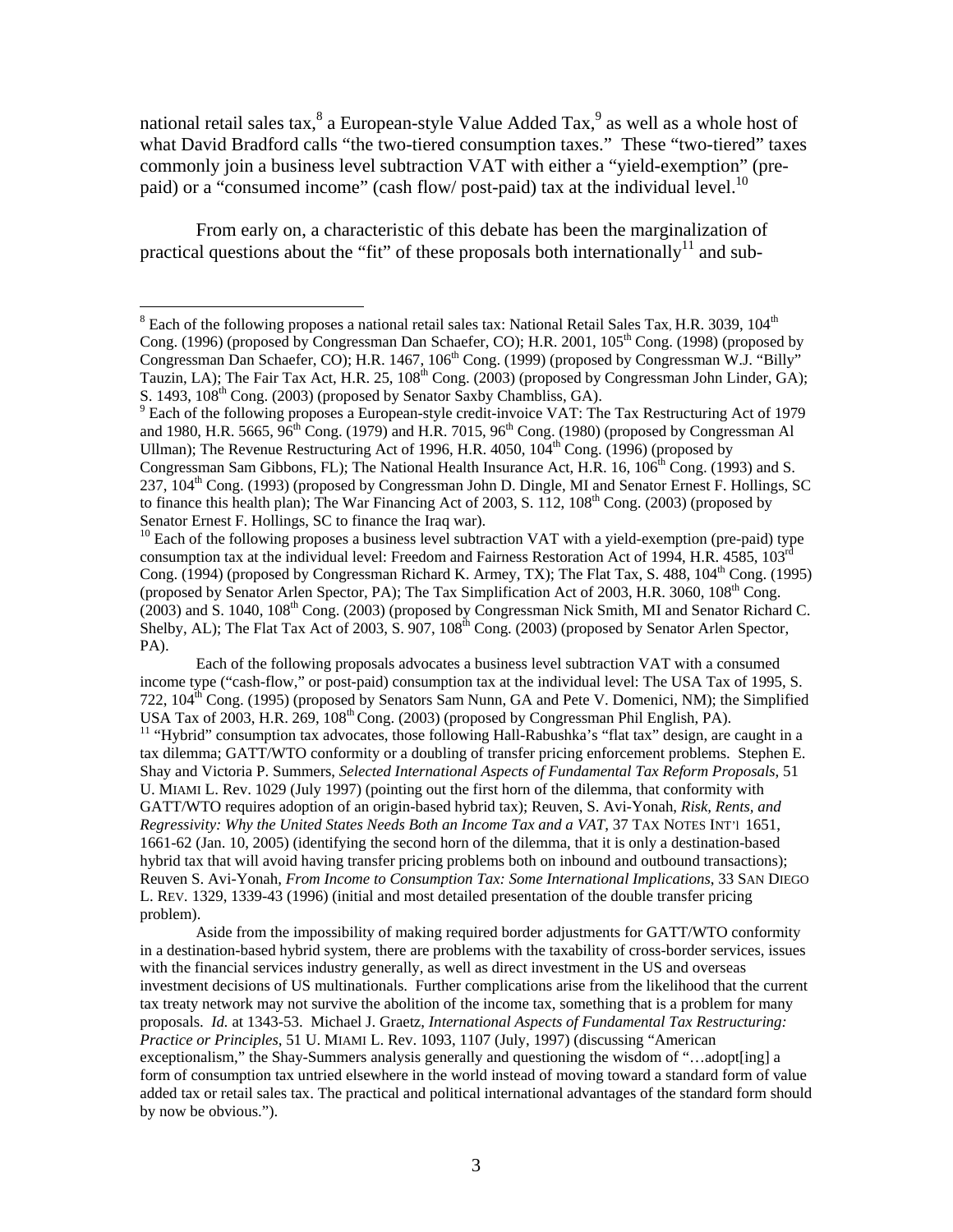nationally.<sup>12</sup> The advocates of change tend to narrow their focus.<sup>13</sup> Although great efforts are devoted to gathering intellectual support from economic theorists and political

 $\overline{a}$ 

Ronald Alt, Sr. & Harley T. Duncan, *The Impact of Federal Changes on State Tax Systems*, 2 STATE TAX NOTES 308 (March 2, 1992) (strongly underscoring the state-federal piggyback relationship, explaining how a state desire for "simplicity and compliance" makes it difficult for states to "go-it-alone" even when federal changes are minor); Douglas Holtz-Eakin, *Fundamental Tax Reform and State and Local Governments*, 49 NAT'L TAX J. 475 (1996) (considering the four major threads in federal reform -- RST, VAT, hybrid subtraction VATs with either consumed income or yield exemption taxes – and pointing to the negative impact that each of these would have on state revenues and on the quality and extent of state services); Douglas Holtz-Eakin, *Consumption-Based Tax Reform and the State-Local Sector: A Study for the American Tax Policy Institute*, 13 AM. J. TAX POL'Y 115, 132 (1996) (presenting an impact assessment of federal consumption tax proposals on state services, concluding that "[f]undamental tax reform at the federal level is simultaneously fundamental tax reform for all state and local governments."); Matthew N. Murray, *Would Tax Evasion and Tax Avoidance Undermine a National Retail Sales Tax?*" 50 NAT'L TAX J. 167, 177 (March 1997) (looking at only the national retail sales tax proposals, and concluding that the necessarily high tax rates of a federal RST would increase avoidance and evasion incentives and promote an underground economy. No suggestions for facilitating this transition are developed, no preferences among existing proposals is offered, and no firm conclusions are expressed because, "… the lack of experience in administering a high-rate, broad-based indirect tax means that it is impossible to say whether evasion and avoidance would be more or less pronounced under an NRST than under and income tax (or VAT) regime."); John L. Mikesell, *The American Retail Sales Tax: Considerations on their Structure, Operations, and Potential as a Foundation for a Federal Sales Tax*, 50 NAT'L TAX J. 149, 163 (March 1997) (considering in detail the proposals for national retail sales taxes, rejecting a federal RST in favor of a VAT. "Attempting to levy a national tax as a supplement to state sales taxes would be folly. There is simply insufficient uniformity in what states tax and exclude to allow a linked federal tax to be fair and efficient. On the other hand, a separate national sales tax would complicate the work of state collection, increase the problems that businesses face in complying with multiple tax bases, and tax on a base not equal to household consumption. Other countries probably have it right when they select VATs …").

Two significant and detailed studies, one by Charles McLure the other by Robert Strauss take up Mikesell's VAT suggestion. Both vote against a federal VAT because of the state and local impact. They take different routes, but reach similar conclusions: all the federal VAT proposals have such highly complex impacts that the *status quo* is preferable. In their minds the case has not yet been made for a federal VAT. Charles E. McLure, Jr., *State and Local Implications of a Federal Value Added Tax,* 38 TAX NOTES 1517, 1526-30 (March 28, 1988) (focusing on the impact that a federal consumption tax would have on state sovereignty, McLure presents a range of conceivable state-federal consumption tax systems. No combination is preferred. Nine permutations are described. An accompanying chart theorizes advantages and disadvantages for each permutation. The options considered are: an uncoordinated dual RST system; a coordinated federal-state RST system; coordinated state-federal collection of RST; a state RSTs combined with a federal credit-invoice VAT; a state RST combined with a federal subtraction VAT; a state surcharge to a federal VAT; state collection of the federal VAT; state-federal tax sharing; state-federal revenue sharing. Technology-intensive solutions to the myriad of compliance problems presented are not

 $12$  Although the proposals themselves have tended to ignore the issue of how a federal change will "fit" with the currently operating state and local tax systems, this oversight is not a characteristic of the commentary. However, a further characteristic of this commentary is that it is reactive, not proactive in nature. Almost all studies emphasize: (1) the natural dependency of the state and local tax systems on the federal, (2) the complexity that federal change will bring to the state and local systems, and (3) the scope of the adjustments that will be required (at the state and local levels) to make tax systems even appear to work harmoniously. No state and local commentary develops new recommendations for federal reform from within the context of their expertise. The commentary is linear. It takes one or more federal reforms, delves into the difficulties and complexities that will be encountered if a reform is adopted, and then concludes that the *status quo* is preferable. What the commentary never does is circle back on a federal proposal, applying the knowledge and insights derived from the state and local systems to point out a better way. Consequently the application of modern technology to the complexities of adding a federal level consumption tax to the current tax landscape is never considered.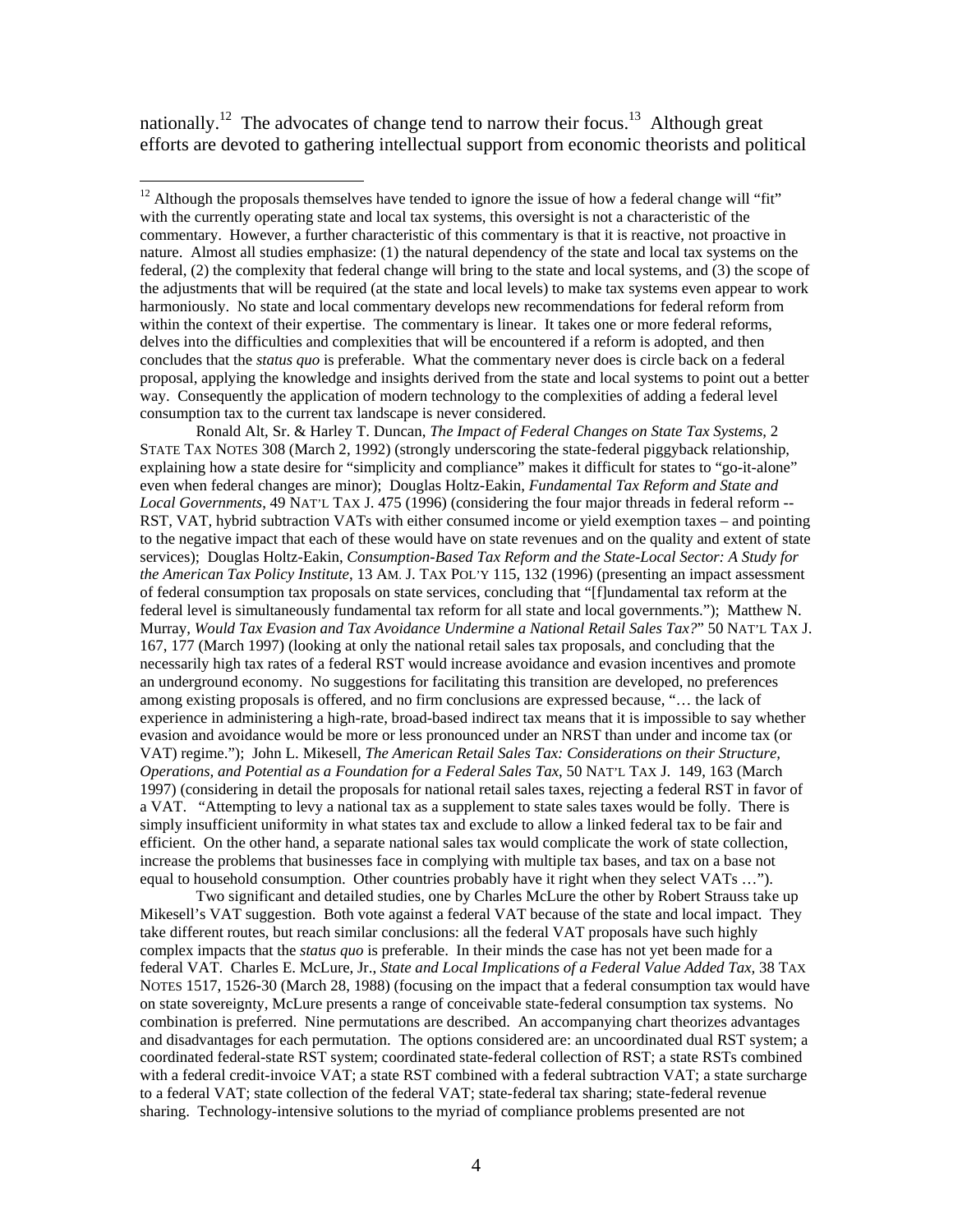philosophers,<sup>14</sup> much less effort is expended to demonstrate system-wide (local-statefederal) tax harmony. As a result, proposals tend to be stand-alone (federal-only)

 considered.); Robert P. Strauss, *Impact of Federal VAT on State and Local Sectors* (pts. 1 & 2), 82 TAX NOTES 1173 (Feb. 22, 1999), 82 TAX NOTES 1343, 1363 (Mar. 1, 1999) (considering much the same ground that McLure does, and with a similar focus: the impact of a federal credit-invoice or a subtraction VAT on state and local revenues and administrations discourages adoption. Path dependencies (cultural and institutional resistance to change) suggest to him that the states might not follow federal changes. "… [T]he difficulties for the states of fundamental federal tax reform loom quite large … the complexity for taxpayers and tax administrators, and fiscal uncertainty for federal and state budget official could substantially increase in our federal system without attaining the goal of a federal consumption tax. Instead, we might find ourselves with the remnants of a federal corporate and individual income tax coupled with a new federal consumption tax, and a patchwork of state systems that also reflect the old and the new." As with McLure, Strauss' insights lead back to the *status quo,* not to new solutions.) *See also*  Robert P. Strauss, *Implications of a Federal Consumption Tax for State and Local Tax Administration*, 73 TAX NOTES 605 (November 4, 1996); Robert P. Strauss, *Administrative and Revenue Implications of Alternative Federal Consumption Taxes for the State and Local Sector*, 14 AM. J. TAX POL'Y 361 (1997) (developing the administrative argument in further support of the policy analysis presented by McLure and Mikesell).

Federal studies are different. Rather than engage the federal-state issue, they tend to ignore the harmonization problem altogether. Seen within this context, it sometimes appears that the real aim of the state and local commentary has been to provide a counterweight to these shortsighted federal studies. JOINT COMMITTEE ON TAXATION, IMPACT ON STATE AND LOCAL GOVERNMENTS AND TAX-EXEMPT ORGANIZATIONS OF REPLACING THE FEDERAL INCOME TAX, (JCS 4-96, April 30, 1996) *available at*  http://www.house.gov/jct/s-4-96.pdf (considering the impact of a national retail sales tax, a VAT, the Flat Tax, a cash-flow tax, and a pure income tax on (1) state and local bonds, (2) the services provided by state and local governments and (3) the operation of tax exempt entities, expressing not preference and offering no analysis of the administrative issues of state-federal coordination). CONGRESSIONAL RESEARCH SERVICE, THE FLAT TAX, VALUE-ADDED TAX, AND NATIONAL RETAIL SALES TAX: OVERVIEW OF THE ISSUES 9-10 (RL 32603, Sept. 24, 2004) (ignoring the state-federal coordination issues with only five sentences directed at the states, and concluding that, "[s]tates would either face increased enforcement costs and loose revenues if they retained current rules, or they would have to adapt their systems to the federal system.").

13 Steven A. Bank, *The Progressive Consumption Tax Revisited*, 101 MICH. L. REV. 2238, 2241 and 2254 (Reviewing the three occasions in the last century where significant efforts were made to replace the income tax with a progressive consumption tax: (1) soon after the end of World War I, approximately 1921, (2) at the beginning of World War II, approximately 1942, and (3) during the mid-1990's. "In each instance, despite many contemporary scholars' backing, the proposal was dismissed with little debate. … Each proposal appeared too complex and was considered inequitable either because it used a progressive rate or failed to include some income in the base." In Bank's mind this history leads to a political expediency decision, one that encourages proposals with limited detail and narrow focus. These kinds of proposals provide the narrowest of openings for critics and opponents.)

<sup>14</sup> For example, consider the wide range of theorists marshaled by Andrews and Warren on the relative fairness of the income verses the consumption tax. Andrews and Warren argue about the relevance of Thomas Hobbes' concern that a tax on accumulation is taxing people on their contributions to society, to the common-wealth. Consumers, those people taking from the common-wealth, not those who contribute to the common good should according to the *Leviathan* bear the tax. (Andrews, *Consumption or Cash Flow, supra* note 5, at 1166 n.116). Warren agrees, but says that this, "hardly demonstrates that there is no reason to tax accumulation." (Warren, *Fairness and a Consumption-Type or Cash Flow*, *supra* note 5, at 933 n.12). Andrews anticipates this argument and responds with John Stuart Mill's discrimination argument -- an accretion tax is a double tax on savings. (Andrews, *Consumption or Cash Flow*, *supra* note 5, at 1168). Warren accepts the observation, but again provides examples where the he concludes that the impact, "… seems real enough, [but] it is probably overstated …" (Warren, *Fairness and a Consumption-Type or Cash Flow*, *supra* note 5, at 937).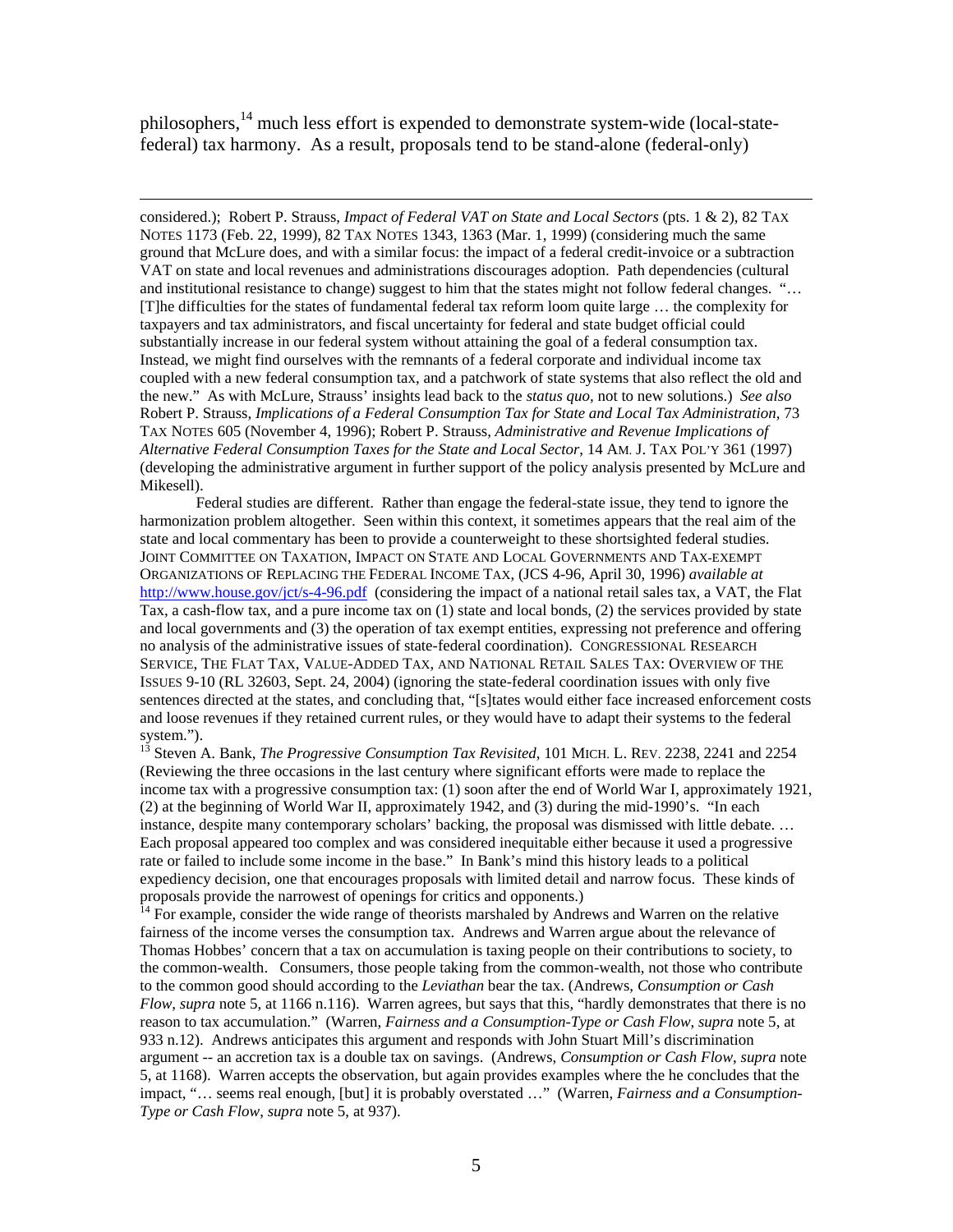propositions. The theoretical analysis in supports a federal consumption tax therefore tends to consider things from the "top-down," rather than the "bottom-up."

Integrated legislative proposals that work to maximize the "administrative fit" of a federal level consumption tax with existing sub-national consumption taxes are rare.<sup>15</sup> The national retail sales tax proposals go furthest in this direction, in large part because they rely on state enforcement expertise. But even here the "fit" is a forced one. Harmonization comes about not by accommodation, but by imposing changes on state and local administrations. The mechanism used is commonly a direct subsidy, or an offer of free federal enforcement if local laws are conforming. Even though the synergistic benefits of federal-state harmonization can be considerable, the emphasis has been on deriving these benefits by imposing uniformity on the states, rather than

 And so it goes in a wide ranging theoretical discussion that references the works of NICHOLAS KALDOR, AN EXPENDITURE TAX (1955) (cited by Andrews, *Consumption or Cash Flow*, *supra* note 5, at 1117 n.7; 1143 n.69; 1160 n. 108; 1145 n. 72; 1165 n.114; 1168 n. 122; and Warren, *Fairness and a Consumption-Type or Cash Flow*, *supra* note 5, at 934 n.15; 935-36 n. 21; 942 n. 41; 943, n.44); IRVING FISHER AND HERBERT FISHER, CONSTRUCTIVE INCOME TAXATION (1942) (cited by Andrews, *Consumption or Cash Flow*, *supra* note 5, at 1117 n.7; 1124 n.18); ARTHUR CECIL PIGOU, A STUDY IN PUBLIC FINANCE (1949) (Andrews, *Consumption or Cash Flow*, *supra* note 5, at 1117 n.7; 1149 n.81); WILLIAM S. VICKREY, AGENDA FOR PROGRESSIVE TAXATION (1947) (cited by Andrews, *Consumption or Cash Flow*, *supra* note 5, at 1117 n.7 and Warren, *Fairness and a Consumption-Type or Cash Flow*, *supra* note 5, at 936 n.21) and Alfred Marshall, *The Equitable Distribution of Taxation*, (1917) in MEMORIALS OF ALFRED MARSHALL, (Alfred Pigou ed., 1925) (cited by Andrews, *Consumption or Cash Flow*, *supra* note 5, at 1117 n.7).

The theoretical centerpieces of the Andrews-Warren debate are Haig-Simons formulation that income equals consumption plus savings and the Cary Brown theorem. Haig-Simons allows both scholars to compare income and consumption taxes. Robert M. Haig, *The Concept of Income – Economic and Legal Aspects*," in ECONOMICS OF TAXATION 54 (1959) (cited by Andrews, *Consumption or Cash Flow*, *supra* note 5, at 1114 n.4); HENRY C. SIMONS, PERSONAL INCOME TAXATION: THE DEFINITION OF INCOME AS A PROBLEM OF FISCAL POLICY (reprint, University of Chicago Press 1965) (1938) (cited by Andrews, *Consumption or Cash Flow*, *supra* note 5, at 1114 n.2; 1114, n.4; 1115, n.5 and 6; 1119, n.9;1123, n.15; 1147 n. 76 and Warren, *Fairness and a Consumption-Type or Cash Flow*, *supra* note 5, at 931, n.3).

The Cary Brown theorem allows cash-flow and consumed income proposals to be contrasted. It holds that a consumption tax is equivalent to an income tax that exempts income from capital (in a world where [1] individuals consume all of their income during their lifetime, and [2] the interest rates and tax rates remain constant.) E. Cary Brown, *Business-Income Taxation and Investment Incentives*, *in* INCOME, EMPLOYMENT AND PUBLIC POLICY: ESSAYS IN HONOR OF ALVIN H. HANSEN 300-316 (Lloyd A. Metzler ed., W.W. Norton, 1948) *reprinted in* AMERICAN ECONOMICS ASSOCIATION, READINGS IN THE ECONOMICS OF TAXATION 525 (Richard A. Musgrave and Carl S. Shoup eds., R.D. Irwin 1959) (cited by Andrews, *Consumption or Cash Flow, supra* note 5, at 1127, n.22).<br><sup>15</sup> None of the "two-tiered" consumption taxes, and none of the value added tax proposals allow businesses

to deduct state and local income, property or sales taxes. Neither do they expressly consider the "piggybacking" of state consumption taxes on the federal tax. There are academic, but not legislative proposals for dual-VATs. They are modeled on foreign VATs that have federal-level VATs coordinated with subnational VATs. The Canadian and Brazilian examples are the most commonly cited. Avi-Yonah, *Risk, Rents, and Regressivity, supra* note 11, at 1665 & n.55. Alan Schenk, *A Federal Move to a Consumption-Based Tax: Implications for State and Local Taxation and Insights from the Canadian Experience*, 3 STATE & LOCAL TAX LAW 89, 111-117 (1998) (specifically recommending the dual-VAT Canadian model for the US); Richard M. Bird & Pierre-Pascal Gendron, *Dual VATs and Cross-Border Trade: Two Problems, One Solution?* 5 INT'L TAX & PUB. FIN. 429 (1998) (generally discussing VAT in federal systems). The only legislative proposals that consider federal-state integration are in the national RST category, where the states are looked to for administrative assistance with the national RST. *See* discussion *infra* Part III.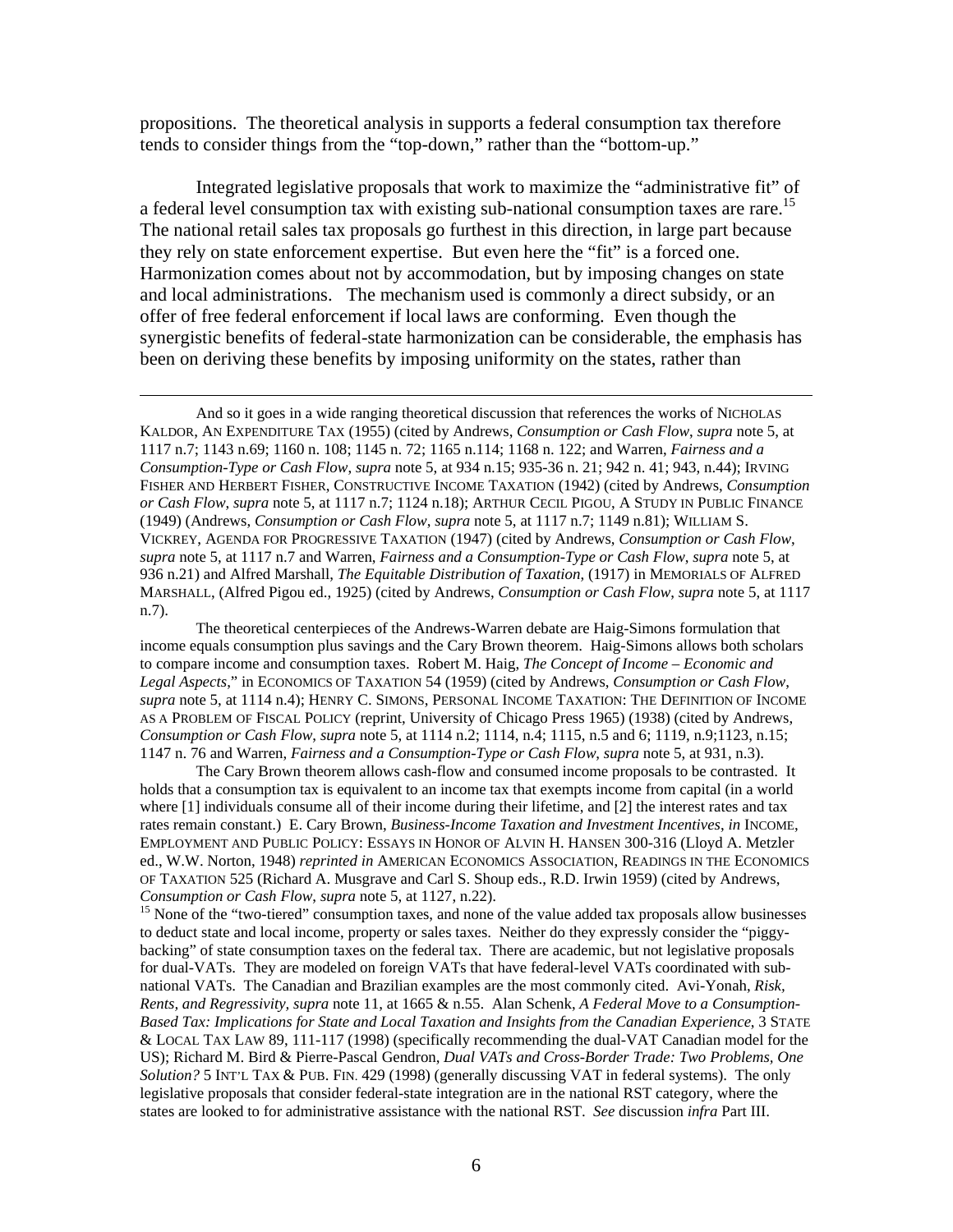designing a federal proposal that "fits," or accommodates state and local systems. Why is the "fit" of these proposals not a critical concern at the outset?<sup>16</sup>

The answer may lie, in part, in the size of the problem. There are at least  $7,588^{17}$ discrete retail sale tax (RST) jurisdictions in the US. Each jurisdiction's RST tends to balance, in a unique way, local revenue needs with a local sense of what is considered a "fair" way to collect it.<sup>18</sup> These taxes reflect a local political sense of what is "fair," not necessarily an abstract, or theoretical sense of what is "fair." Thus, local laws most likely do not implement Thomas Hobbes' idea that a fair tax is imposed on those who *take* from the commonwealth, not those who *contribute* to it. Similarly it is improbable that local taxes are designed to be sensitive to John Stuart Mill's perception of the double taxation of investment income. "Fairness" in the local political consciousness is tied more to what is "workable" in the mind of the voting populace. This may vary somewhat from abstract, or theoretical "fairness." As a result, there are very probably thousands of "fairness formulas" in operation in the US, and because they are "methods tried and true," these formulas tend to be resistant to change. $^{19}$ 

The reality of the federal-state consumption tax integration problem is amplified when one considers that sub-national consumption taxes in the US are: (a) imposed on non-harmonized bases,  $^{20}$  (b) measured at non-uniform rates,  $^{21}$  and (c) implemented

18 Walter Hellerstein, *U.S. Subnational State Sales Tax Reform: The Streamlined Sales Tax Project*, 6-8. (International Tax Dialogue VAT Conference, Rome, Italy, Mar. 14-15, 2005) *at* 

http://www.itdweb.org/VATConference/Pages/Home.aspx. (There are "... seemingly infinite variations among the individual state sales tax bases [that] … respond to a myriad of different local political and economic concerns … [that turns] a simple levy into a tax of Byzantine complexity with virtually no interstate harmony."); Mikesell, *The American Retail Sales Tax, supra* note 12, at 152 ("Although states tend to copy law from their neighbors, no state sales tax exactly matches any other and the different structures take dramatically different shares of their state economies.").

<sup>19</sup> Strauss, *Impact of Federal VAT*, *supra* note 12, at 1357-63 (discussing the tendency of government organizations to change slowly, and applying this observation to the changes needed in both state and federal tax administrations when implementing a federal VAT); *Cf.* Lucian A. Bebchuk & Mark. J. Roe, *A Theory of Path Dependence in Corporate Ownership and Governance*, 52 Stan. L. Rev. 127 (1999) (developing the theory of path dependencies in the context of corporate governance).

 $\frac{20}{20}$  STREAMLINED SALES TAX PROJECT, CLOTHING AND RELATED ITEMS DISCUSSION PAPER 1-2 (Nov. 22, 2000) *at* http://www.streamlinedsalestax.org (presenting a somewhat famous example of non-harmonized state tax bases, the Discussion Paper considers eight states [Connecticut, Massachusetts, Minnesota, New Jersey, New York, Pennsylvania, Rhode Island, and Vermont], and considers a pair of gloves with fur trim priced at \$120, where the fur has a value of 55% of the total, then the gloves would be:

taxable in New Jersey, based on the fur content;

<sup>16</sup> State tax administrators are asking for consideration from the architects of federal reform. *E.g.,* Michael Mazerov & Dan Bucks, *Federal Tax Restructuring and State and Local Governments: An Introduction to the Issues and the Literature*, 33 SAN DIEGO L. REV. 1459 (Fall, 1996) (Mazerov, Director of Policy Research, and Director of Information for the Multistate Tax Commission, and Bucks, Executive Director of the Multistate Tax Commission, set out the MTC Congressional testimony, and criticize each of the proposals before Congress in the late 1990s for not considering the impact on the states. They offer no alternatives, and strongly defend the *status quo.*)<br><sup>17</sup> This figure is based on a recent count with the best available information, and represents 47 state level

jurisdictions, including Washington, D.C. The figure is composed of 1,732 counties, 5,571 cities, and 229 districts. At one extreme is Texas with 1,370 taxing jurisdictions (124 counties, 1,141 cities, and 104 districts in addition to the state itself), and at the other extreme are states like Connecticut, Hawaii, and Maine where there is only one taxing jurisdiction at the state level.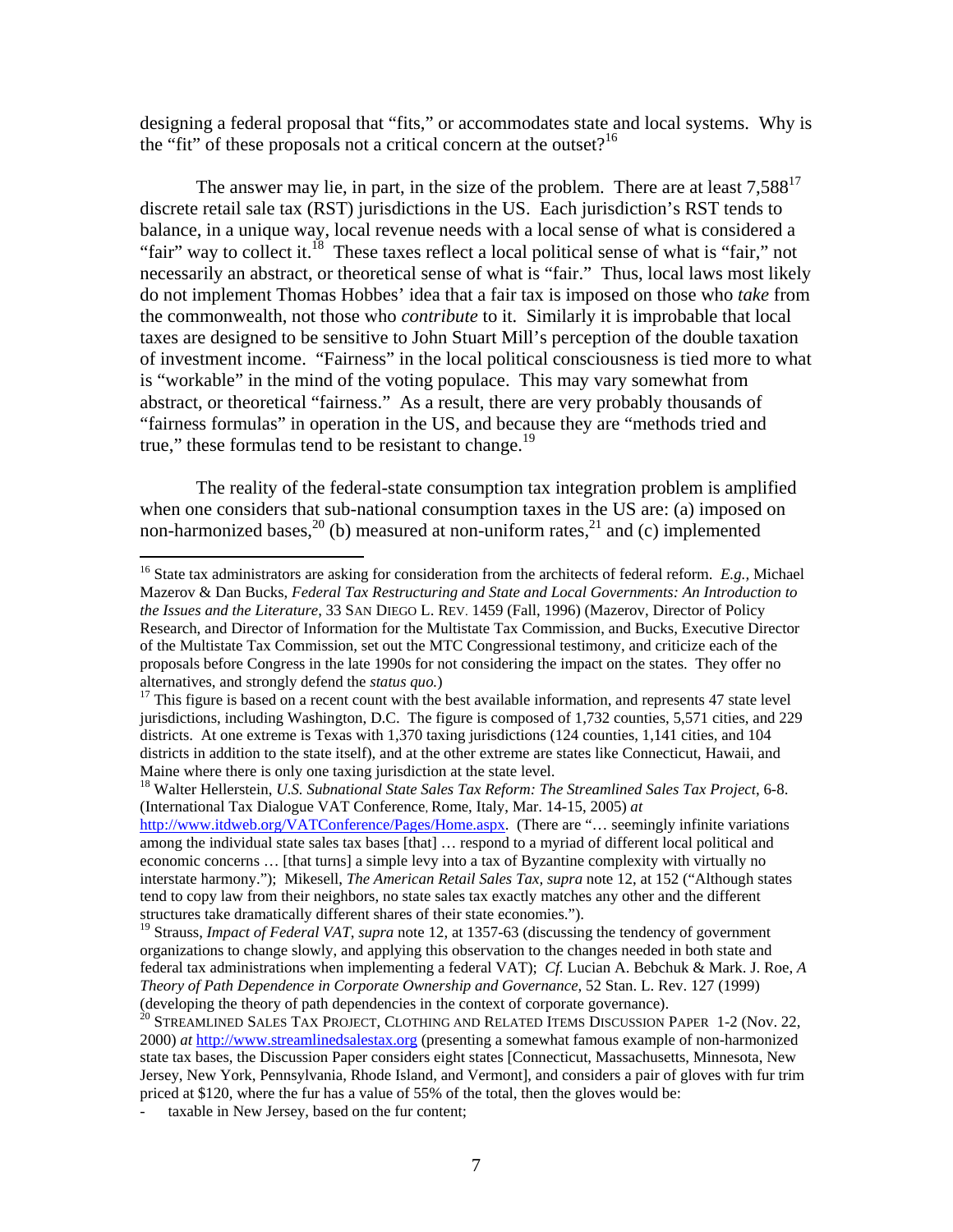through a seemingly random collection of destination and origin-based sourcing conventions.22 Business and government have long wanted to simplify, standardize and harmonize the state and local RSTs, but have not been very successful.

The *Streamlined Sales and Use Tax Agreement* (SSUTA) is the first real effort to bring about this simplicity, standardization, and harmonization.<sup>23</sup> Some success has been recorded, but resistance to change remains strong in many quarters.<sup>24</sup> Strangely, no federal consumption tax proposal has considered using concepts developed in the SSUTA debates to devise a comprehensive consumption tax that would meet both state and federal needs in a shared fashion.

What explains this lack of inquiry into inter-governmental synergies? Perhaps the national planners have just been too interested in abstract theory, the issue of the conceptual superiority of an income tax over a consumption tax? Then again, perhaps it is the scope of the problem?<sup>25</sup> It is certainly simpler to focus on one large change at federal level, than to grapple with the challenge of engineering a cooperative system that would accommodate the needs of 7,588 inter-related sub-national tax systems.<sup>26</sup>

taxable in Connecticut, because the price exceeds \$50;

- exempt in Massachusetts, because their price falls below the exclusion threshold;
- 

- exempt in Rhode Island which has no exclusion threshold.)<br><sup>21</sup>General sales tax rates vary from a high of 7% to a low of 2.9%. The vast majority falls between the 4.5% and 6.5% range. However the widespread adoption of local sales taxes in addition to the state level tax elevates this range to between 5% and 10%. 2005-2 STATE TAX GUIDE (CCH) ¶ 60-100.

 $22$  The following states have at least one local jurisdiction imposing a retail sales tax on origin principles: Arizona, Arkansas, California, Illinois, Mississippi, Missouri, New Mexico, Ohio, Pennsylvania, Tennessee, Texas, Utah, Virginia and Washington.

<sup>23</sup> Hellerstein, *U.S. Subnational State Sales Tax Reform, supra* note 18, at 8 ("Throughout most of its 70year history, there has never been a concerted movement to harmonize the US subnational sales tax on a multistate basis.").

<sup>24</sup> Compare NEW HAMPSHIRE SENATE JOINT RESOLUTION 2, A RESOLUTION URGING CONGRESS TO REJECT THE STREAMLINED SALES TAX PROJECT (a February 2005 joint resolution (S.J.R. 2) urges the N.H. congressional delegation to oppose federal legislation that would authorize Streamlined Sales Tax states to require remote sellers to collect and remit sales tax) *with* SOUTH DAKOTA SENATE CONCURRENT RESOLUTION 5, A CONCURRENT RESOLUTION, URGING THE MEMBERS OF THE SOUTH DAKOTA CONGRESSIONAL DELEGATION TO SPONSOR AND SUPPORT THE STREAMLINED SALES AND USE TAX ACT (a February 2005 resolution (S.C.R. 5) urging the South Dakota Congressional delegation to do just the opposite).

25 Avi-Yonah, *Risk, Rents, and Regressivity, supra* note 11, at 1665 (responding that the retail sales tax is an outmoded, useless system that is, "… hopelessly broken and should not be accommodated… [it is] an old tax, adopted in the 1930's by most states to alleviate the cyclicality of the income tax during the Depression…. The rise of e-commerce should prompt most states to abandon their obsolete RSTs in favor of VATs, which could be collected by the federal government as a 'piggyback' on the federal tax [as is done in several other federal countries.]").

26 Steven A. Bank, *Taxation: The Progressive Consumption Tax Revisited*, 101 MICH. L. REV. 2238, 2255 (May 2003) (reviewing MCCAFFERY, FAIR NOT FLAT, *supra* note 3) (Placing McCaffery's book within the historical context of earlier efforts to enact a national consumption tax, Banks notes that, "In *Fair not Flat,* McCaffrey's most savvy gambit on the complexity issue has been to limit the details of his proposal. Unlike in 1942 and 1995, when the extensive progressive consumption tax proposals were susceptible to opponents' criticisms regarding the proposal's apparent complexity, *Fair not Flat* is more descriptive of the

exempt in Minnesota and Pennsylvania, because the fur content is below the exclusion threshold;

taxable in New York and Vermont, because their price exceeds \$110;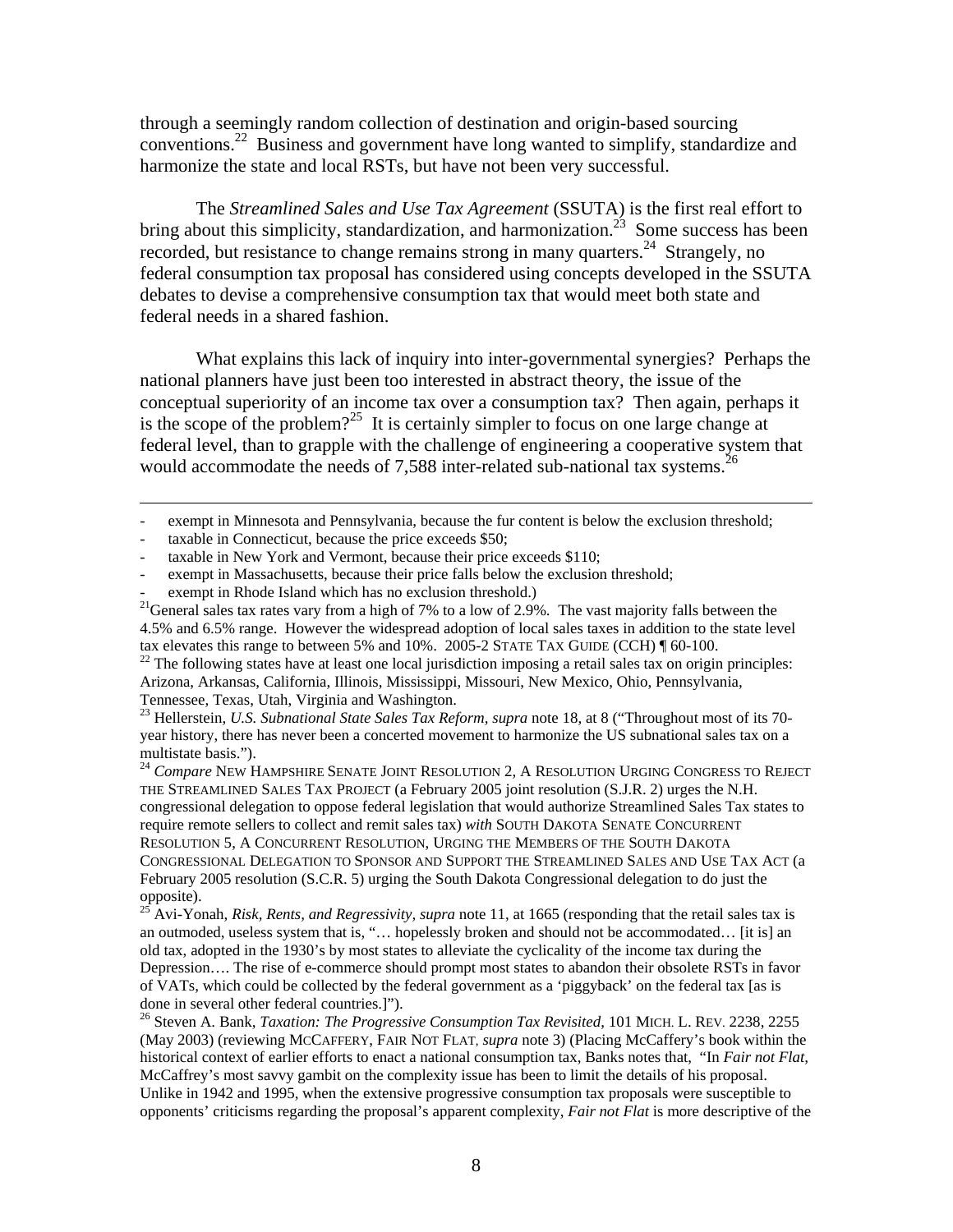This article works to solve that problem by proposing a federal level Digital VAT (D-VAT). It argues for a technology-intensive modern VAT on a comprehensive base following a European credit-invoice, destination model. The major premise of this proposal is that the application of modern technology within a credit-invoice VAT context provides revenue authorities with a uniquely effective and efficient tax handle: the federal transactional database.<sup>27</sup> The transactional database is a universally coded national database of all goods and services transactions.

This article also highlights the advantages of the D-VAT over other consumption tax proposals in terms of administrative simplicity, remote and real-time audit capabilities, as well as the opportunity to provide businesses with audit immunity through the deployment of certified software. An explicit advantage of the D-VAT is that it promotes cooperative multi-level consumption tax systems, allowing existing state and local RSTs to "piggy-back" a comprehensive, federally enforced database.

The D-VAT will allow state and local governments to seamlessly "piggy-back" the federal tax, because the technology and the database are fungible. The D-VAT will facilitate more efficient state and local RST administration, but will not pre-determine the type of local consumption tax (VAT or RST), the scope of the local tax base (the mix of taxable goods or services), the application of single or multiple rates, or the choice of destination or origin sourcing conventions. "Piggy-backing" would not necessarily produce uniformity across consumption tax jurisdictions; it would instead encourage a diversity of finely tuned public finance structures that could be adapted to local understandings of the public good.

Following a short discussion of the vonSchanz-Haig-Simons and Cary Brown theorems in Part I, this article will assess the major proposals for a federal level consumption tax from the perspective of federal-state synergies. The hybrid or "twotiered consumption taxes" that developed out of the Hall-Rabushka Flat Tax proposal will

concept than the details. McCaffery writes, '… Complexity can wait. The devil may indeed dwell in the details, but we first need to find an angel or two in the abstractions that govern tax.'"). 27 Adapting tax systems to automation is not a new idea. William Vickrey, *Electronic Data Processing and* 

*Tax Policy*, NAT'L TAX J. 271 at 271 and 285 (Sept. 1961) (in the early days of modern computer technology Vickrey asked: "Does EDP open up possibilities for reforming the way in which tax liability is defined?" His answer was: "What is required is a re-thinking of the problems of tax policy in terms of socially desirable goals. Once the problem has been defined and alternative choices explored, then the machines can be adapted to fit the requirements of the solution. As automation increases, the whole social structure of our environment will be subject to revolutionary change; tax administration must keep abreast of this change."). At about the same time, the MIT Center for International Studies made similar observations in the context of a tax advisory mission to Indonesia. Benjamin Higgins, *Self-Enforcing Incentive Tax System for Underdeveloped Countries*, *in* ECONOMIC DEVELOPMENT: PRINCIPLES, PROBLEMS AND POLICIES, 524-44, 531-32 (Benjamin Higgins ed., 1959) ("It became apparent that conceptually simple extensions of existing statistical operations would permit the government to follow the flow of goods through every stage of the economy, providing the base for a completely efficient system of income, sales and excess inventory taxes. … With these materials an appropriate system of coding and [IBM computer] cards, it would be technically possible to compute for any period after the starting date, the average stocks, sales, and incomes of every firm.").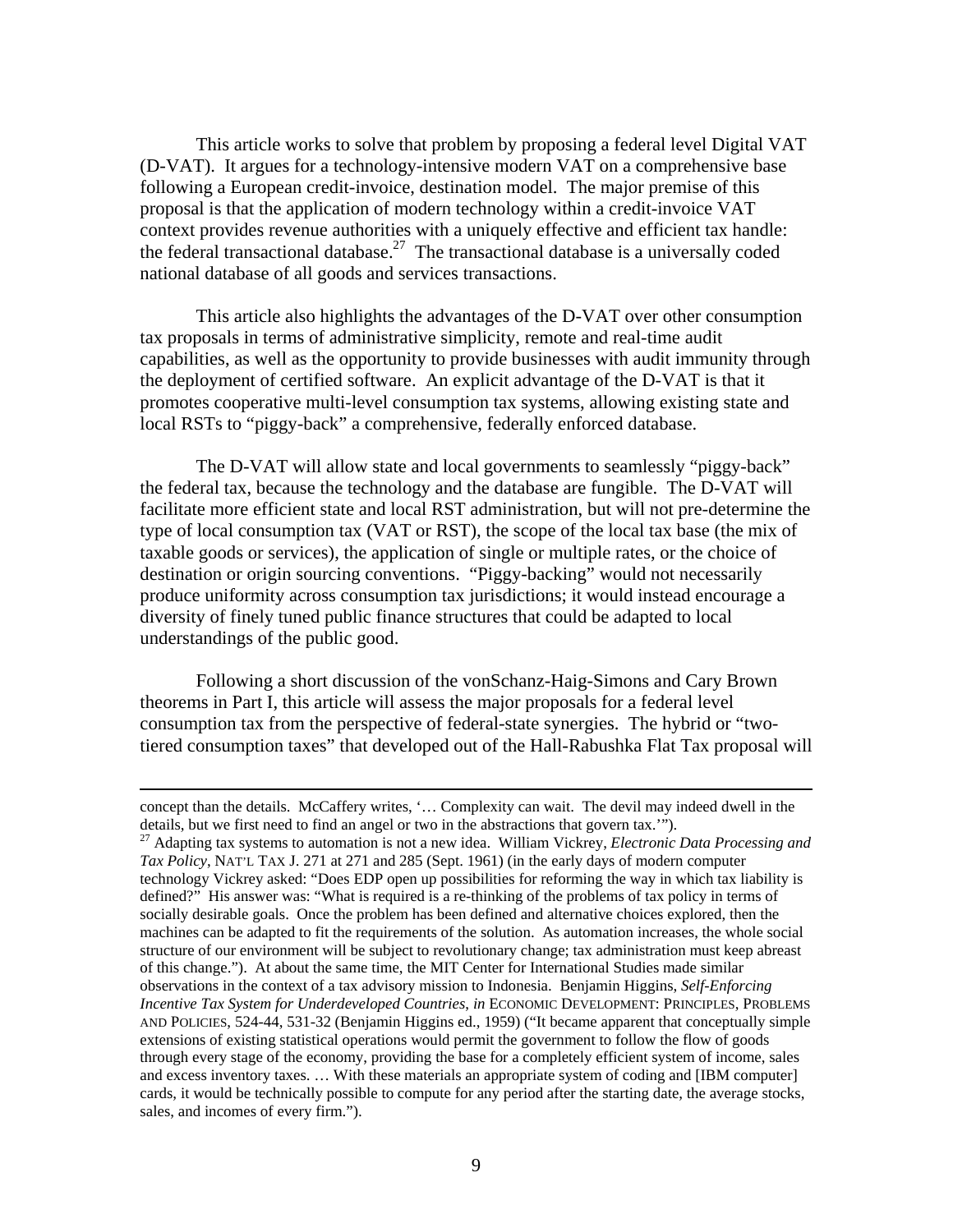be considered in Part II, followed by the proposals for a national retail sales tax in Part III, and then the proposals that urge the adoption of a European-styled credit-invoice VAT in Part IV. A concluding section, Part V, will present and explain the details of the D-VAT.

## PART I: THE IMPACT AND THE DISTRACTION OF THE HAIG-SIMONS AND THE CARY BROWN THEOREMS

The Haig-Simons theorem sets out the equivalence between income and consumption taxes. The Cary Brown theorem allows easy comparisons to be made among types of consumption taxes.<sup>28</sup> Together these theorems have provided tax academics with a banquet of theoretical possibilities and analytical positions. This feast has proven somewhat distracting.

These theorems function like toggle switches. The Haig-Simons theorem (income equals consumption plus savings) facilitates the comparison of consumption taxes with accretion-type income taxes. The Cary Brown theorem (expensing the cost of an asset is equivalent to exempting from income the future annual return on that asset) facilitates comparisons among of types of consumption taxes. The Cary Brown theorem has particular value when assessing "two-tiered" consumption taxes.

More than the basic formulation of the Cary Brown theorem, by far the greatest academic interest has arisen over the assumptions that control the Cary Brown outcome. Papers have been written based entirely on the impact that a different assessment of a critical assumption has on a proposal.<sup>29</sup> The two most important assumptions are: (a) that individuals consume all of their income during their lifetime, and (b) that interest rates and tax rates remain constant over time.<sup>30</sup> Thus, depending on how one feels about the validity of these assumptions, whether they reflect or contradict reality, one's impressions of a particular consumption tax proposal can be colored for better or worse.

For example, if one expects that interest rates will rise over time, then a consumption tax that exempted returns on capital (a yield exemption tax) appears "unfair." Such a tax would favor those with large income and large amounts of savings.

<sup>28</sup> Cary Brown, *Business-Income Taxation, supra* note 14, at 532-33 (although the Cary Brown theory is only one-and-a-half pages in the original text (309-10), it is critical to an understanding of the role of interest rates in tax policy discussions: tax deferral, the time value of money, as well as the taxation of financial instruments, including derivatives).

<sup>&</sup>lt;sup>29</sup> Calvin H. Johnson, *Soft Money Investing Under the Income Tax*, 89 U. ILL. L. REV. 1019 (1990) (an extensive analysis of the Cary Brown theorem applied to expenses).

 $^{30}$  MICHAEL J. GRAETZ & DEBORAH H. SCHENK, FEDERAL INCOME TAXATION: PRINCIPLES AND POLICIES, 306-07 (1995) (extending the list of assumptions to six: (1) tax rates must remain constant; (2) interest rates must remain constant; (3) the deduction (or exclusion) must produce an immediate tax savings equal to the deduction or the exclusion times the tax rate; (4) taxpayers must be concerned with their after-tax positions and have the ability to invest the savings from the deduction or exclusion at a rate equal to the rate of return on the original investment (not more, not less); (5) if borrowing is involved, then the ratio of borrowing to after-tax investment must be the same under both methods (yield exemption and immediate deduction); (6) the system must be 'closed,' tax is collected at the same rate from earnings from an asset and from amounts received at the close of the transaction).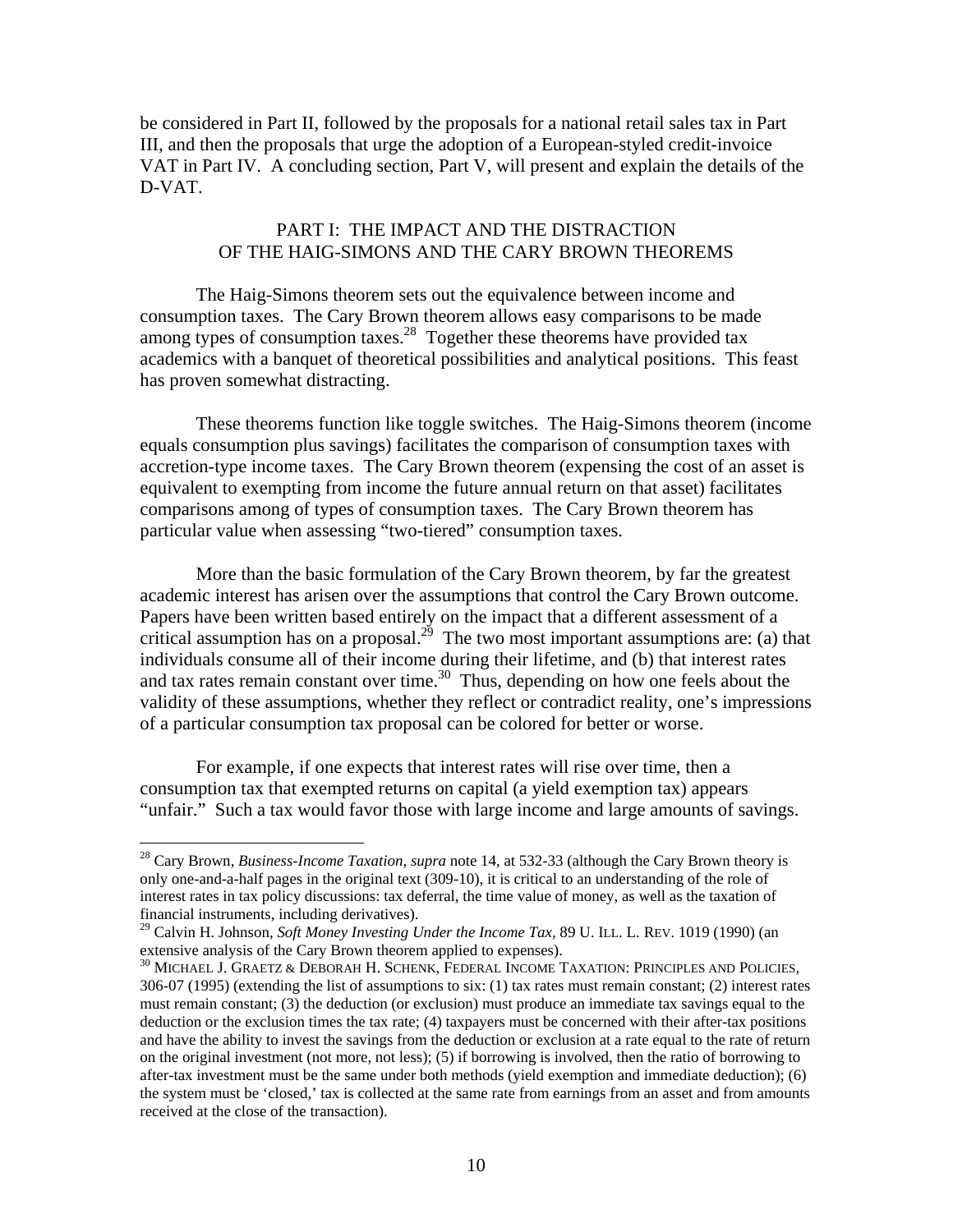However, a theoretically equivalent tax, one that would tax consumption when it actually occurred (a consumed income tax) could be constructed. Such a tax would appear to be more "fair," if the "constant interest rates" assumption of the Cary Brown theorem is replaced with a belief that interest rates are rising.

The standard three-part example applying these theories, an exercise undertaken in almost all introductory law school courses in federal income taxation, is set out below.

[Part 1: Application of the Haig-Simons theorem]. Suppose a taxpayer earns 100, and the tax rate is 50%. Suppose also, that the taxpayer can always invest at a constant 10% return. Under an income tax the 100 is subject to a tax of 50. If the remaining 50 is invested, it will yield 5 after one year. This 5 is also subject to the 50% income tax, leaving the taxpayer with an after-tax amount of 52.50.

The essential difference between an income tax and a consumption tax has to do with a perception of "double taxation" in this example. First there is a tax of 50% on the 100 earned. Then there is a further tax of 50% on the 5 in income that is generated by the further investment of the previously taxed income. This second tax is asserted to be a disincentive to investment. A consumption tax eliminates the second tax.

There are two principal ways to accomplish this result with a consumption tax. The first method is called the "cash flow" method; consumption taxes designed under this method are called "post-paid" consumption taxes or "consumed income taxes." The other method is called the "yield exemption" method; consumption taxes designed under this method are called "pre-paid" consumption taxes.

[Part 2: First application of the Carey Brown theorem]. Under a "post-paid" or "consumed income" (CIT) type of consumption tax the 100 is not taxed when earned, if (and only if) it is immediately invested, or saved. The 100 will return 10 after investing. Neither the 100 nor the 10 will be taxed unless they are used for consumption. Removing the full 110 from investment after one year and using it for consumption will result in a tax of 55.

The taxpayer's after-tax consumption of 55 is 2.50 more than the after-tax consumption under the income tax (52.50). Taxes designed in this manner are called "cash flow" taxes, because tax is only imposed when money flows out of investment and into consumption.

[Part 3: Second application of the Carey Brown theorem]. Under a "pre-paid" or "yield exemption" (YET) type of consumption tax the result is the same, but the way we get there is different. Here the 100 is immediately taxed when earned. The remaining 50 is invested, and will return 5 after one year because the rate of return in this economy is 10%. This 5 is not subject to further tax. The yield is exempt from tax. Thus, if the full amount is removed from investment (or savings) after one year and used for consumption, the taxpayer will again enjoy 55 in after-tax consumption. This result under the YET is the same result obtained under as under the CIT.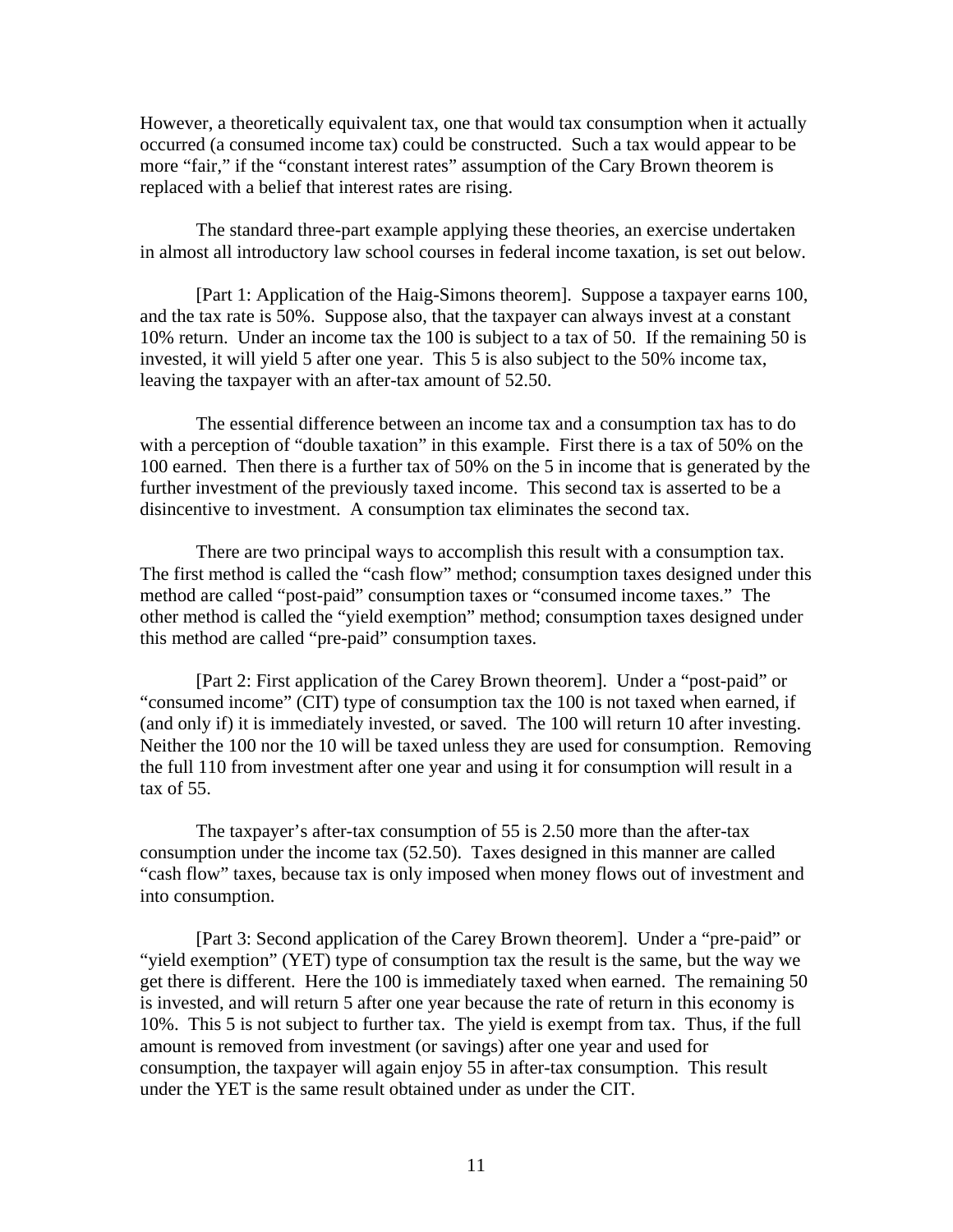This example, or variations on it, forms the centerpiece of most consumption tax studies in academic literature. Beginning in the famous Haig-Simons formulation, and extended with the Cary Brown theorem, this theoretical matrix of principles and assumptions allows for so many comparisons among consumption tax proposals and the accretion income tax that very little time is ever left to consider how a proposal "fits" with the pre-existing state and local RSTs. Although academically interesting, these theoretical approaches have become a practical distraction.

## PART II: THE TWO-TIERED CONSUMPTION TAXES: BUSINESS TRANSACTION TAXES TIED TO EITHER CASH FLOW OR CONSUMED INCOME TAXES

 William Andrews' 1974 article "A Consumption or Cash Flow Personal Income Tax," in the *Harvard Law Review* set the stage for most of the current consumption tax proposals.31 Andrews outlines a consumption-type personal income tax, and contrasts it with the prevailing ideal; an accretion-type income tax. Using the personal income tax as a template, Andrews suggests changes in a number of accretion provisions, effectively reconstituting the tax base so that it becomes a tax on cash flow. Business, investment and capital outlays are immediately deductible. Returns from business, investment and capital are fully included in income.<sup>32</sup> Andrews argues that fairness, administrative simplicity, and economic efficiency make this kind of cash-flow consumption tax superior to an accretion-type income tax. Andrews does not consider the corporate tax.<sup>33</sup>

 Soon after Andrews' article the US Treasury completed a study of the US tax system, under the guidance of David F. Bradford called *Blueprints for Basic Tax Reform*<sup>34</sup> The second edition of this study also proposed a model cash flow consumption tax. Under the *Blueprint* model, the income tax on individuals, corporations and trusts would be abolished.<sup>35</sup> In determining the tax base the treatment of savings or investment under the *Blueprint* model permitted taxpayers to choose between a yield exemption and a consumed income methods of reporting.<sup>36</sup> Rates would be progressive.<sup>37</sup>

In 1983 Robert E. Hall and Alvin Rabushka's<sup>38</sup> Flat Tax took two additional steps. First, they designed a comprehensive consumption tax that would be reflected in "two-tiers:" one similar to the present individual income tax, the other similar to the

<sup>31</sup> KALDOR, AN EXPENDITURE TAX, *supra* note 14 (credited with the original development of the essential concept extended by Andrews).<br><sup>32</sup> Andrews, *Consumption or Cash Flow, supra* note 5, at 1149.

<sup>&</sup>lt;sup>33</sup> Id. at 1123 (indicating that his "… argument may have implications with respect to the corporate income tax or a general sales or value-added tax, but these are not stated or explored.").  $34$  BLUEPRINTS (1977), *supra* note 2.

<sup>&</sup>lt;sup>35</sup> BLUEPRINTS (1984), *supra* note 2, at 101-28.<br><sup>36</sup> *Id.* at 10, 107-17.<br><sup>37</sup> *Id.* at 123 (without specifying rates, the study's clear presumption is that the progressive rate structure under the current tax will be retained because, "the progressivity of any individual tax is to a large degree determined by the rate structure.").

<sup>38</sup> HALL & RABUSHKA, THE FLAT TAX (1995) *supra* note 3 (first published as ROBERT E. HALL & ALVIN RABUSHKA, LOW TAX, SIMPLE TAX, FLAT TAX (1983), republished in 1985 and 1995 as THE FLAT TAX).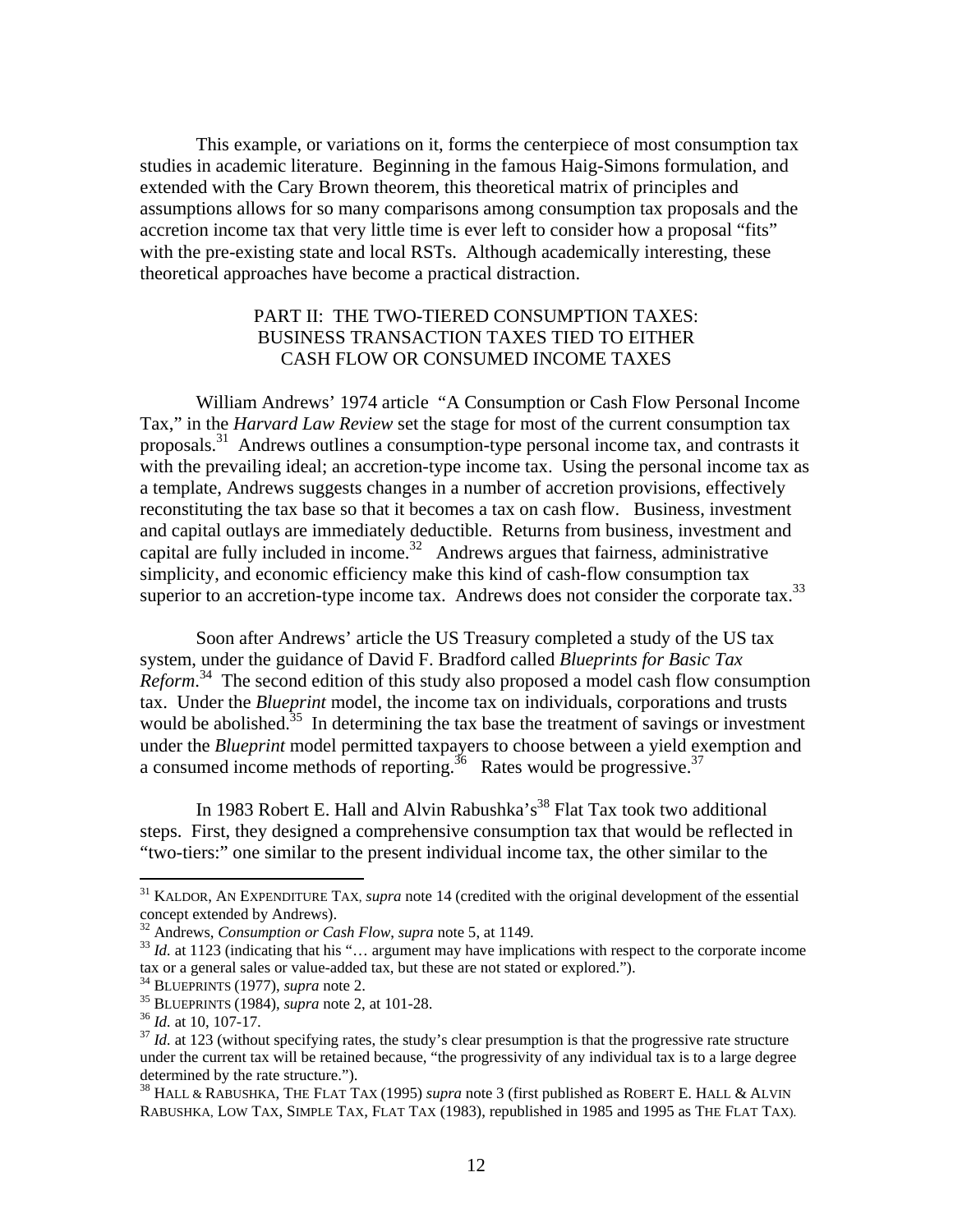present corporate income tax. Secondly, they imposed a single rate of tax on business and individual income, thus the name Flat Tax. This concept quickly captured public attention.

As time went on, however, two variant versions of the Flat Tax proposal developed. Both versions imposed a subtraction method VAT on business. At the individual level, one group advocated a yield exemption (pre-paid) design [Subtraction VAT + YET], while the other group favored a consumed income (post-paid) design at the individual level [Subtraction VAT + CIT].

If one accepts Cary Brown's assumptions as true reflectors of economic conditions, then in present value terms, these two groups are proposing equivalent taxes [Subtraction  $VAT + YET = Subtraction VAT + CIT$ ]. The key to appreciating their equivalence as well as their common contrast with the traditional income tax, is to observe that both sets of proposals intend to remove the accretion elements from the current income tax, leaving only on a consumption base.

#### *Subtraction VAT + YET*

*Hall-Rabushka's Flat Tax*. The Hall-Rabushka Flat Tax is a true "two-tiered" consumption tax. The business level tax, sometimes called a business transfer tax  $(BTT)$ <sup>39</sup> functions as a subtraction method  $VAT<sup>40</sup>$  with a full deduction for compensation paid.41 The compensation deducted from the business tax base is the base for the individual tax.42 Under the Hall-Rabushka Flat Tax, compensation is taxed under the "pre-paid," or "yield exemption" method (YET).

In addition, under the Hall-Rabushka Flat Tax compensation is taxed progressively, but with a flat rate.<sup>43</sup> A substantial standard deduction removes earned

<sup>&</sup>lt;sup>39</sup> The Business Transfer Tax, S. 1102, 99<sup>th</sup> Cong. (1985), *available at* 

http://thomas.loc.gov/bss/d099/d099laws.html (proposed by Senator William V. Roth and credited with originating the expression "business transfer tax" or BTT, a subtraction method VAT that was to replace the corporate income tax). *See also* The Uniform Business Tax (UBT), H.R. 3170, 102d Cong. (1991), *available a* http://thomas.loc.gov/bss/d102/d102laws.html (proposed by Congressman Richard T. Schultz a

few years later, and similarly proposing to replace the corporate income tax with a subtraction VAT). 40 Alan Schenk, *Japanese Consumption Tax: The Japanese Brand of VAT*, 42 TAX NOTES 1625 (March 27, 1989) (Explaining that Japan is the only country that has adopted a credit-subtraction VAT, one that closely resembles the business portion of the Hall-Rabushka Flat Tax. It uses a single rate. This VAT is not transactional, rather it is imposed at the business level on a tax period basis. The Japanese Consumption Tax is not separately stated on invoices.)

<sup>41</sup> HALL-RABUSHKA, THE FLAT TAX (1995), *supra* note 3, at 142 (§101 of the proposed statute defines compensation broadly. It includes "… all cash amounts paid by an employer or received by an employee, including wages, pensions, bonuses, prizes and awards.").

<sup>42</sup> Lawrence Zelenak, *The Selling of the Flat Tax: The Dubious Link Between Rate and Base*, 2 CHAP. L. REV. 197, 202-03 (1999) (observing that this essentially makes the individual portion of the Flat Tax into a wage tax).

<sup>&</sup>lt;sup>43</sup> Hall-Rabushka describe the Flat Tax as a "progressive consumption tax." This is not an entirely accurate. The "consumption" attribution is based on an assumption that all wage, salary and other compensation is actually consumed. To the extent this is not the case, the Hall-Rabushka tax is imposed on non-consumption (savings, or investment). In addition, the Hall-Rabushka tax is not imposed on consumption derived from borrowed funds, a measure of consumption easily included in VAT and RST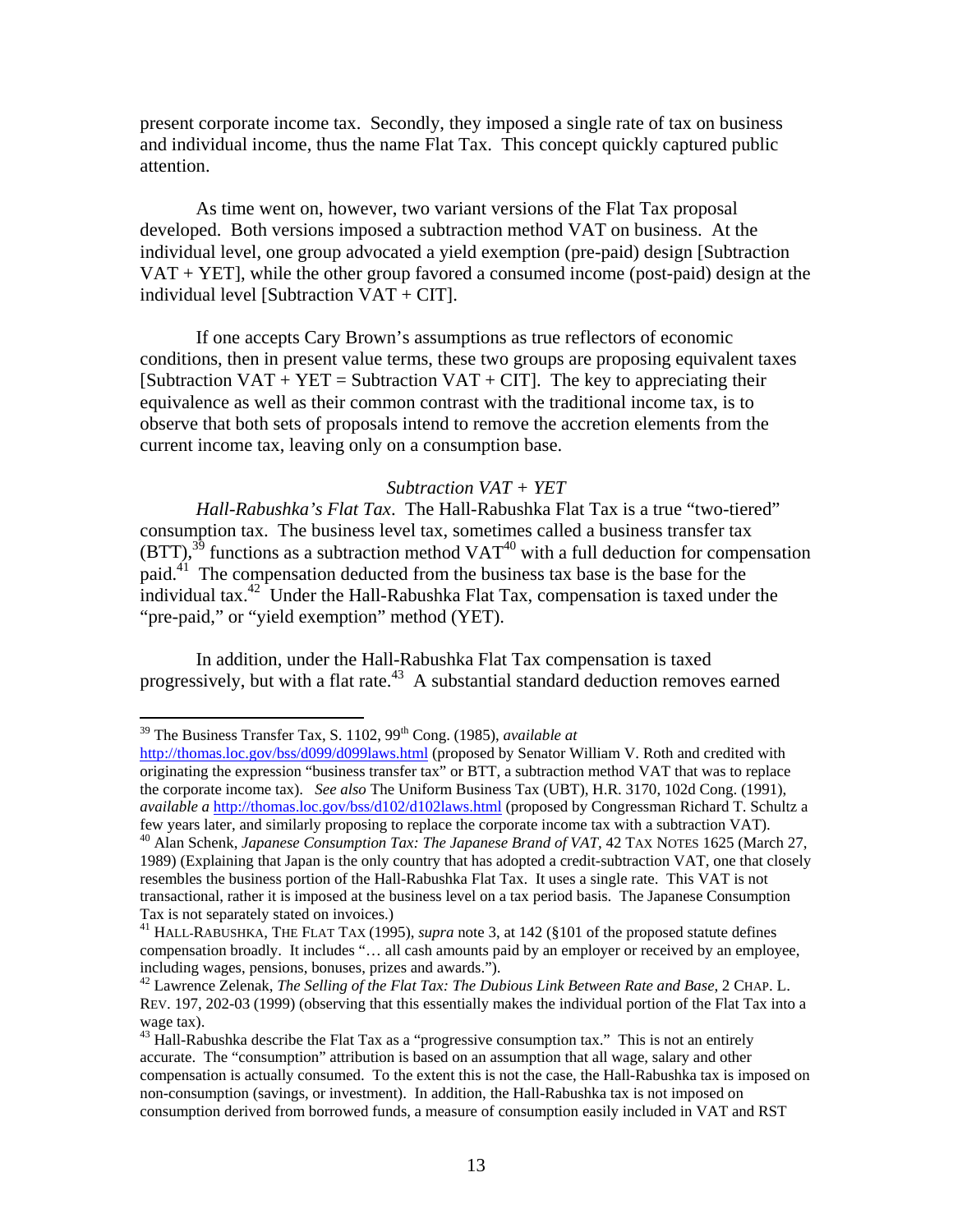income from the individual tax base.<sup>44</sup> Because standard deductions have relatively more value to low than high-income earners, the deduction effectively produces a graduated tax. In other words, even though the rate of tax imposed on all income (business and personal) is the same (flat)<sup>45</sup> rate, the tax burden is graduated. The tax rests more heavily on the wealthy than the poor. In this manner the Flat Tax blunts one of the main arguments against all consumption taxes; its perceived regressivity.

Two streams of legislative proposals have developed out of this type of two-tiered yield exemption consumption tax. One branch closely follows Hall-Rabushka's Flat Tax.46 The other branch varies from the Hall-Rabushka model by allowing additional deductions for individuals,<sup>47</sup> notably for charitable contributions<sup>48</sup> and home mortgage interest.49

A final variant of the Hall-Rabushka Flat Tax is the late Professor David Bradford's X-tax.<sup>50</sup> The X-tax remained a continual "work-in-progress" throughout Bradford's life. It developed conceptually out of the *Blueprints* study, but accommodated many of the Hall-Rabushka ideas as it was taken forward. The X-Tax accepts a subtraction VAT at the business level. At the individual level, the most recent version of the X-tax: (a) uses the yield exemption method for taxing savings or investment, (b) would allow deductions for charitable contributions and home mortgages as well as permits an earned income tax credit,<sup>51</sup> and (c) employs graduated rates. Under Bradford's scheme, tax rates would rise along with income, eventually leveling off (becoming "flat") at a point where the highest individual rate would equal the "flat"

http://thomas.loc.gov/bss/d108/d108laws.html (proposed by Senator Arlen Spector (PA)) (§ 2 of the proposed law would allow a basic standard deduction at amounts between \$17,500 for joint return filers, and \$10,000 for individuals. An additional standard deduction is provided at \$5,000 for each dependent, with inflation adjustments and adjustments for the cost-of-living).

bases. If borrowed funds are included in the base, then adjustments for negative consumption need to be allowed when loans are repaid.

<sup>44</sup> HALL-RABUSHKA, THE FLAT TAX (1995), *supra* note 3, at 59, 144 (§ 201(a) of the proposed act provides for a \$25,500 allowance for a family of four. This amount reflects an allowance of \$16,500 for married taxpayers filing jointly, \$14,000 for head of households, \$9,500 for single taxpayers, and \$4,500 per dependent.)

<sup>45</sup> HALL-RABUSHKA, THE FLAT TAX (1995), *supra* note 3, at 59, 64, 144 (§§ 202 and 203(b) impose a rate at 19% on both business and personal returns).

<sup>46</sup> The Flat Tax, H.R. 4585, 103rd Cong. (1994), *available at* http://thomas.loc.gov/bss/d103/d103laws.html (proposed by Representative Dick Army (TX)) reintroduced as S. 488, 104th Cong. (1995), *available at* http://thomas.loc.gov/bss/d104/d104laws.html (sponsored by Senator Arlen Spector (PA)); The Tax Simplification Act of 2003, H.R. 3060, 108<sup>th</sup> Cong. (2003); S 1040, 108<sup>th</sup> Cong. (2003), *available at* http://thomas.loc.gov/bss/d108/d108laws.html. 47 The Flat Tax Act of 2003, S. 907, 108th Cong. (2003), *available at* 

<sup>&</sup>lt;sup>48</sup> *Id.* at § 3 (charitable deductions are limited to \$2,500; \$1,250 for a married individual filing separately).

*A9 Id.* at § 4 (mortgage interest deductions are limited to the interest on debt of up to \$100,000).<br><sup>50</sup> DAVID F. BRADFORD, UNTANGLING THE INCOME TAX, (1986) (presents the earliest version of the X

Tax); DAVID F. BRADFORD, FUNDAMENTAL ISSUES IN CONSUMPTION TAXATION (1996) and David Bradford, *Consumption Taxes: Some Fundamental Issues*, *in* FRONTIERS OF TAX REFORM, 123-150 (ed. Michael J. Boskin 1996) (presenting the most developed versions of the X Tax).

<sup>51</sup> David Bradford, *The X Tax in the World Economy,* 3, 5 CSPS Working Paper No. 93 (August 2003) *available at* http://www.princeton.edu/~ceps/workingpapers/93bradford.pdf.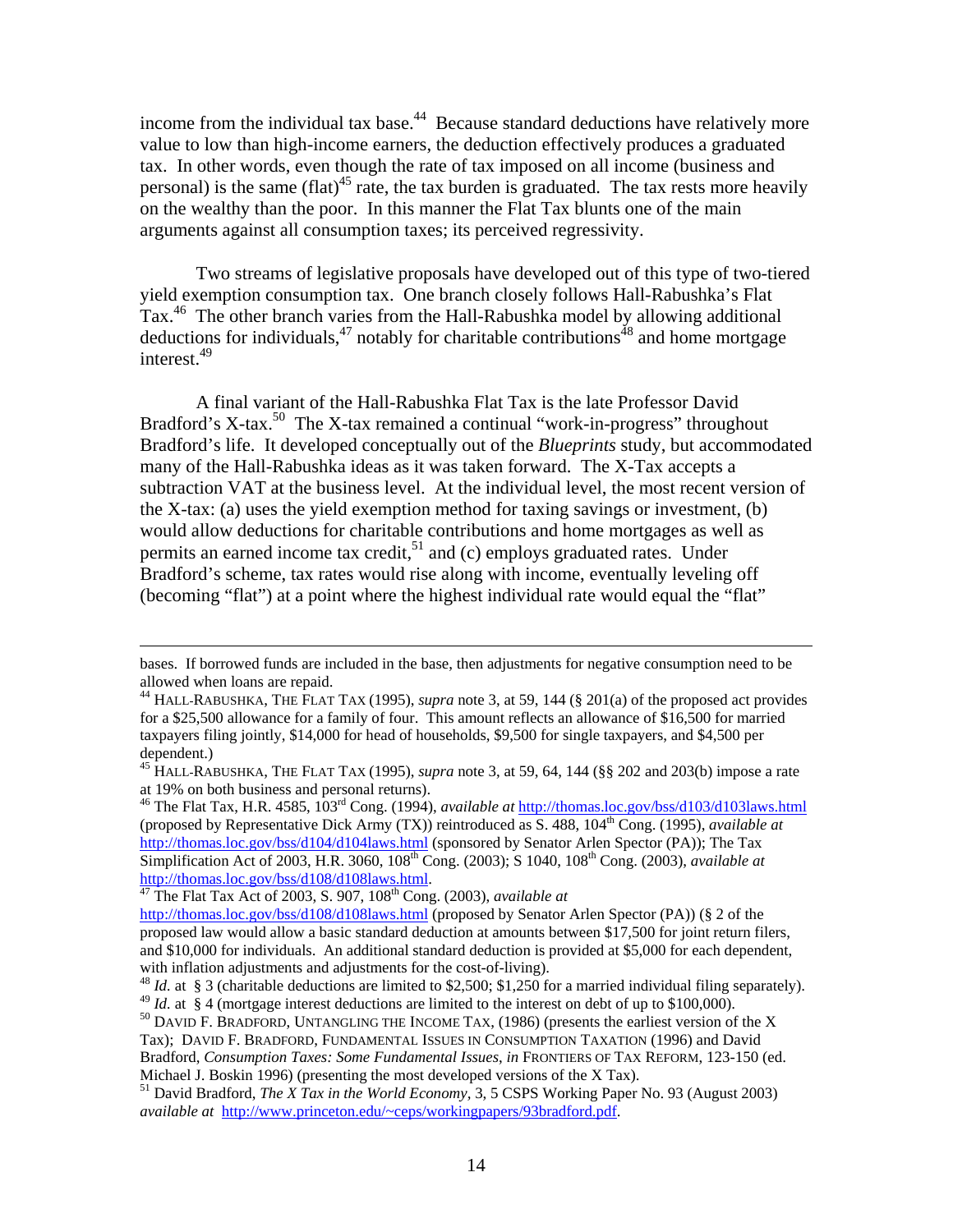business rate.<sup>52</sup> Although this tax is no longer "flat" in the same sense that Hall and Rabushka use the term "flat tax," Bradford's progressive rate structure provides a traditional answer to the regressivity problem.<sup>53</sup>

#### *Subtraction VAT + CIT*

 An alternate design for the "two-tiered" consumption tax involves defining the individual tax base in a "cash flow" manner, as advocated by William Andrews in his 1974 article. Under this approach all money received by an individual would be treated as taxable when received. An exception is provided. Taxpayers can exclude an unlimited amount of income, provided the funds are saved or invested. Thus, only income used for consumption is taxed. This is a "post-paid" or "consumed income tax."

 Two legislative versions of this hybrid consumption tax have been proposed, the USA Tax Act of 1995<sup>54</sup> proposed by Senators Sam Nunn and Pete Domenici, and the Simplified USA Tax Act of  $2003^{55}$  proposed by Congressman Phil English. The central feature of these proposals is the unlimited savings allowance (USA) deduction from which both proposals take their name.

 The unlimited savings allowance under Nunn-Domenici's USA Tax departs from theoretical purity most notably in its treatment of borrowing. Under a consumed income tax borrowing needs to be included in income while loan repayment is deducted from income. Alvin Warren pointed this out very convincingly.<sup>56</sup> The treatment under the USA Tax essentially allows individuals to avoid the tax completely by saving (deducting) all new income and funding all consumption through borrowings. $57$ 

A similar problem arises in transition when individuals are allowed to consume from pre-USA Tax income, while saving all current income. Again, the individual would pay no tax. Called the "old savings" problem, Nunn-Domenici's solution was a complex series of transition rules.<sup>58</sup> This is the most notable problem that Congressman English

 $52$  *Id.* at 3.

<sup>52</sup> *Id.* at 3. 53 *Id.* at 2-7. 54 USA Tax Act of 1995, S. 722, 104th Cong. (1995), *available at*

http://thomas.loc.gov/bss/d104/d104laws.html (proposed by Senator Sam Nunn (GA) and Pete Domenici (NM)).

<sup>55</sup> Simplified USA Tax Act of 2003, H.R. 269, 108th Cong. (2003), *available at* 

http://thomas.loc.gov/bss/d108/d108laws.html (proposed by Congressman Phil English (PA)). Similar earlier proposals include Simplified USA Tax Act of 2001, H.R. 86, 107<sup>th</sup> Cong. (2001) and Simplified USA Tax Act of 1999, H.R. 134, 106<sup>th</sup> Cong. (1999) (both proposed by Congressman English).

<sup>&</sup>lt;sup>56</sup> Alvin C. Warren, *The Proposal for an Unlimited Savings Allowance*, 68 TAX NOTES 1103 (Aug. 28, 1995).

<sup>&</sup>lt;sup>57</sup> This is what happens under a traditional RST or VAT. Tax is due on consumption regardless of the source of funds. The omission of this treatment under the USA Tax makes it significantly different from a true consumption tax. The USA Tax deals with this problem through an extremely complicated "Schedule S." This schedule tries to prevent households from using borrowing to finance tax-free consumption. More than anything else it was "Schedule S" that gave the USA Tax its reputation for complexity, and led to the rejection of this tax reform.

<sup>58</sup> Nunn & Domenici, USA Tax Act of 1995, S. 722 *supra* note 54*,* at §§ 290-293.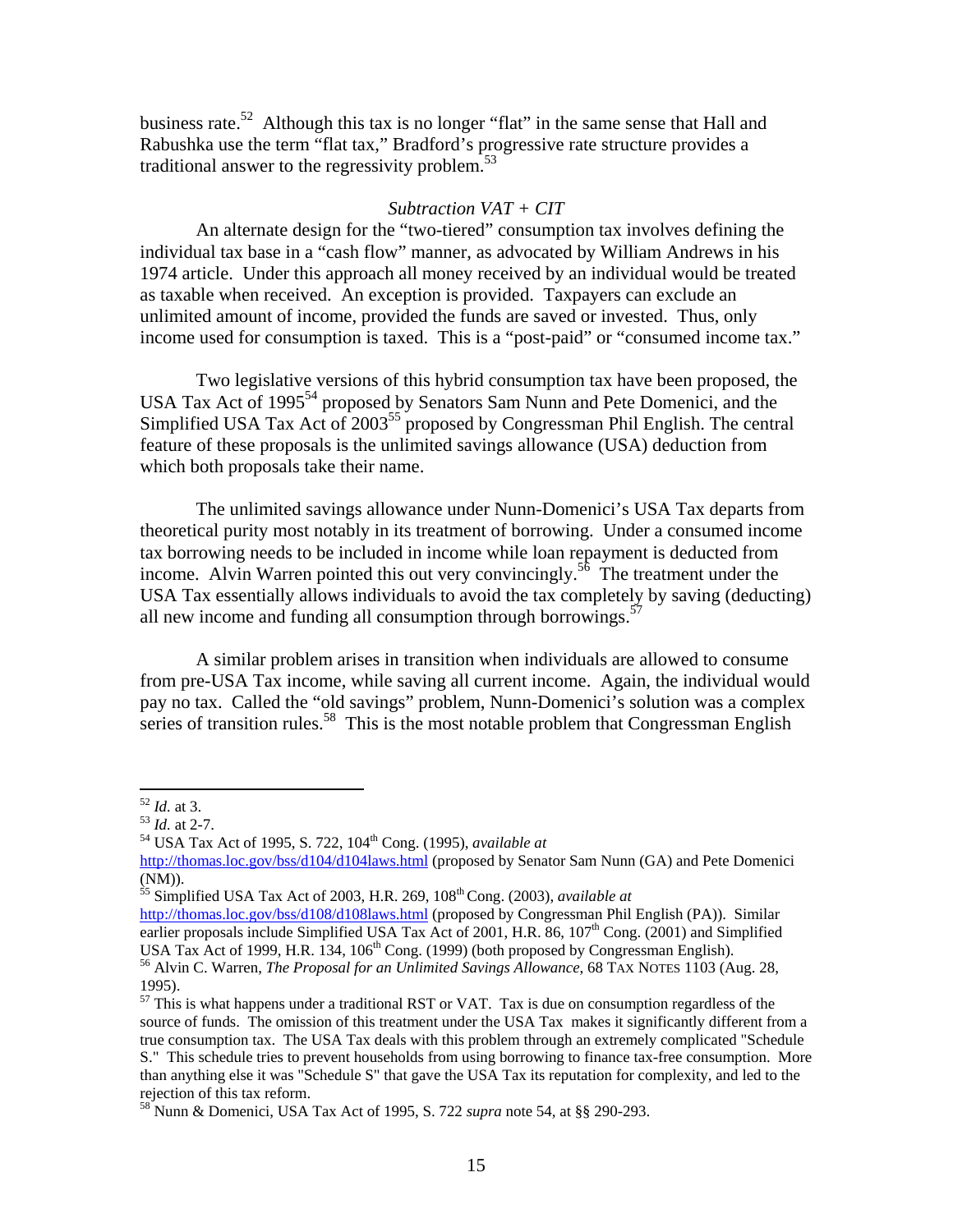addresses in the Simplified USA Tax proposal. In this instance, unlimited Roth IRA's<sup>59</sup> funded only with current income replace the unlimited savings allowance. The Simplified USA Tax, unlike the USA Tax, also repeals the estate and gift tax. Many observers note that taxing estates and gifts, as was continued under the USA Tax, was inconsistent with imposing a tax based on consumption.  $60$ 

Also inconsistent with theoretical purity are the deductions for mortgage interest,  $61$  charitable contributions,  $62$  and tuition paid for college and post-secondary vocational education<sup>63</sup> under the Simplified USA Tax. Each of these deductions represents a form of consumed income that should be subject to tax. The annual limit on these deductions range from \$4,000 per person to \$12,000 for a family.<sup>64</sup>

The treatment of loans in a cash flow tax is also a problem for Professor Andrews. He departs from true cash flow treatment when considering consumer loans and credit purchases and repayments. Professor Andrews proposes:

> Business and investment loans would be treated, just like ordinary investments, on a simple cash flow basis. Loan proceeds would be reported as income in the year received, and repayments of interest and principal would be deducted when paid. This treatment is unfamiliar, but would represent a clear net simplification for reasons similar to those favoring cash flow accounting for ordinary investments. … A strict computation of current consumption would seem to require that consumer loans and credit, like business and investment loans, be treated as income when incurred and deductible when repaid. But it is much simpler and quite acceptable just to leave ordinary consumer loans and credit arrangements out of account. The effect of that is to treat payments on account of consumer loans, rather than the use of loan proceeds, as taxable consumption expenditures.<sup>65</sup>

 Alternately, Edward McCaffery has proposed a two-tier consumption tax that does treat loans properly from a theoretical standpoint.<sup>66</sup> McCaffery's two-tiered proposal differs in the types of consumption taxes he mixes. Where each of the earlier proposals derived from Hall-Rabushka's Flat Tax were based in annual account

<sup>&</sup>lt;sup>59</sup> English, Simplified USA Tax Act of 2003, H.R. 269 *supra* note 55, at § 30 (contributions are limited only by the adjusted gross income for the current year).

 $^{60}$  LAURENCE A. SEIDMAN, THE USA TAX: A PROGRESSIVE CONSUMPTION TAX 11 (1997); Bank, *Progressive Consumption Tax*, supra note 13, at 2252; J. Clifton Fleming, Jr., *Scoping Out the Uncertain Simplification (Complication?) Effects of VATs, BATs, and Consumed Income Taxes*, 2 FLA. TAX REV. 390, 428-429 (1995).<br> $^{61}$  English, Simplified USA Tax Act of 2003, H.R. 269 *supra* note 55, at § 9.

<sup>&</sup>lt;sup>62</sup> *Id.* at § 11.<br>
<sup>63</sup> *Id.* at § 10.<br>
<sup>64</sup> *Id.* at § 8.<br>
<sup>64</sup> *Id.* at § 8.<br>
<sup>65</sup> Andrews, *Consumption or Cash Flow, supra* note 5, at 1153-54.<br>
<sup>66</sup> MCCAFFERY, FAIR NOT FLAT, *supra* note 3, at 132-34.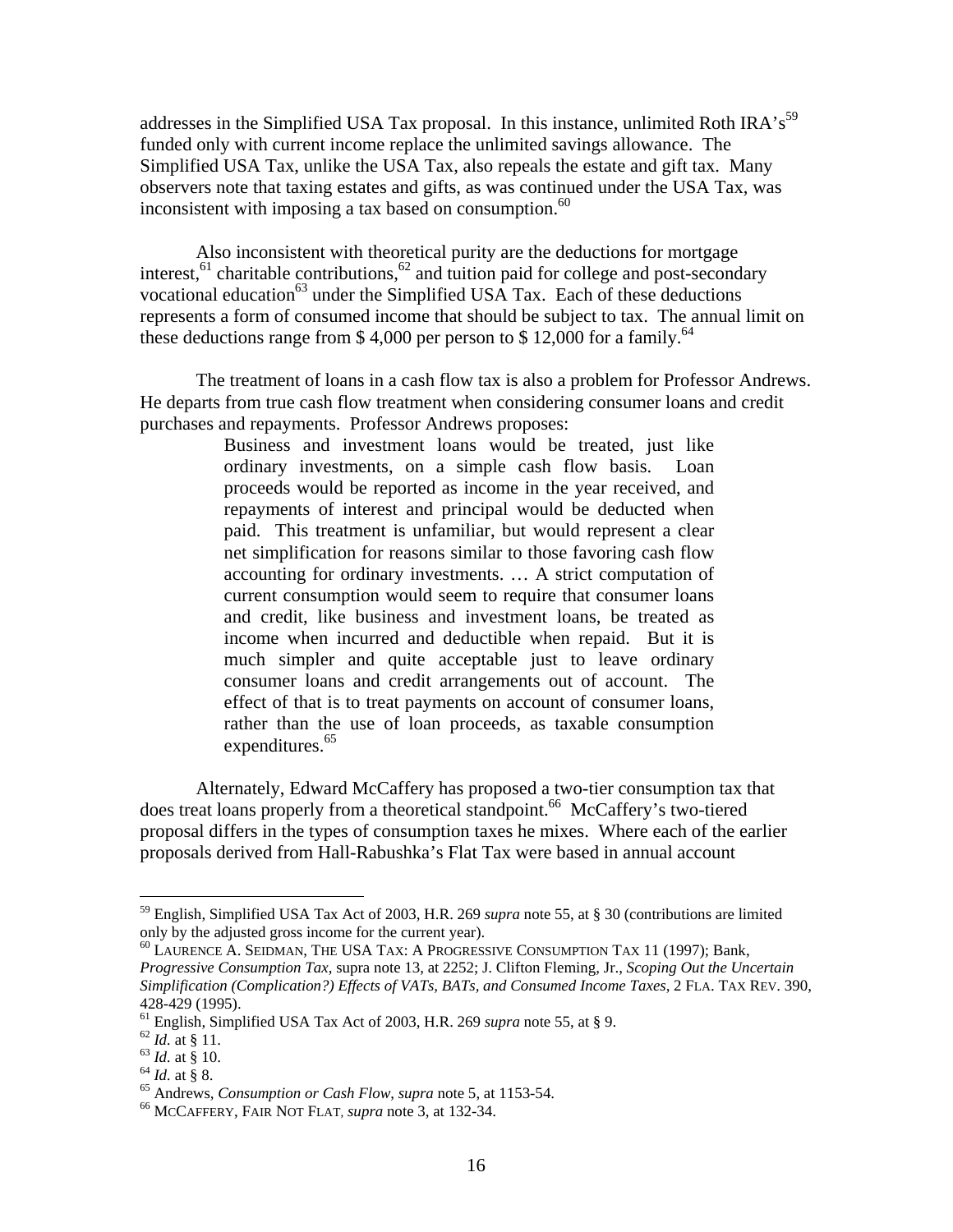consumption taxes (a business level subtraction VAT tied to either a yield exemption or consumed income individual tax), McCaffery suggests imposing a broad-based, flat rate national transaction tax (RST or VAT) together with a progressive rate consumed income tax.

The consumed income tax in McCaffery's proposal: (1) would be net of a deduction for savings placed in a "Trust Account" $\frac{1}{67}$  similar in design to the Roth IRA mechanism of the Simplified USA Tax, which built upon the unlimited savings allowance of the USA Tax, and (2) would include in income all loan proceeds, deducting debt repayment, including interest. McCaffery breaks with theory however by allowing deductions for consumption in the form of medical expenses and charitable contributions.68

McCaffery's proposal is progressive in two respects: (1) like Hall-Rabushka's Flat Tax there would be a sizable standard deduction (a family of four would exclude the first \$20,000),<sup>69</sup> and (2) like David Bradford's X-tax, the USA and Simplified USA Tax rates would be graduated<sup>70</sup> on consumption over \$80,000.<sup>71</sup> In this respect McCaffery's proposal resembles Michael Graetz's VAT proposal that retains the current income tax for income in excess of \$100,000.

#### *Impact of the Adoption of a Hybrid, Two-Tiered Consumption Taxes on Existing State and Local Revenue Systems*

 Adopting a hybrid, two-tiered consumption tax at the federal level would significantly impact the structure of state revenue systems. It is very likely that most states would need to abandon their current income taxes and design new taxes mirroring the federal tax scheme. The primary reason for this is the fiscal "piggy-back" relationship that has developed between federal and state governments.72 For better or worse American fiscal federalism exhibits strong strains of both independence and dependence. State level tax experimentation<sup>73</sup> co-exists with extensive state piggybacking on the federal system of taxation.

*Corporate tax piggy-back*: Each of the hybrid, two-tiered consumption taxes derived from the Hall-Rabushka Flat Tax proposal (Armey's Freedom and Fairness

 $67$  *Id.* at 98.

<sup>&</sup>lt;sup>68</sup> *Id.* at 98.<br><sup>69</sup> *Id.* at 101.<br><sup>70</sup> *Id.* at 101 (under McCaffery's proposal these rates would range from 10 to 50%).<br><sup>71</sup> *Id.* at 100-101.<br><sup>72</sup> JOINT COMMITTEE ON TAXATION, IMPACT ON STATE AND LOCAL GOVERNMENTS, ("Because most of the states that collect individual and corporate income taxes model their state income tax systems on the Federal income tax system, any significant restructuring of the Federal income tax system could have considerable corollary implications for such states … the elimination of a Federal income tax and replacement with a consumption-based tax would entail a considerable increase in the complexity and expense of administering a state income tax system.").

 $73$  Supreme Court Justice Louis Brandeis stated, "It is one of the happy incidents of the federal system that a single courageous State may, if its citizens choose, serve as a laboratory; and try novel social and economic experiments without risk to the rest of the country." *New State Ice Company v. Liebman*, 285 US 262, 311 (1932) (Brandeis, J., dissenting).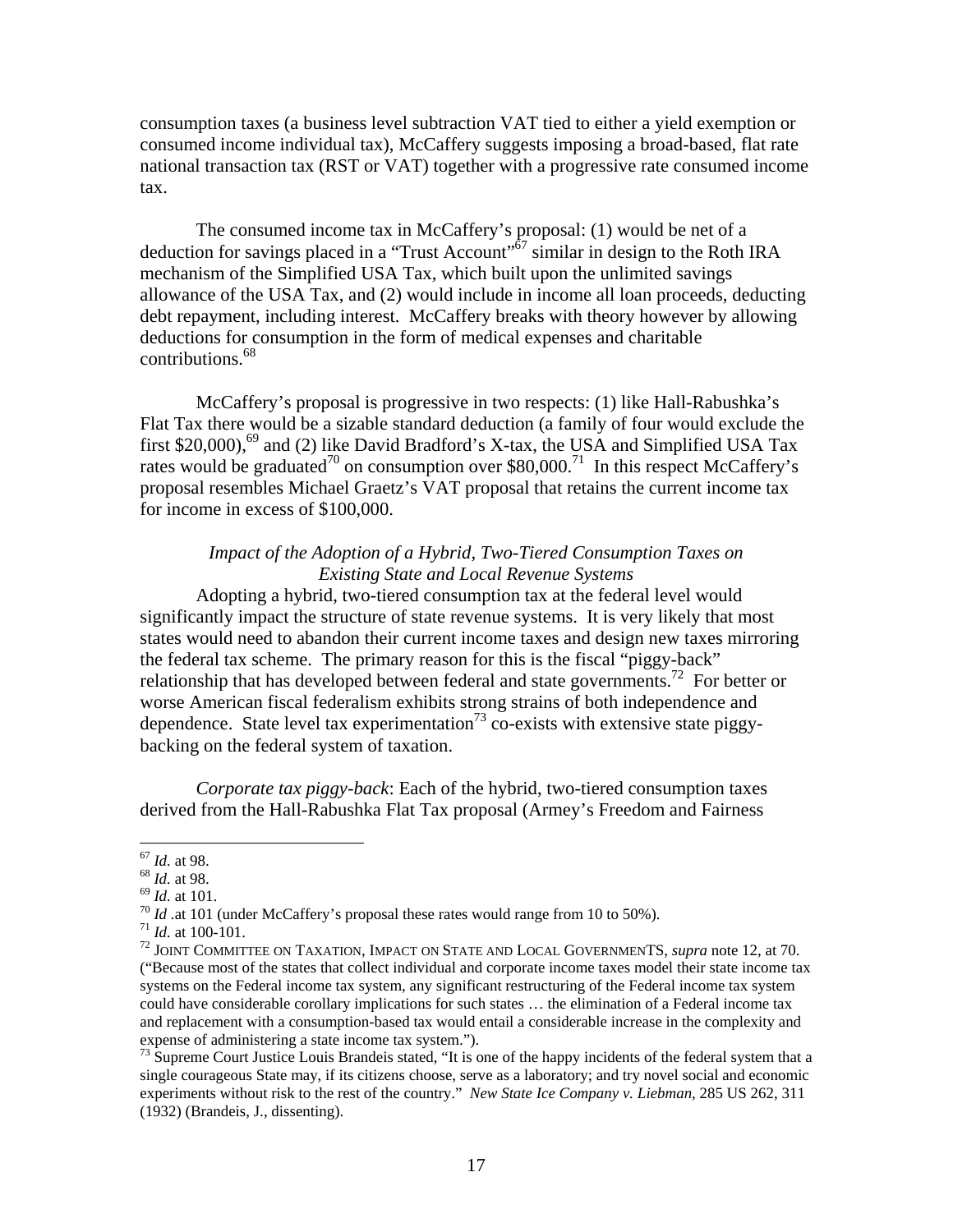Restoration Act; Smith and Shelby's Tax Simplification Act; Spector's Flat Tax Act; Bradford's X-Tax; Nunn and Domenici's USA Tax Act; and English's Simplified USA Tax Act) replace the corporate income tax with a subtraction VAT. Most states currently base their corporate taxes on the federal scheme. 39 of the 45 states imposing corporate net income taxes directly incorporate federal law, and start their income calculations with federal income determinations.<sup>74</sup> This piggy-back relationship has not been without its problems, but benefits have clearly outweighed burdens.<sup>75</sup>

If the federal corporate tax were to be replaced with a sales-subtraction VAT, commentators<sup>76</sup> believe that most states would migrate to similar sub-national subtraction VATs.77 Some state level VAT issues have already been resolved. For example, rather than getting involved in complex sourcing issues, the tax base would probably be divided among the states through an apportionment formula. In 1991, the US Supreme Court approved the use of a three-factor formula (property, payroll and sales) to apportion a state level addition VAT, Michigan's single business tax  $(SBT)$ <sup>78</sup>

Additionally, if the states followed federal adoption of a subtraction VAT then revisions would be needed in PL 86-272.<sup>79</sup> This law sets the minimum standards that must be met before a state can tax the out-of-state operations of a foreign (out-of-state)

1

<sup>&</sup>lt;sup>74</sup> State Tax Guide (CCH) Para. 10-050, 10-108 (2004)<br><sup>75</sup> Jerome and Walter Hellerstein, State Taxation, I Corporate Income and Franchise Taxes, par. 7.02. ( $3<sup>rd</sup>$  ed. 1998 & Cumulative Supplement 2004) (compares state decisions to adopt a "moving federal tax base" or a "static federal tax base" as well as issues about conformity to the related federal regulations); Frank Shafroth, *The Tax Doctor: To Conform or not to Conform – That is the Question,* 2003 STATE TAX NOTES 711, 713 (Sept. 8, 2003) ("[S]tate corporation income taxes exhibit a high degree of conformity to the federal tax code. For the large part, state corporate income taxes begin with federal taxable income; a series of adjustments is then made to account for constitutionally exempt income, deductions for various state and federal taxes, and other state-defined deductions. As a consequence, changes to the federal tax base commonly flow through to the state level."). 76 David A. Weisbach, *Ironing Out The Flat Tax*, 52 STAN. L. REV. 599, 659 (2000) ("The most significant

issue facing the state and local governments would be the elimination of their ability to base their tax systems on the federal income tax. … Unless states switched to a base similar to the Flat Tax, few of the implementation benefits of the Flat Tax would be achieved."); Robert P. Strauss, *Administrative and Revenue Implications of Alternative Federal Consumption Taxes for the State and Local Sector*, 14 AM. J. TAX POL'Y 361, 423-426 (Fall, 1997); Michael Mazerov and Dan Bucks, *Federal Restructuring and State and Local Governments: An Introduction to the Issues and the Literature,* 33 SAN DIEGO L. REV. 1459, 1470 (1996) ("Without this [federal] infrastructure, it is unlikely that states would be able to administer an income tax without substantial additional capacity and without additional complexity to taxpayers. … the proposed federal tax changes will narrow the diversity of tax policies available to the states, and the entire federal/state fiscal system will shift to various forms of consumption taxes."); Schenk, *A Federal Move to a Consumption-Based Tax, supra* note 15, at 107 (analyzing the increase in complexity, and in compliance costs if the states decide to retain their income tax structures when the federal income tax is withdrawn); Julie Roin, *The Consequences of Undoing the Federal Income Tax,* 70 U. CHI. L. REV. 319, 333-34 (2003) ("The only way to avoid the administrative complications [caused by the adoption a federal consumption tax] would be for the states to eliminate their income tax systems and piggyback on whatever the federal tax rules happen to be.").

<sup>77</sup> *But see* Strauss, *Impact of Federal VAT, supra* note 12, at 1357 (contending that "path dependencies" make this transition not an assured outcome, although agreeing that there will be considerable complexity

added to the system, along with compliance and enforcement problems).<br><sup>78</sup> *Trinova Corp. v. Michigan Department of Treasury*, 498 U.S. 358, 111 S.Ct. 818 (1991).<br><sup>79</sup> 15 U.S.C. § 381.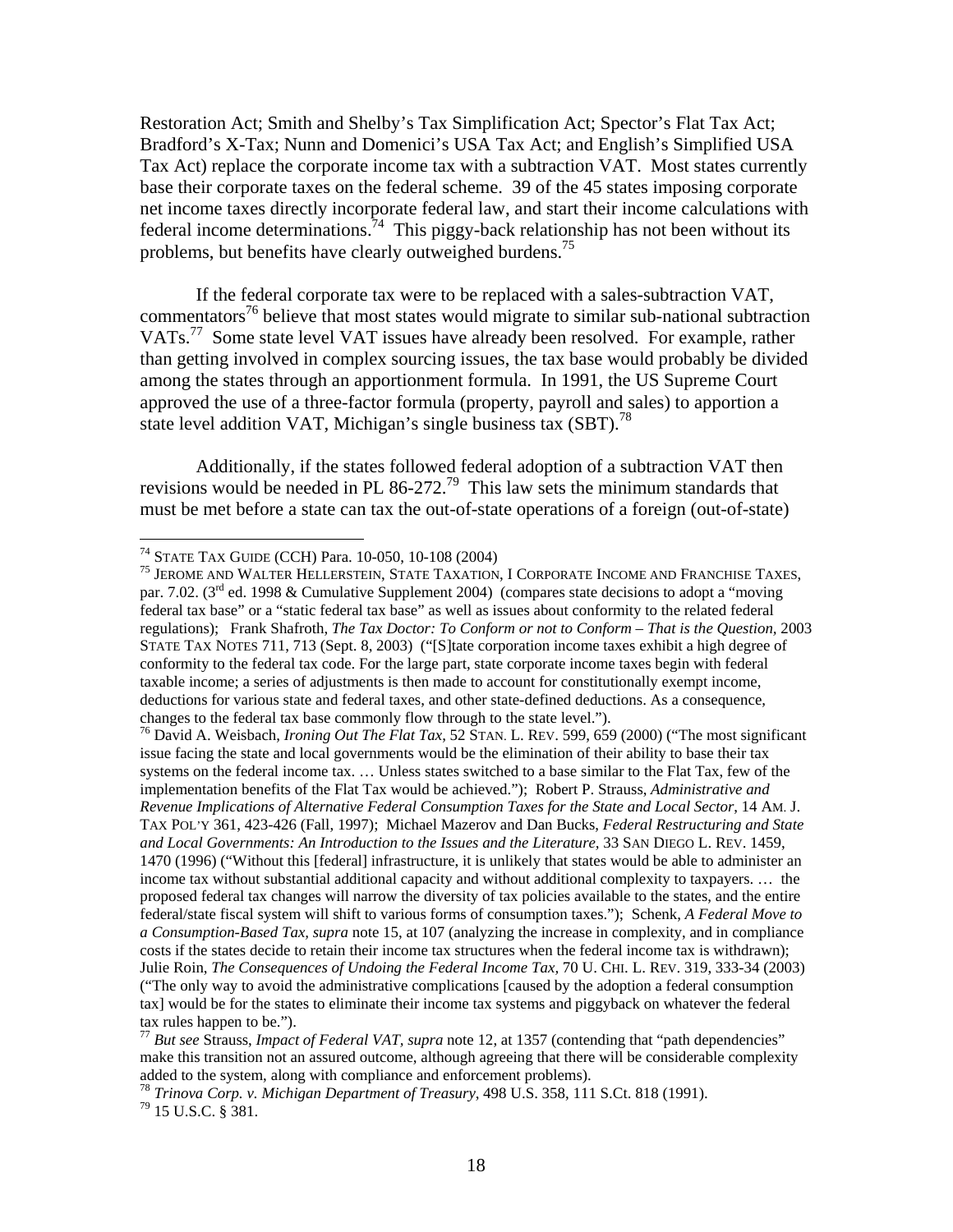business. P.L. 86-272 is specific to net income taxes, and once again Michigan's SBT provides guidance in this regard. The SBT has been determined to be outside the scope of PL 86-272.<sup>80</sup> Statutory change would be needed here.

*Individual tax piggy-back*: Most states<sup>81</sup> also impose an income tax on individuals. This tax too commonly piggy-backs the federal tax.<sup>82</sup> There are a number of different ways that this piggy-backing occurs: 27 states  $\frac{83}{9}$  adopt the federal adjusted gross income as their tax base,  $\frac{1}{2}$  of states<sup>84</sup> base their tax on federal taxable income, and 2 states<sup>85</sup> impose a tax only on federally defined interest and dividends. The remaining 5 states  $86$  do not conform to the federal income tax. At one time, 3 states  $87$  had a complete federal piggy-back arrangement, and simply took a percentage of the federal tax as their state tax. Each of these three states moved away from this arrangement after Congress approved the Economic Growth and Tax Relief Reconciliation Act of 2001 (EGTRRA) with its large, multiyear revenue reductions.

Although 10 states do not begin their income determination with a direct reference to the federal return, even these states widely adopt federal rules, definitions, and interpretations. No state imposes a completely freestanding individual income tax.

If the federal government replaces the personal income tax with either a yield exemption (pre-paid) or consumed income (post-paid) tax, state piggy-backing on the federal system would still be possible. However, in doing so the state individual tax would change from an income-based to a wage-based tax.

Each time there has been serious federal consideration of a national consumption tax states have made preparations to follow suit by piggy-backing on the federal system. State legislative commissions produce studies for state tax changes based on federal

<sup>80</sup> *Gillette Co. v. Department of Treasury*, 497 N.W.2d 595 (Mich. App. 1993) (determining that PL 86-272 does not apply to the SBT because it is a consumption tax, and PL 86-272 is applicable only to net income taxes); *Guardian Industries Corp. v. Department of Treasury,* 499 N.W.2d 349 (Mich. App. 1993) (reaffirming the *Gillette* decision).<br><sup>81</sup> Seven states do not impose an income tax on individuals: Alaska, Florida, Nevada, South Dakota, Texas,

Washington, and Wyoming.

<sup>82</sup> FEDERATION OF TAX ADMINISTRATORS, STATE PERSONAL INCOME TAXES: FEDERAL STARTING POINTS (January 1, 2005), *at* http://www.taxadmin.org/fta/rate/stg\_pts.pdf (last visited Aug. 29, 2005); U.S. ADVISORY COMMISSION ON INTERGOVERNMENTAL RELATIONS TO THE JOINT COMMITTEE ON TAXATION, SELECTED MATERIALS RELATED TO THE FEDERAL TAX SYSTEM UNDER PRESENT LAW AND VARIOUS ALTERNATIVE TAX SYSTEMS, 82 (JCS-1-96: Joint Committee Print, Mar. 14, 1996), *available at*

<sup>83</sup> Arizona, California, Connecticut, Delaware, District of Columbia, Georgia, Illinois, Indiana, Iowa, Kansas, Kentucky, Louisiana, Maine, Maryland, Massachusetts, Michigan, Missouri, Montana, Nebraska, New Mexico, New York, Ohio, Oklahoma, Rhode Island, Virginia, West Virginia, and Wisconsin.

<sup>84</sup> Colorado, Hawaii, Idaho, Minnesota, North Carolina, North Dakota, Oregon, South Carolina, Utah, and Vermont.

<sup>&</sup>lt;sup>85</sup> New Hampshire and Tennessee.

<sup>86</sup> Alabama, Arkansas, Mississippi, New Jersey, and Pennsylvania.

<sup>&</sup>lt;sup>87</sup> North Dakota (changed to a federal taxable income base), Rhode Island (changed to a federal adjusted gross income base), and Vermont (changed to a federal taxable income base).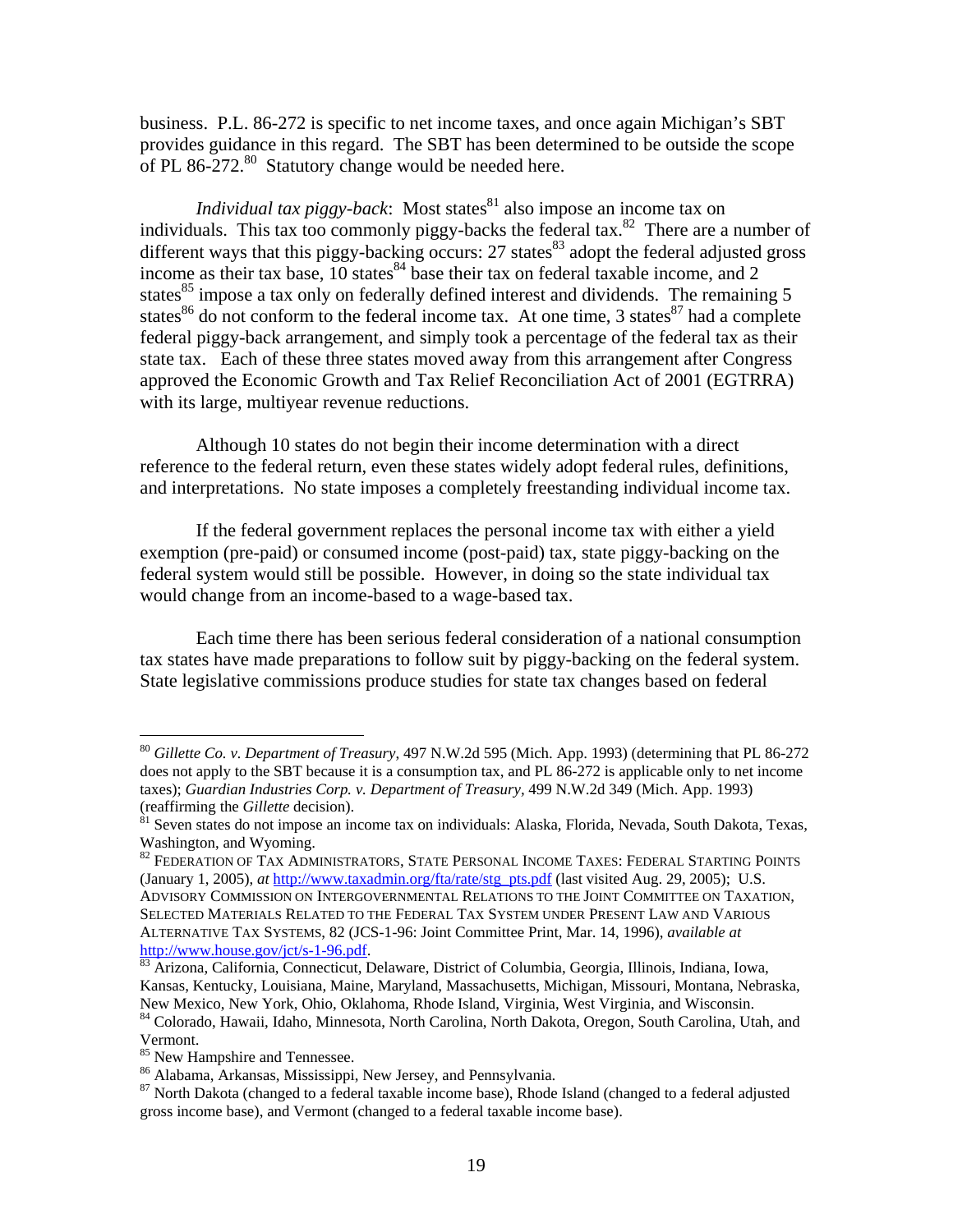proposals. See, for example, recent studies from the states of Arizona,<sup>88</sup> California,<sup>89</sup> Hawaii,<sup>90</sup> Virginia,<sup>91</sup> Washington<sup>92</sup> and Wyoming<sup>93</sup> on this matter.

## PART III: RETAIL SALES TAX PROPOSALS

 A retail sales tax has been proposed as a replacement to the federal corporate and individual income taxes since at least the 1990's. There are two very similar lines of retail sales tax proposals, (a) The National Retail Sales Tax proposal of Representatives

<sup>88</sup> STEPHEN SLIVINSKI, POLICY REPORT: THE RIGHT CURE FOR WHAT AILS US: A PRESCRIPTION FOR COMPREHENSIVE TAX REFORM IN ARIZONA 14-24 Goldwater Institute, No. 182 (June 9, 2003), *available at* http://www.goldwaterinstitute.org/pdf/materials/292.pdf (last visited Aug. 29, 2005). CITIZENS FINANCE REVIEW COMMISSION, WORKING PRINCIPLES, *available at*

http://www.azcfrc.az.gov/documents/CFRC\_WORKING\_PRINCIPLES.html (last visited Aug. 29, 2005) (Proposals to replace the state personal and corporate income taxes, as well as the the state sales tax. The options considered were (1) a 3% Hall-Rabushka-style Flat Tax [Subtraction VAT + YET], (2) a 3% consumed income tax [Subtraction  $VAT + CIT$ ], and (3) a comprehensive 3% retail sales tax on all goods and services.)

<sup>89</sup> FINAL REPORT OF THE CALIFORNIA COMMISSION ON TAX POLICY IN THE NEW ECONOMY PRESENTED TO GOVERNOR SCHWARZENEGGER, 38-43 (Dec. 2003), *available at*

http://www.library.ca.gov/CaTax/index.cfm (last visited Aug. 29, 2005) (Looking in detail at various Flat Tax proposals [VAT + YET and VAT + CIT] which had been proposed at the federal level and working with Dr. Arthur Laffer in April and July of 2003 to determine the rates needed to generate equivalent revenue yields (determined to be approximately 5.81 to 6%), California determined that the rates would have to be uniform across the state and pre-empt local taxing authority. The Michigan SBT was examined, and Dr. Laffer rejected adoption of a similar origin-based VAT in California, proposing instead a dual destination-type consumption taxes at business and personal levels.)

<sup>90</sup> TAX REVIEW COMMISSION, REPORT OF 2001-2003, 14-16, 18, *available at*

http://www.state.hi.us/tax/pubs/trc\_rpt\_2003intro.htm (last visited Aug. 29, 2005) (Experiencing revenue shortfalls in 2000-2001Hawaii took a serious look at the current tax structure with particular attention to minimizing business-to-business sales tax collections under the GET, and in significantly increasing the conformity of the Hawaiian tax structures with the federal system. The first of these issues recognized the vitality of a VAT structure, and the second indicated that Hawaii would be more than ready to "piggyback" federal changes if they were to be initiated.)

<sup>91</sup> REPORT OF THE JOINT SUBCOMMITTEE TO STUDY AND REVISE VIRGINIA'S STATE TAX CODE*,* 17-18, 25, and 43 (Dec. 2002), *available at* http://dls.state.va.us/groups/taxcode/report02.pdf (last visited Aug. 29, 2005) (Virginian revenue shortfalls contributed to a movement to increase conformity of the state tax system with the federal, seeking increased revenue and reduced compliance burdens for taxpayers through federal piggy-backing.)

<sup>&</sup>lt;sup>92</sup> THE WASHINGTON STATE TAX STRUCTURE STUDY COMMITTEE, TAX ALTERNATIVES FOR WASHINGTON STATE: A REPORT TO THE LEGISLATURE, (Nov. 2002) Vol. 1 of 2, at 35-47 and 48-70, *available at* http://dor.wa.gov/content/statistics/WAtaxstudy/Final\_Report.htm (last visited Aug. 29, 2005) (Considering three versions of VAT to replace the Business and Occupation Tax: (1) a subtraction VAT; (2) a GST of the credit-invoice type, and (3) a progressive VAT similar to that proposed under the "cash flow" alternatives to the Flat Tax, and proposing strong consideration of the subtraction VAT model in contrast to various flat rate corporate and personal income tax suggestions.)

<sup>93</sup> TAX REFORM 2000 COMMITTEE, BUILDING WYOMING'S TAX STRUCTURE FOR THE 21ST CENTURY*,* 22-25 and 29 (June 1999), *available at* http://legisweb.state.wy.us/1999inte/t2000/final1.htm (last visited Aug. 29, 2005) (concerned with the state's dependency on mineral severance taxes and the absence of an income tax at the corporate and individual levels, proposals are advanced for a balanced consumption tax in tandem with an income tax where significant advantages were attributed to following federal consumption tax rules, if they were to be enacted.)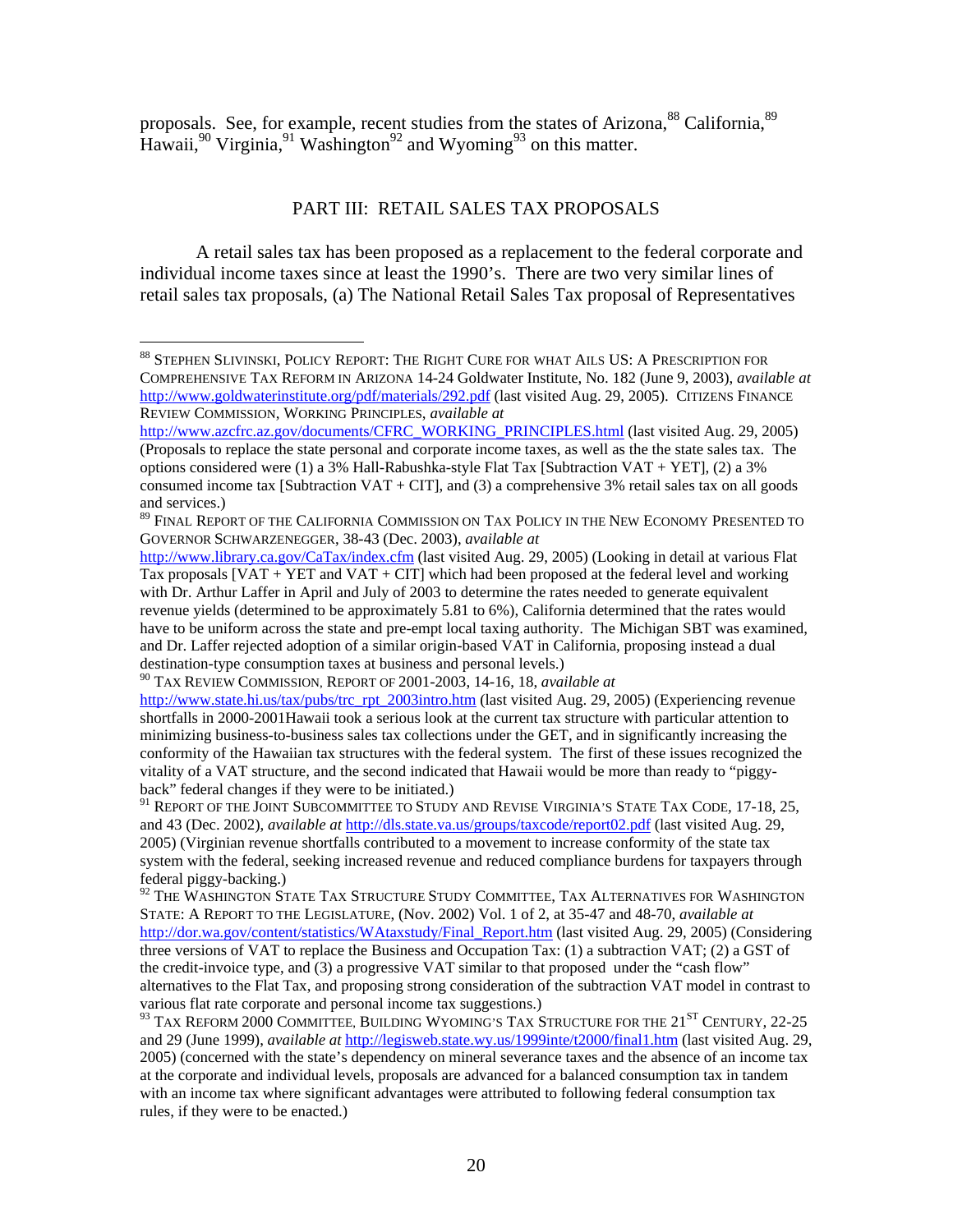Dan Schaefer, Billy Tauzin, and Dick Chrysler<sup>94</sup> and (b) the Fair Tax proposal of Representatives Linder and Peterson.<sup>95</sup>

The primary differences between these proposals are in the rates they impose, the pre-existing taxes they eliminate, and the administrative provisions they envision. The National Retail Sales Tax is imposed at a 15% tax inclusive rate,<sup>96</sup> which corresponds to a 18% tax-exclusive rate. The Fair Tax rate is stated in tax-exclusive terms at  $30\%$ .<sup>97</sup> This in turn corresponds to a tax-inclusive rate of  $23\%$ .<sup>98</sup> Thus depending on how one looks at these taxes, the rates are either 15% and 23%, or 18% and 30%. To be revenue neutral, the Fair Tax needs a higher rate. Unlike the National Sales Tax, the Fair Tax eliminates the payroll tax in addition to federal income taxes.<sup>99</sup>

The tax base under both the National Retail Sales Tax and the Fair Tax is broadly defined to include both goods and services. Both taxes are normatively pure consumption taxes, imposing tax on final consumption. Under the National Retail Sales Tax taxable property includes all property (including rents and leasehold),<sup>100</sup> and services

 $\overline{a}$ 

http://thomas.loc.gov/bss/d109/d109laws.html (proposed by Congressman John Linder (GA) and Senator Saxby Chambliss (GA)) (earlier versions of this legislation were HR 2525, 106<sup>th</sup> Cong., (1999) *available at* http://thomas.loc.gov/bss/d106/d106laws.html; HR 2525 107<sup>th</sup> Cong., (2001) *available at* http://thomas.loc.gov/bss/d107/d107laws.html; HR 25, 108<sup>th</sup> Cong., (2003) *available at* 

<sup>&</sup>lt;sup>94</sup> The National Retail Sales Tax, H.R. 4168, 108<sup>th</sup> Cong. (2004), *available at* 

http://thomas.loc.gov/bss/d108/d108laws.html (proposed by Congressmen Billy Tauzin (LA) and Dan Schaefer (CO)) (earlier versions of this legislation include: H.R. 3039, 104<sup>th</sup> Cong. (1996) *available at* http://thomas.loc.gov/bss/d104/d104laws.html; H.R. 2001, 105th Cong. (1998) *available at*  http://thomas.loc.gov/bss/d105/d105laws.html; H.R. 1467, 106th Cong. (1999) *available at*  http://thomas.loc.gov/bss/d106/d106laws.html).

<sup>95</sup> The Fair Tax, H.R. 25/ S. 25, 109th Cong., (2005), *available at*

http://thomas.loc.gov/bss/d108/d108laws.html ).<br><sup>96</sup> Tauzin & Schaefer, The National Retail Sales Tax, H.R. 4168, *supra* note 94, at § 1.<br><sup>97</sup> The 30% rate is the tax exclusive rate. For example, if an item costing \$100 additional \$30 is due because of a sales tax, the tax exclusive rate is 30%. However, if the price for the item is stated to be \$130, with \$30 of that amount set aside for sales taxes, then the rate of tax is 23% of the tax inclusive price. Most retail sales taxes state their rates in tax exclusive terms.<br><sup>98</sup> Linder & Chambliss, The Fair Tax, H.R. 25/ S. 25, *supra* note 95, at § 1(b)(1).

<sup>&</sup>lt;sup>99</sup> WILLIAM G. GALE, THE NATIONAL RETAIL SALES TAX: WHAT WOULD THE RATE HAVE TO BE? Urban-Brookings Tax Policy Center (Apr. 27, 2005), *available at*

http://taxpolicycenter.org/publications/template.cfm?PubID=9251 (questioning the adequacy of these rates, Gale concludes in the opening abstract that, "[e]ven if there were no avoidance and no evasion, however, the required tax rate for this proposal [H.R. 25, The Fair Tax] over the next 10 years would be 31 % taxinclusive (44% tax-exclusive). If the rate were set at 23% (tax-inclusive) the revenue shortfall would exceed \$7 trillion over the next decade relative to current law…. [T]he commonly-cited 23% tax-inclusive rate in HR 25 was derived using a set of assumptions about changes in the price level that are not consistent with each other and that lead to an estimated tax rate that is systematically and substantially too low." Gale estimates a sales tax rate of 65% (tax-exclusive) to replace current federal taxes with a national retail sales tax. To get his 65% number, Gale assumes only 20% base erosion (from loopholes, incentives, and fraud). That 20% figure may strike political realists as absurdly low. Nevertheless, the rate is estimated at over 50% with an estimate of only 10% base erosion.)

<sup>&</sup>lt;sup>100</sup> Tauzin & Schaefer, The National Retail Sales Tax, H.R. 4168, *supra* note 94, at § 21(n)(1)(A).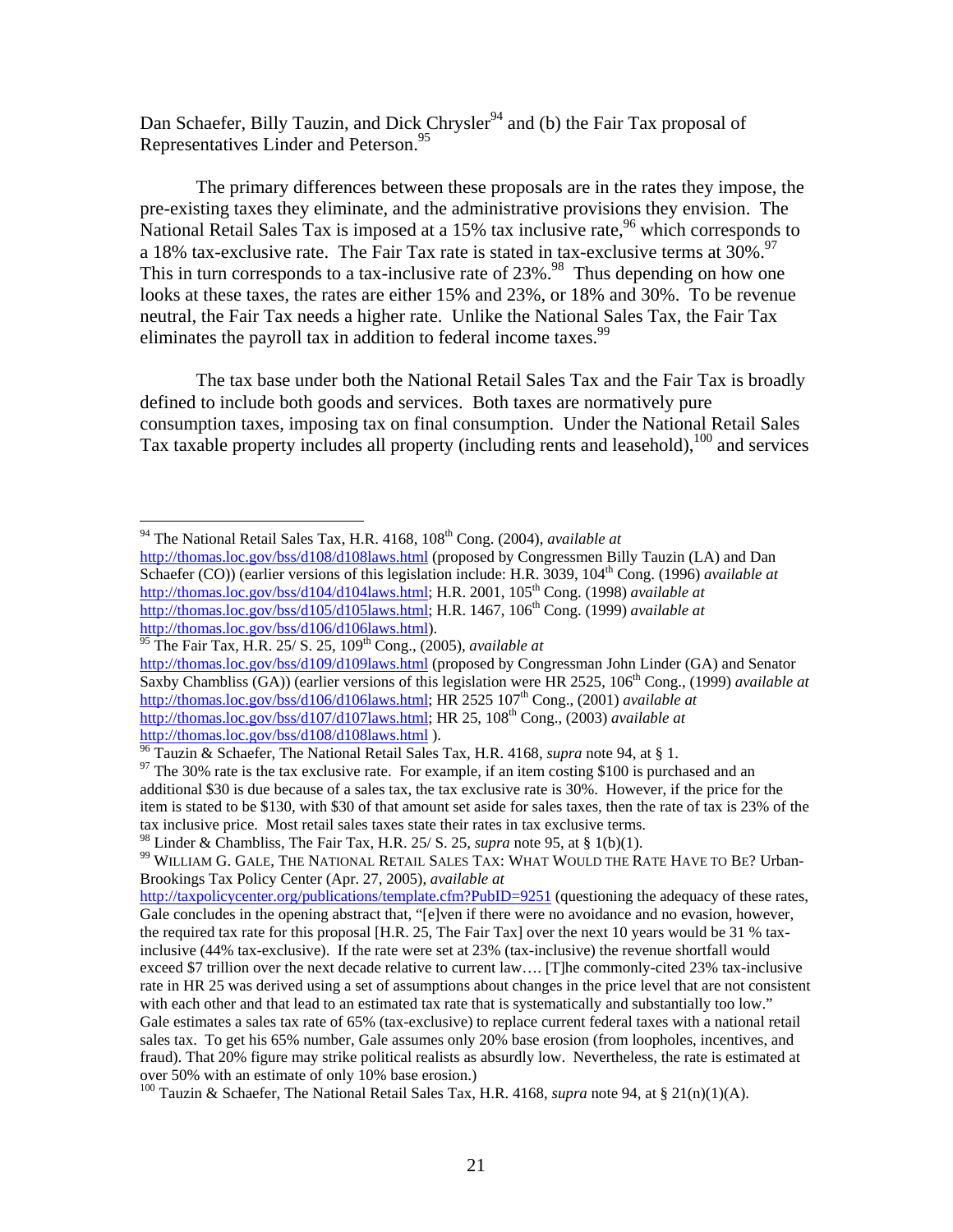$(including financial intermediation services).<sup>101</sup> Taxable property does not include$ intangible property.<sup>102</sup> For all practical purposes the Fair Tax base is identical.<sup>103</sup>

Exemptions under both proposals are provided for business purchases for resale,<sup>104</sup> purchases to produce taxable property or services,<sup>105</sup> and exports.<sup>106</sup> Expenditure on education is exempt as an investment.<sup>107</sup> Expenditure abroad by U.S. residents and half of foreign travel is exempt, but domestic expenditure by non-residents is taxed. Both proposals tax all federal, state, and local government consumption, as well as government investment in equipment and structures.<sup>108</sup>

Although mechanisms differ, both proposals respond directly to concerns about the regressivity of a consumption tax by making direct refunds to families with income levels at or below the poverty level. The National Retail Sales Tax provides a Family Consumption Refund, $109$  the Fair Tax provides a Family Consumption Allowance.<sup>110</sup>

# *Impact of the Adoption of a National-level Retail Sales Tax On Existing State and Local Revenue Systems*

*State Individual and Corporate Income Tax Extinction.* As discussed above,<sup>111</sup> the state income tax is highly dependent on the federal system. Both national retail sales

<sup>104</sup> Linder & Chambliss, The Fair Tax, H.R. 25/ S. 25, *supra* note 95, at §§ 201 (a) and 202; Tauzin & Schaefer, The National Retail Sales Tax, H.R. 4168, *supra* note 94, at § 2(b)(1). <sup>105</sup> Linder & Chambliss, The Fair Tax, H.R. 25/ S. 25, *supra* note 95, at §§ 201(a) and 202; Tauzin &

Schaefer, The National Retail Sales Tax, H.R. 4168, *supra* note 94, at §§ 2(a)(1) and (b)(2)-(3).<br><sup>106</sup> Linder & Chambliss, The Fair Tax, H.R. 25/ S. 25, *supra* note 95, at § 102(a)(1); Tauzin & Schaefer,<br>The National Re

<sup>107</sup> Linder & Chambliss, The Fair Tax, H.R. 25/ S. 25, *supra* note 95, at § 2(a)(4); Tauzin & Schaefer, The National Retail Sales Tax, H.R. 4168, *supra* note 94, at § 21(e)(4).

109 Linder & Chambliss, The Fair Tax, H.R. 25/ S. 25, *supra* note 95, at §§ 13 and 15(c). (Under the National Retail Sales Tax proposal's family consumption refund, wage-earners are entitled to a rebate equal to the sales tax rate times the lower of their wages or the poverty level. The poverty level will be determined by Department of Health and Human Services. The rebate would be provided in each worker's paycheck by making adjustment to the payroll tax at the employer level sufficient to fund the rebate. The Treasury would reimburse the Social Security Administration for the rebate amounts to ensure that the balance of the trust fund remained unchanged.)

<sup>110</sup> *Id.* at § 301. (The refund mechanism under the Fair Tax is different because this proposal eliminates the payroll tax. The payroll tax is the mechanism for rebates under the National Sales Tax. Under the Fair Tax the government would mail to each household checks sufficient to offset the burden of sales taxes on consumption up to the poverty level. This rebate mechanism has been open to criticism. Under the Earned Income Tax Credit similar rebate checks are mailed to approximately 22 million American. The GAO estimates that fraud and error problems are found in about 25% of the refunds.); GAO, FEDERAL BUDGET: OPPORTUNITIES FOR OVERSIGHT AND IMPROVED USE OF TAXPAYER FUNDS, 13 GAO-03-922T (June 18, 2003).

<sup>111</sup> *See infra* text at note 72.

 $101$  *Id.* at § 21(n)(1)(B).

<sup>102</sup> *Id.* at § 21(n)(1)(A).<br><sup>102</sup> *Id.* at § 21(n)(1)(A).<br><sup>103</sup> Linder & Chambliss, The Fair Tax, H.R. 25/ S. 25, *supra* note 95, at § 2(a)(14)(A) (defines taxable property or service to include, "any property [including leasehold of any term or rents with respect to such property] ..."); §§ 2(a)(14)(A)(i)(I) and (II) (excluding intangible property and used property); § 2(a)(14)(B)(including financial intermediation services as taxable services).

<sup>&</sup>lt;sup>108</sup> Linder & Chambliss, The Fair Tax, H.R. 25/ S. 25, *supra* note 95, at §§ 2(a)(7) and 101(d)(1); Tauzin & Schaefer, The National Retail Sales Tax, H.R. 4168, *supra* note 94, at § 3(a)(1).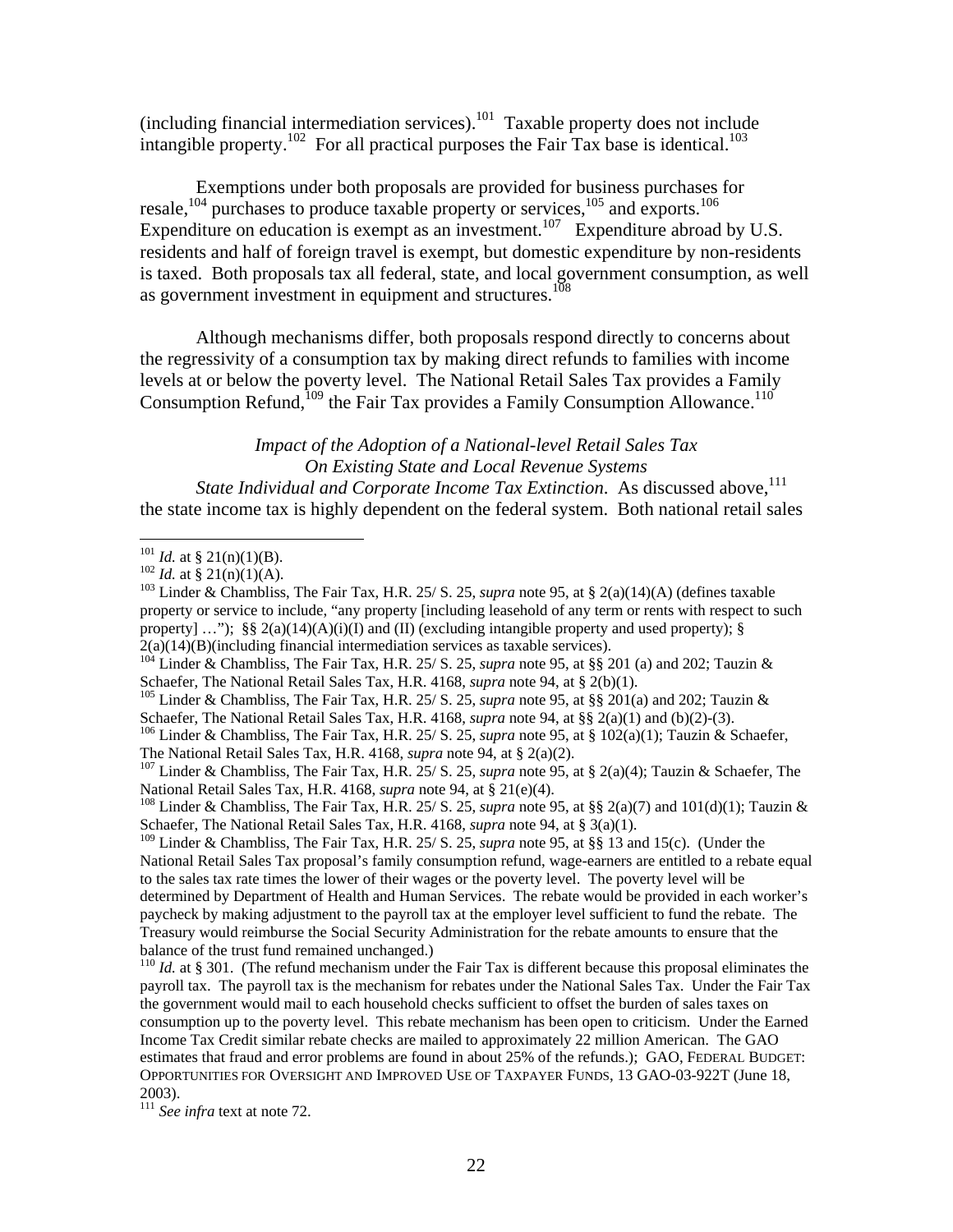tax proposals eliminate the federal income tax. Without the opportunity to piggy-back the federal income tax, most commentators expect that state income tax systems either will not survive,  $^{112}$  or will survive in a more costly to administer, less efficient form.<sup>113</sup> Others simply believe that the retail sales tax is just a bad choice for a national tax, without predicting the future.<sup>114</sup> There is a consensus that the States will eventually be forced to recover lost revenue by broadening their retail sales tax base, typically by taxing a wider range of services. To do so it is expected that the states will piggy-back the broader federal base. Both proposals anticipate, and encourage this movement.<sup>115</sup>

*State and Local Sales Tax Expansion.* Under both the National Sales Tax and Fair Tax proposals the states would be the primary administrators of the federal tax. The federal government would be an administrator of last resort for those states unwilling or unable<sup>116</sup> to assist.<sup>117</sup> Three inducements are offered: (a) a fee is paid out of federal

<u>.</u>

<sup>112</sup> Peter L. Faber, *Effect of Federal Tax Reform on State and Local Government,* 79 TAX NOTES 109, 113 (Apr. 1998) (citing Harley Duncan in HARLEY DUNCAN, FUNDAMENTAL TAX REFORM: WHAT ARE THE RAMIFICATIONS FOR THE STATES? (1995) and the testimony of Harley T. Duncan, *Impact on State and Local Governments and Tax-Exempt Entities of Replacing the Federal Income Tax: Hearings Before the House Comm. On Ways and Means,*  $104^{\text{th}}$  Cong. 262 (1996)] (as the Executive Director of the Federation of Tax Administrators Harley Duncan takes an extreme position, on that Peter Faber agrees with, noting that Duncan, "… assumes, not unreasonably that the imposition of a national sales tax at the level contemplated by Sen. Lugar would in effect require the states to abandon their current income tax structures as well as their current sales tax structures."); Schenk, *A Federal Move to a Consumption-Based Tax, supra* note 15 at 89, 106-7 (takes a more moderate view, and indicates that, "[i]f federal tax reform repeals existing individual and corporate income taxes, individuals and businesses will not be calculating tax liability for federal purposes in the same fashion. This kind of radical federal reform may limit state tax options. In fact, one commentator suggested that states will not be able to maintain their income taxes if Congress repeals the federal income taxes.").

<sup>113</sup> McLure, *State and Local Implications, supra* note 12, at 1528 ("In short, uncoordinated imposition of both state and Federal retail sales taxes appears to be quite unmanageable. … Coordinated imposition of retail sales taxes by the two levels of government would be a far superior option. … The primary problem seems to be the risk of excessive evasion resulting from the high combined rate of Federal, state, and local taxes."); Julie Roin, *The Consequences of Undoing the Federal Income Tax*, 70 U. CHI. L. R.EV. 319, 333 (2003) ("There is also the matter of the states' administrative capacity to maintain their own income taxes in the absence of a federal income tax. … State systems will become more expensive to run; the additional expense may cause states to move to another revenue-raising mechanism, a decision that may itself have collateral consequences.").

<sup>114</sup> Mikesell, *The American Retail Sales Tax, supra* note 12, at 162 ("Structural problems, however, suggest that [retail sales taxes] would not be the best sort of general consumption tax if the federal government were to replace its income tax.").

<sup>115</sup> *Contra* Oliver Oldman & Alan Schenk, *The Business Activities Tax: Have Senators Danforth & Boren Created A Better Value Added Tax?* 10 TAX NOTES INT'L 1547, 1564, n.166 (1994) (observing that states are not anxious to piggy-pack federal tax law if along with the piggy-backing comes a significant loss of tax sovereignty, Oldman and Schenk observe, "[i]n the United States, no state accepted the federal government's offer to collect a qualified (harmonized) state individual income tax without charge. [See: IRC, subchapter E (§§ 6361-6365), repealed by P.L. 101-508, § 11801(a)(45).] This experience suggests that the states would strongly resist any pressure on them to harmonize their RST with a federal VAT or piggyback on a federal VAT. State opposition based directly or indirectly on anticipated loss of jobs of state sales tax officials might be significantly reduced if the federal government offered to train and absorb state employees to administer a federal VAT.").<br><sup>116</sup> Five states have no retail sales tax at the state level, and presumably could not be relied upon to assist

the federal government in this effort. Those states, called the NOMAD states from an acronym derived from the first letters of their respective names, are: New Hampshire, Oregon, Montana, Alaska and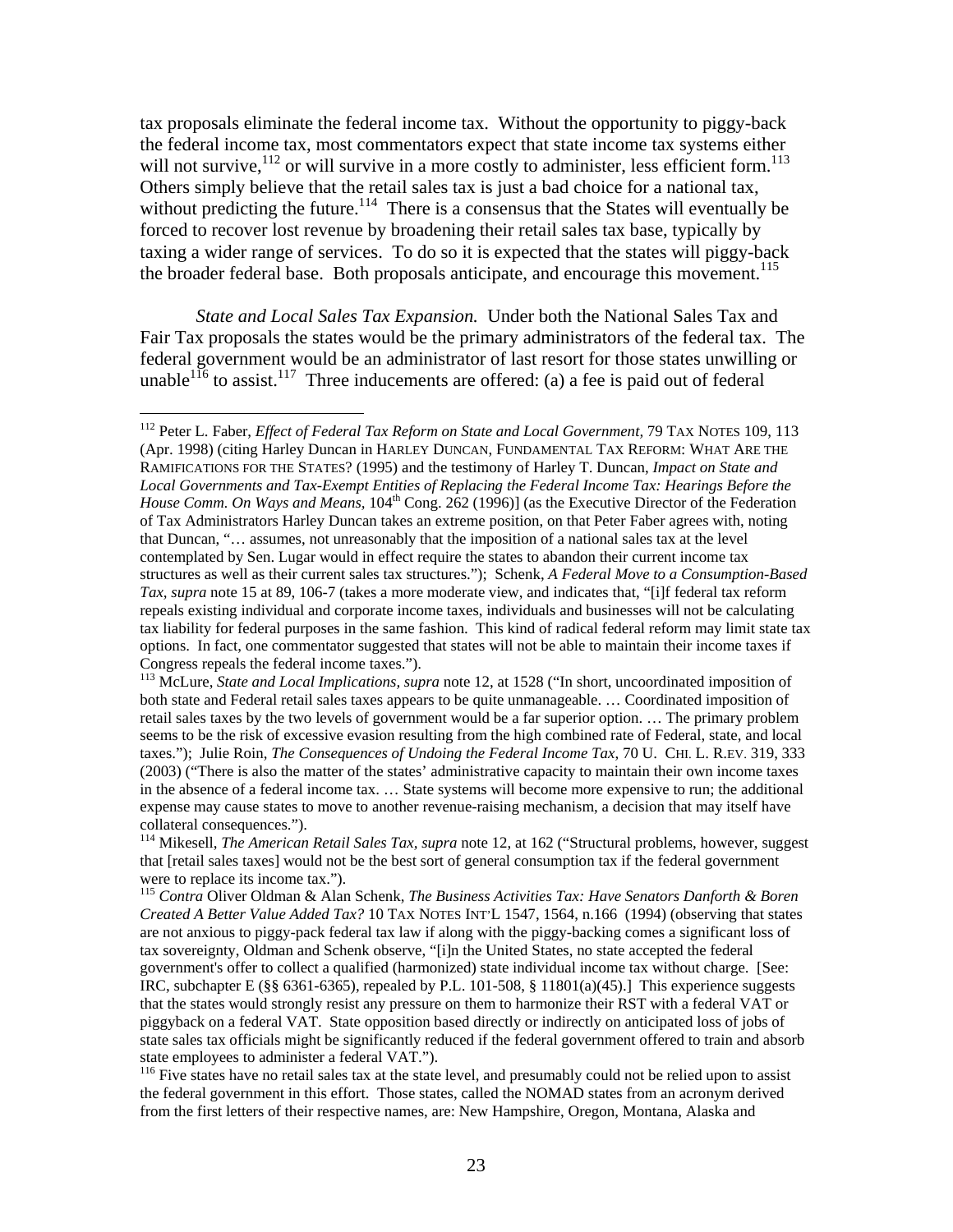revenues,<sup>118</sup> (b) information sharing arrangements are enhanced, and (c) the broader federal base will facilitate state base expansion.

The clear expectation of both the National Sales Tax and the Fair Tax is that fiscal federalism, the inclination of the states to piggy-back federal income tax schemes will carry over to the national sales tax. Both proposals rely on piggy-backing states to volunteer to collect and remit the federal tax. These states are called the "administering states"<sup>119</sup> in both proposals.

Differences in the definition of an "administering state" critically define and distinguish these proposals. These differences reflect degrees of skepticism over how anxious the states will be to adopt and "administer" the federal sales tax.120 Under the National Sales Tax "administering states" *must adopt* the federal sales tax "in all significant respects"<sup>121</sup> in order to enter into a "cooperative agreement" to collect and remit the federal tax.122 Under the Fair Tax "administering states" *need not adopt* the federal tax, but only "maintain a sales tax,"<sup>123</sup> in order to enter into a cooperative agreement to collect and remit the federal tax.<sup>124</sup> If adopted and successfully operational, the National Sales Tax would usher in two significant changes in state sales tax regimes, one in the tax base, another in sourcing conventions.

#### *(1) The National Sales Tax and Harmonized Tax Bases*

Bringing all states retail sale tax base into harmony would be a major undertaking. Under federal proposals the sales tax base covers about 84% of GDP, whereas the average state base covers about 36% of GDP. Thus, if the National Sales Tax became fully operational the state sales tax bases would expand by about  $50\%$ .<sup>125</sup>

Delaware. Alaska is different from the other NOMAD states in that it has local retail sales taxes. The other four have no retail sales taxes at any level of government.

<sup>117</sup> Tauzin & Schaefer, The National Retail Sales Tax, H.R. 4168, *supra* note 94, at §31-34; Linder & Chambliss, The Fair Tax, H.R. 25/ S. 25, *supra* note 95, at §§ 401-407 (both proposals rely on state administration for success with appropriations for the Internal Revenue Service terminated under the National Retail Sales Tax at §3, and the  $16<sup>th</sup>$  Amendment repealed under The Fair Tax at §2(f)).

<sup>&</sup>lt;sup>118</sup> Tauzin & Schaefer, The National Retail Sales Tax, H.R. 4168, *supra* note 94, at § 31(e)(1); Linder & Chambliss, The Fair Tax, H.R. 25/ S. 25, *supra* note 95, at § 401(d)(2) (both would pay states a 1% fee for tax administration services).

<sup>119</sup> Tauzin & Schaefer, The National Retail Sales Tax, H.R. 4168, *supra* note 94, at § 31; Linder & Chambliss, The Fair Tax, H.R. 25/ S. 25, *supra* note 95, at § 401(b).<br><sup>120</sup> Mikesell, *The American Retail Sales Tax, supra* note 12 at 152 *and infra* text at n.81 (examining this

well founded skepticism and concluding that if state income tax piggy-backing of the federal income tax is used as a measure then it is appropriate to assume that the states may well not cooperate, because no state has even adopted (fully) the federal definition of income, at least after the passage of the Economic Growth and Tax Relief Reconciliation Act of 2001).<br><sup>121</sup> Tauzin & Schaefer, The National Retail Sales Tax, H.R. 4168, *supra* note 94, at § 31(b)(1).

<sup>&</sup>lt;sup>122</sup> *Id.* at § 31(b)(2).<br><sup>123</sup> Linder & Chambliss, The Fair Tax, H.R. 25/ S. 25, *supra* note 95, at § 401(b)(1).<br><sup>124</sup> *Id.* at § 401(b)(2).<br><sup>125</sup> Compare William Fox, *Should the Hawaii General Excise Tax Look Like Ot* 

STATE OF HAWAII, TAX REVIEW COMMISSION 12 (Oct. 15, 2002) *available at*

http://www.hawaii.gov/tax/pubs/trc\_app\_a2003.pdf (charts setting out current sales tax base of U.S. States as a percentage of personal income) *with* Chris Edwards, *Options for Tax Reform*, 106 TAX NOTES 1529, 1548 (Mar. 28, 2005) (indicating the European VATs cover about 41% of GDP).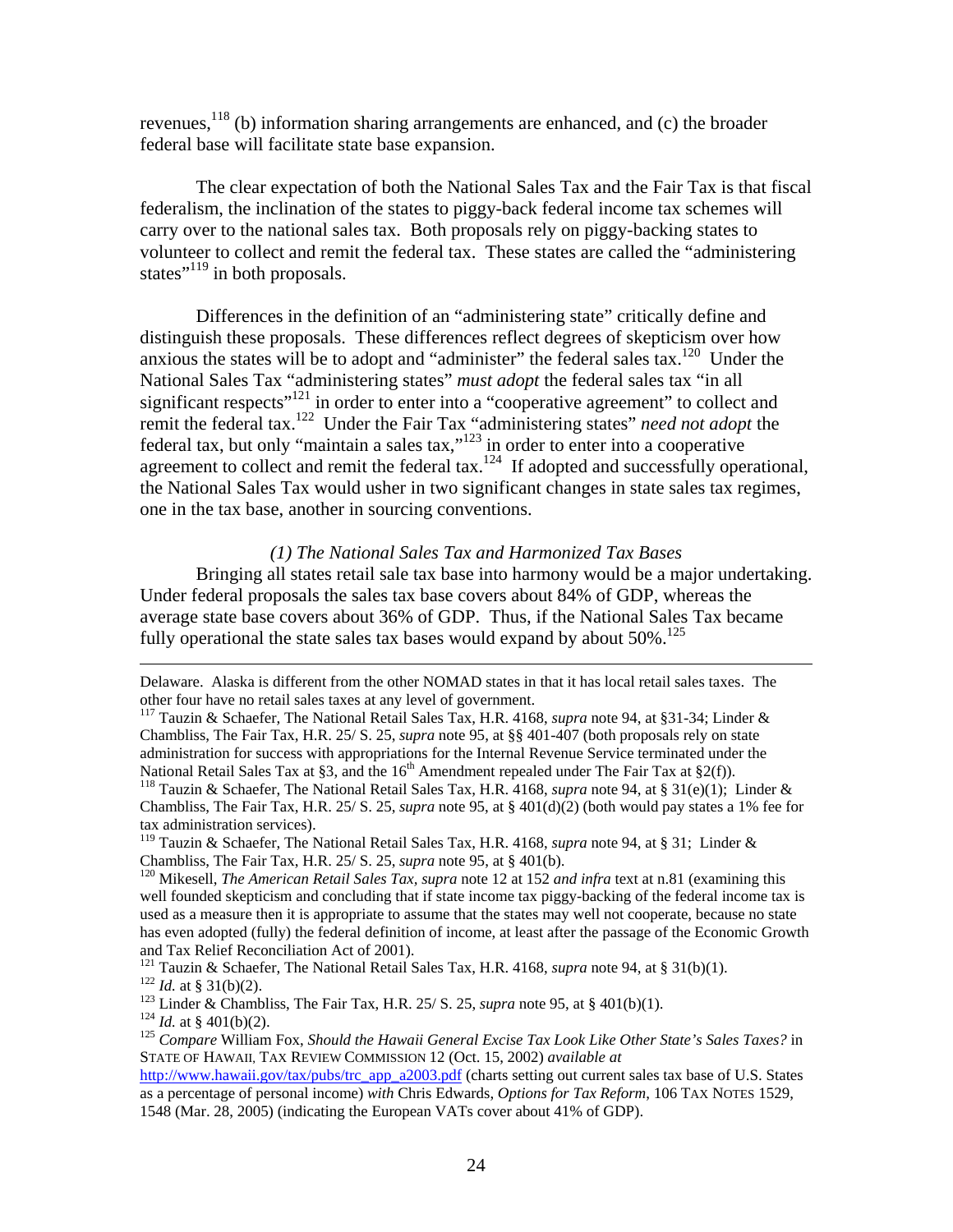Conformity would also narrow the tax base of "administering states." Business purchases are included in most state bases, and account for up to 40% of state sales tax revenues.126 Taxing business inputs causes a "pyramiding" effect of tax-upon-tax and pulls the current system significantly out of conformity with normative consumption tax theory. This aspect of the current system is badly in need of repair, and the National Sales Tax would contribute significantly to improvement in this regard.

#### *(2) The National Sales Tax and Harmonized Sourcing Rules*

An equally significant change would be the adoption of destination-based sourcing conventions by "administering states." This is the international norm, and the majority position in US jurisdictions. Destination sourcing means that US exports would be exempt from tax, while tax would be imposed on imports. Under the National Sale Tax "administering states" are required to apply destination rules to allocate revenue within and among the states.<sup>127</sup> A Federal Office of Revenue Allocation is established to resolve disputes among the "administering states."<sup>128</sup>

# *(3) The Fair Tax -- A Non-Harmonized Approach: Reliance on State-level Only Systems and One-Stop-Shops*

Proponents of the Fair Tax demand far less tax harmony among state and federal systems than do the proponents of the National Sales Tax. "Administering states" under the Fair Tax are free to adopt or reject both the federal tax base and the federal destination-based sourcing rules. The only requirement is that they have a sales tax.

This approach is more cautious about state acceptance, but is it any more realistic? The vast majority of sales tax systems are local, and change comes slowly to local revenue systems, particularly when those systems have been reliable sources of revenue over many years. There are 7,588 discrete retail sale tax jurisdictions in the US. Of this number 7,451 are local jurisdictions, and forty-seven (47), including the District of Columbia, are state level systems. The Fair Tax, like the National Sales Tax, relies on these forty-seven states to implement the bulk of the federal tax.

<sup>126</sup> Raymond J. Ring, *Consumers' Share and Producers' Share of the General Sales Tax*, 52 NAT'L TAX J. 79, 85 (1999) (estimating that on an aggregate level final consumption represents 59% of the national RST base with 41% of the tax born by business inputs, based on underlying data that shows a range of tax burdens with a low consumer burden of 28% in Hawaii to a high consumer burden of 89% in West Virginia.); Raymond J. Ring, *The Proportion of Consumers' and Producers' Goods in the General Sales Tax*, 42 NAT'L TAX J. 167, 171(1989) (presenting the results of a similar study performed ten years earlier showing the same aggregate national results [a 59% burden on final consumption and a 41% burden on business inputs], even though the underlying data was different, and demonstrating that Wyoming had the lowest consumer burden at 35%, and Massachusetts with the highest at 82%.)

Collectively, the Ring studies indicate that moving to a comprehensive national tax base, imposed on final consumption, not business inputs would present states like Hawaii and Wyoming with a significant adjustment. States like West Virginia and Massachusetts, which already depend primarily on final consumption in their retail sales tax would find this adjustment easier.

<sup>&</sup>lt;sup>127</sup> Tauzin & Schaefer, The National Retail Sales Tax, H.R. 4168, *supra* note 94, at § 53(a). <sup>128</sup> *Id.* at § 53(b).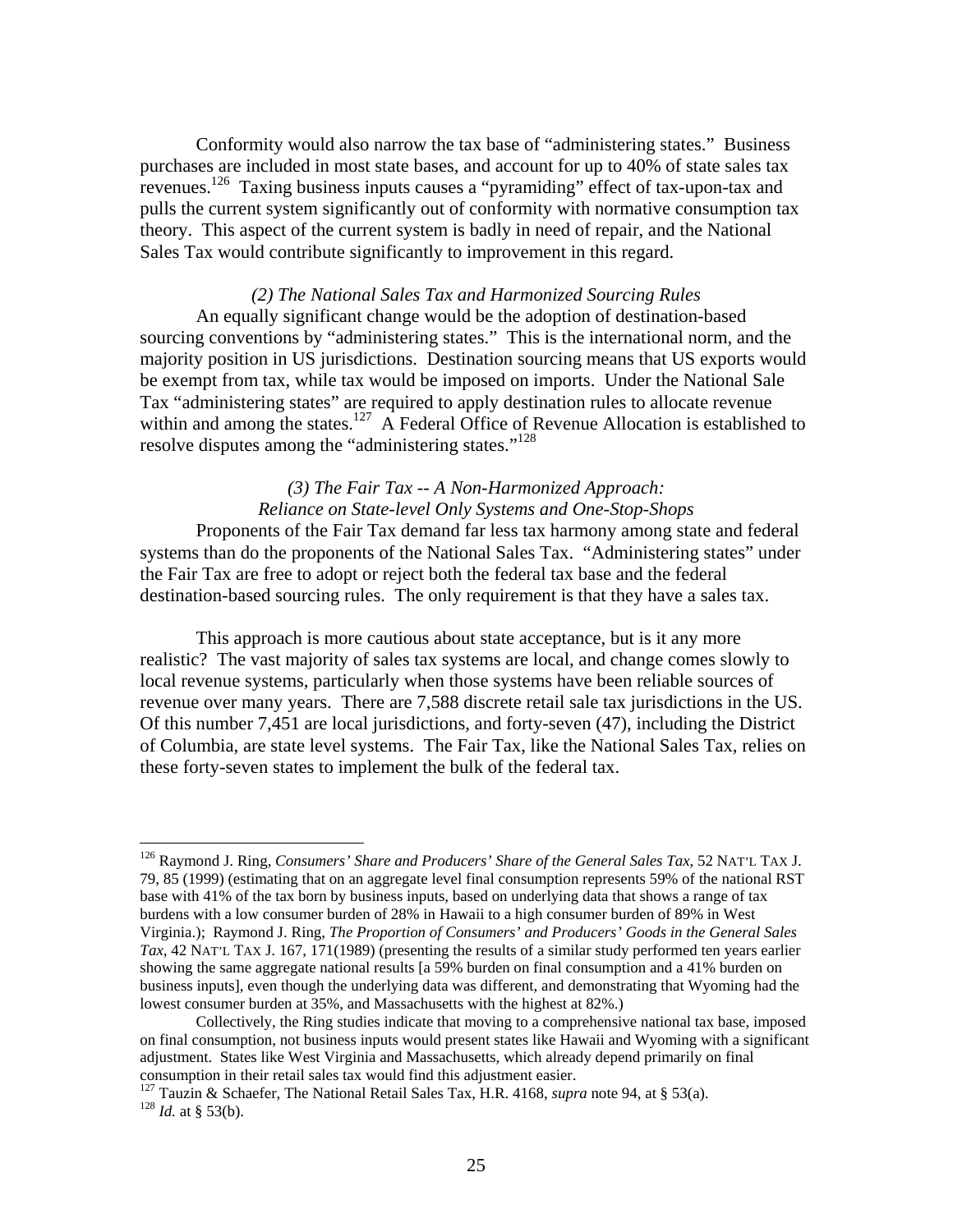Thirteen (13) states have a state level tax without local taxes. These thirteen states should encounter the least amount of local resistance to state administration of the federal tax. The other thirty-four (34) states is where many of the problems will be encountered. In these jurisdictions the state tax overlaps with further overlapping county, district, and city levies.<sup>129</sup> Fortunately for the Fair Tax and National Sales Tax proponents twenty-five (25) of these have "one-stop-shop" mechanisms where the state government acts as the tax collector for the locals.<sup>130</sup> Single state-level returns, uniform in-state sourcing rules, harmonized definitions of what could be included in a local tax base, single state-level audits, and simplified automated filing opportunities are reasonably common in these states.

The Fair Tax appeals directly to these thirty-eight (38) states (the thirteen states with only a state-level tax, and the twenty-five "one-stop-shop" states). Unlike the National Sales Tax proposal, it offers these states immediate status as "administering states" in the federal system without any state or local level law changes in the tax base or sourcing conventions. These states need only to agree to administer another level of tax, admittedly one with a different, broader base, and frequently one with different sourcing rules, but the perception is that the state tax administrative structure is already in place to collect such a federal tax.

Greatest administrative difficulties for the federal tax will be encountered the three remaining groups of states. In five  $(5)$  states<sup>131</sup> there is a mixed administrative system, where the state collects taxes for some locals, but not for others. In four (4) states<sup>132</sup> all local jurisdictions are fully autonomous. In one of these, Alaska, there is no state level retail sales tax, making state coordination of local sales taxes in this state as remote as state administration of the federal tax in the final group of four (4) states where there is neither state nor local retail sales tax systems.

| <u>Danima noo baado and bibaico of Common</u> |                     |              |            |           |              |
|-----------------------------------------------|---------------------|--------------|------------|-----------|--------------|
| <b>Only State-</b>                            | State & Local RST's |              | Only Local | No RST at |              |
| level RST                                     | Full One-           | Partial One- | No One-    | RST       | any level of |
|                                               | Stop-Shop           | Stop-Shop    | Stop-Shop  |           | government   |

Summary: 50 States and District of Columbia

 $129$  The 13 states that have only a state level retail sales tax are: Connecticut, Hawaii, Indiana, Kentucky, Maine, Maryland, Massachusetts, Michigan, Mississippi, New Jersey, Rhode Island, and West Virginia, as well as the District of Columbia. There are some limited exceptions to this rule. Some counties in Indiana are authorized to levy miscellaneous local taxes on specified transactions. IND. CODE ANN. § 6-9-34-1 (2003). In Mississippi even though general sale taxes at the local level are not permitted, some counties and cities are authorized to impose hotel-motel occupancy and taxes on restaurant sales. MISS. CODE ANN. § 27-65-73 (1984). In New Jersey only Atlantic City is permitted to impose a local levy, and only on specific types of retail sales. N.J. REV. STAT. § 40:48-8.15 (1947). In Rhode Island an additional 1% levy is added to meals and beverage sales for local use. R.I. GEN LAWS § 44-18-36.1 (2004). Effective on July 1, 2005 a general sales and use tax may be imposed by municipalities in West Virginia. W.VA. CODE ANN. § 8-13C-4 (2004).

<sup>&</sup>lt;sup>130</sup> The 25 states are: Arkansas, California, Florida, Georgia, Illinois, Iowa, Kansas, Missouri, Nebraska, Nevada, New Mexico, New York, North Carolina, North Dakota, Ohio, Oklahoma, Pennsylvania, South Carolina, South Dakota, Tennessee, Texas, Utah, Virginia, Washington, and Wyoming.

<sup>&</sup>lt;sup>131</sup> The 5 states are: Alabama, Arizona, Colorado, Minnesota, and Wisconsin. <sup>132</sup> The 4 states are Alaska, Idaho, Louisiana, and Vermont.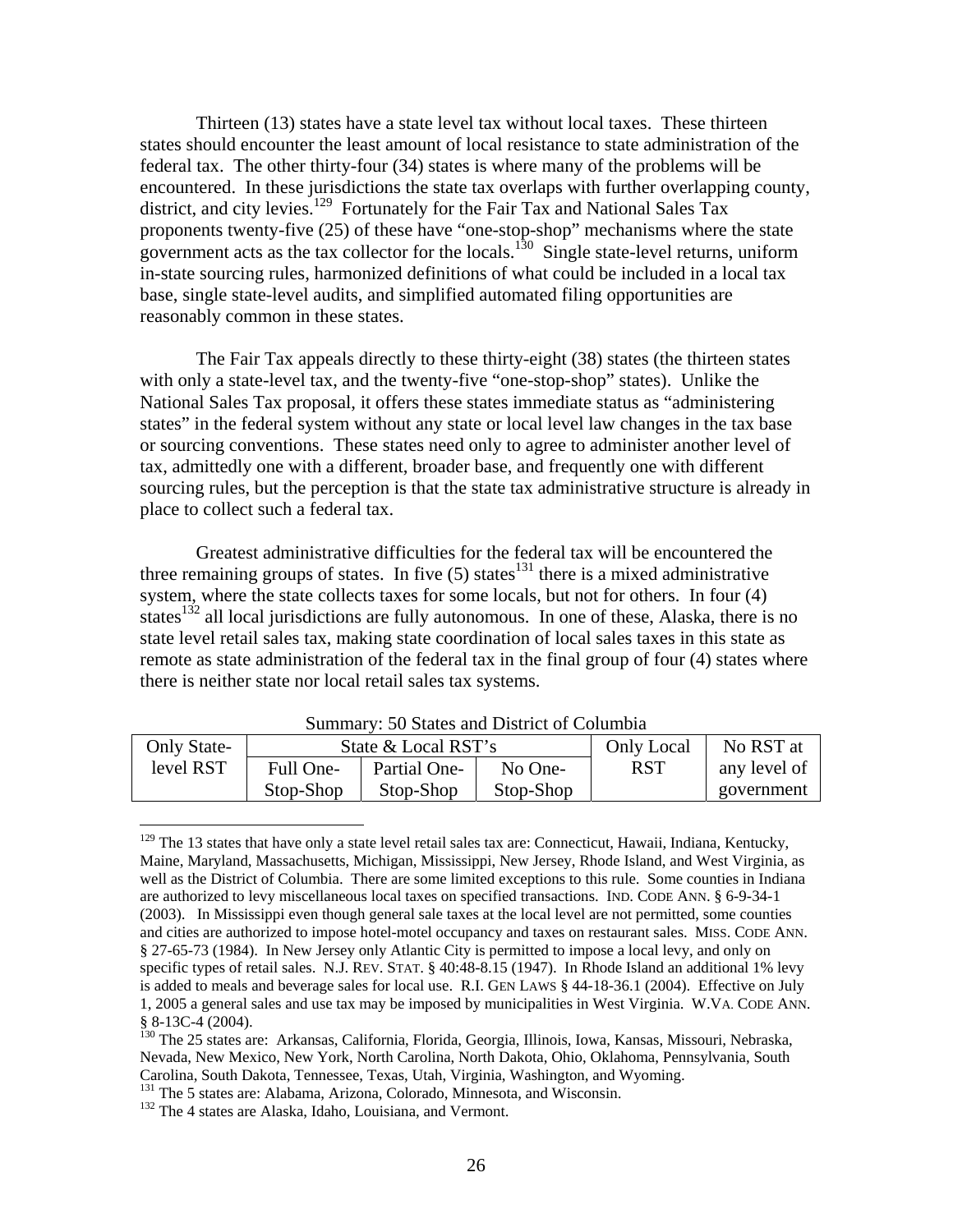|--|

 Recognizing that implementation of a national sales tax through the states would be easiest if state and local tax bases were permitted to remain the same, and if local sourcing conventions were not changed, the Fair Tax hopes to entice at least the first thirty-eight states in the above chart to become "administering states."

#### *The Double-Edged Sword of Harmonization*

The National Sales Tax proposal requires tax base and sourcing harmonization at state and local levels before allowing a state to administer the federal sales tax. At the present time no state meets both of these requirements. Each "administering state" will be required to change state and sometimes local tax laws before becoming an "administering state."

The importance of harmonizing tax bases and sourcing rules, and the difficulty of accomplishing this task is the double-edged sword that cuts deeply into the viability both the Fair Tax and the National Sale Tax proposals.<sup>133</sup> Not harmonizing the combined federal-state-local sales tax bases and sourcing rules seriously wounds the Flat Tax. Considerable complexity is brought into the system as fundamentally different federal rules are laid atop pre-existing state and local systems. However, imposing harmonized tax base and source rules on state and local jurisdictions that have a history of resisting change seriously cripples the National Sales Tax.

#### *Sourcing Conventions:*

*Why Must Source Rules Be Harmonized? Why Will Harmonization Be Resisted?*  The Supreme Court has imposed uniform sourcing rules on all state and local sales tax regimes in one instance; where tangible property is sold across state lines.<sup>134</sup> These rules do not apply to services.<sup>135</sup> Nor do these rules apply to intra-state sales; sales

1

<sup>133</sup> GALE, WHAT WOULD THE RATE HAVE TO BE? *supra* note 99, at abstract & 4-5 (indicating that this is apart from a consideration of the federal tax rate, which, under his analysis, seems unlikely to be less than 50% regardless of the tax adopted, either the National Sales Tax or the Fair Tax).

<sup>50%</sup> regardless of the tax adopted, either the National Sales Tax or the Fair Tax). 134 Evco v. Jones, 409 U.S. 91 (1972). Evco entered into contracts outside of New Mexico to produce camera-ready text that were delivered to an out-of-state location. All work necessary to produce the texts was performed within New Mexico. The procedural history of this case is important.

The Commissioner's assessment was upheld at the New Mexico Court of Appeals as properly imposed on the sale of tangible personal property (473 P.2d 911). At the Supreme Court the New Mexico Attorney General conceded that a tax on tangible personal property would be improper, but in this instance the tax was properly imposed on services (not tangible personal property) within the state. The Supreme Court vacated the lower court's judgment and remanded on the question of whether tangible personal property (the camera-ready texts) or services (the development of the camera-ready texts) were being sold (402 U.S. 969). The Court of Appeals reaffirmed their decision, finding (a) as a factual matter what was sold was tangible personal property, and (b) as a matter of law the distinction between sales of property and sales of services was irrelevant.

The Supreme Court disagreed. Citing Department of Treasury v. Ingram-Richardson Manufacturing Co*.*, 313 U.S. 252 (1941) the court stated, "Our prior cases indicate that a State may tax the proceeds from services performed in the State, even though they are sold to purchasers in another State." (409 US at 93). Thus, it concluded, "since the Court of Appeals approved the imposition of a tax on the proceeds of the out-of-state sale of tangible personal property, its judgment is reversed." (409 US at 94). 135 *Ingram-Richardson*, 313 US 252 (1941); *Evco*, 409 US 91 (1972).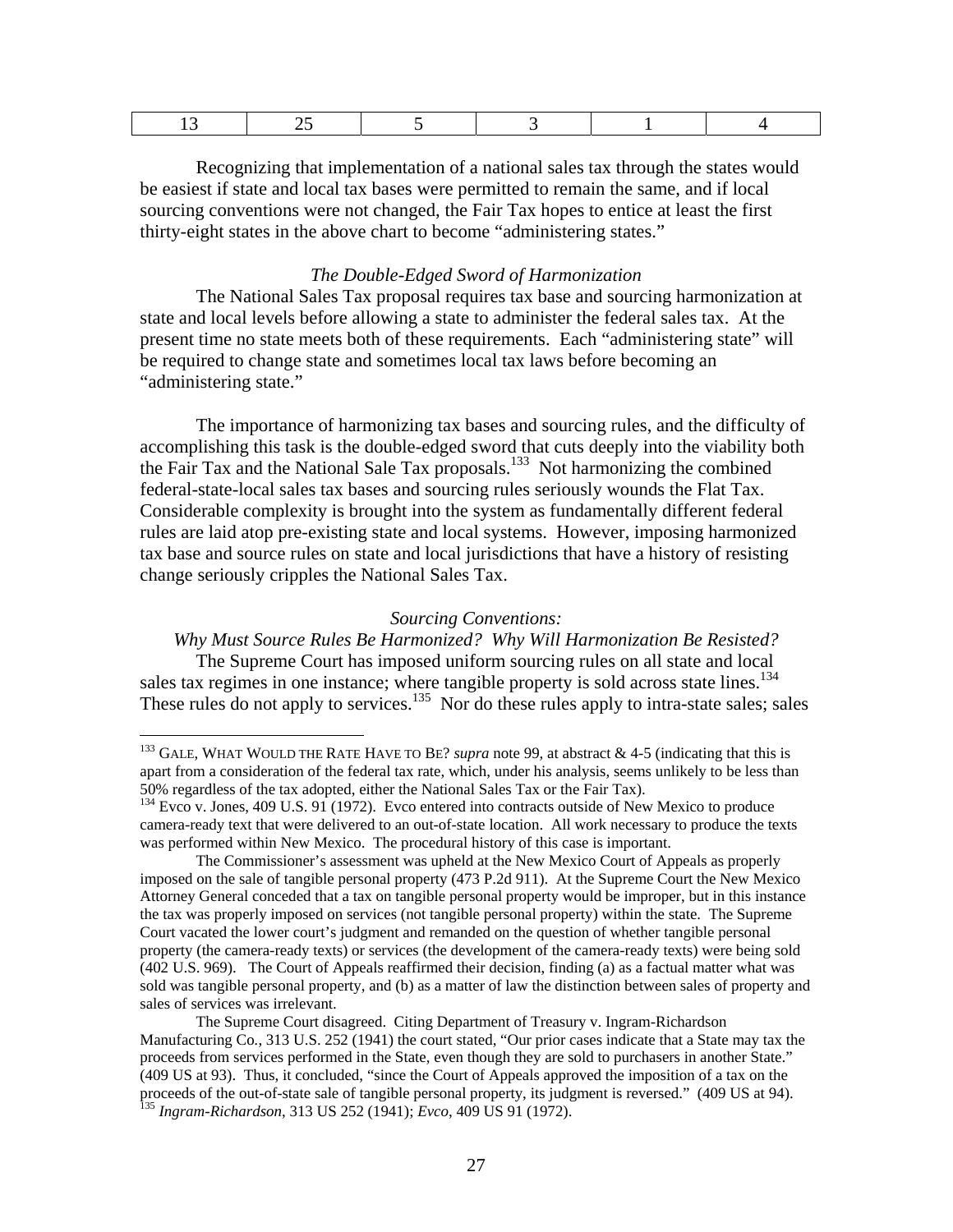of tangible personal property or services entirely within a single state. Under the interstate commerce clause, sales of tangible personal property between states must be taxed on a destination basis. Other than this one situation, states are free to source sales under either origin or destination principles. Left to their own means, the states are split nearly evenly on the adoption of origin and destination sourcing conventions. Of the 7,588 US jurisdictions imposing retail sales taxes, 53.8% use destination rules, and 46.2% have adopted origin conventions.<sup>136</sup>

The difference between these methodologies can be demonstrated in the following example. If a business in city  $X$  sells to a customer in city  $Y: (a)$  under origin principles tax will be imposed in city X, using city X's tax rate, if the sale is included in X's tax base, however (b) under destination principles tax will be imposed in city Y, using city Y's tax rate, if the sale is included in Y's tax base.

Both proposals for a national sales tax impose tax on a destination basis. It is apparent that it will be far easier for an "administering state" to collect a destinationbased federal sales tax if the underlying state system also determines liability on destination principles, and if the state's tax is imposed on the same tax base as the federal tax. However, in at least half of the US jurisdictions "administering states" will be determining taxability for state and local purposes based on the seller's obligations at one location and determining taxability for federal purposes based on the purchaser's characteristics at a different location.

Is harmonization likely? The answer might be found in the effort that has been underway for half a decade to harmonize state sourcing rules around the destination principle through the Streamlined Sales Tax Initiative (SSTI). The *Streamlined Sales and Use Tax Agreement* (SSUTA), which is the product of the SSTI, is a voluntary agreement among the states to simplify, harmonize and modernize the retail sales tax. The SSUTA seeks uniform destination-based sourcing rules<sup>137</sup> for all goods and services.<sup>138</sup> As of August 2004 fifteen states<sup>139</sup> representing 24% of the US population<sup>140</sup> had passed conforming legislation. There have been delays in effective dates and some threats to reverse course. A key issue delaying the implementation of SSUTA is the provision for

<sup>&</sup>lt;sup>136</sup> This determination of origin jurisdictions is based on a recent count with the best available information, and represents 573 counties, 2,793 cities, and 141 districts. At one extreme is Texas with 1,243 origin jurisdictions (1,141 cities, and 101 districts). At the other extreme are states like Pennsylvania where just the city of Philadelphia is origin, and Mississippi where just the city of Tupelo is origin.

<sup>137</sup> Walter Hellerstein & John A. Swain, *The Streamlined Sales and Use Tax Agreement's Sourcing Rules*, 2004 STATE TAX NOTES 375 (Oct. 13, 2004) (presenting a comprehensive discussion of the destination sourcing rules in the Streamlined Sales and Use Tax Agreement).

<sup>&</sup>lt;sup>138</sup> Streamlined Sales and Use Tax Agreement (adopted November 12, 2002, amended November 19, 2003 and further amended November 16, 2004) *available at* http://www.streamlinedsalestax.org. § 309(A) (indicating that the same sourcing rules apply to both tangible personal property and services); § 310(A) (setting out a uniform five-step sourcing hierarchy to be followed in all cases, comprised of four sequentially applied destination-based rules and an origin-based rule to be applied as a last resort).

<sup>&</sup>lt;sup>139</sup> The 15 states with conforming legislation are: Indiana, Iowa, Kansas, Kentucky, Michigan, Nebraska, North Carolina, Ohio, Oklahoma, South Dakota, West Virginia, Wyoming, Montana, Tennessee, and Utah. <sup>140</sup> SSUTA *supra* note 138, at § 701 (establishing the 10 state, 20% rule); § 805 (requiring that state legislation must be "substantial compliance" with the SSUTA).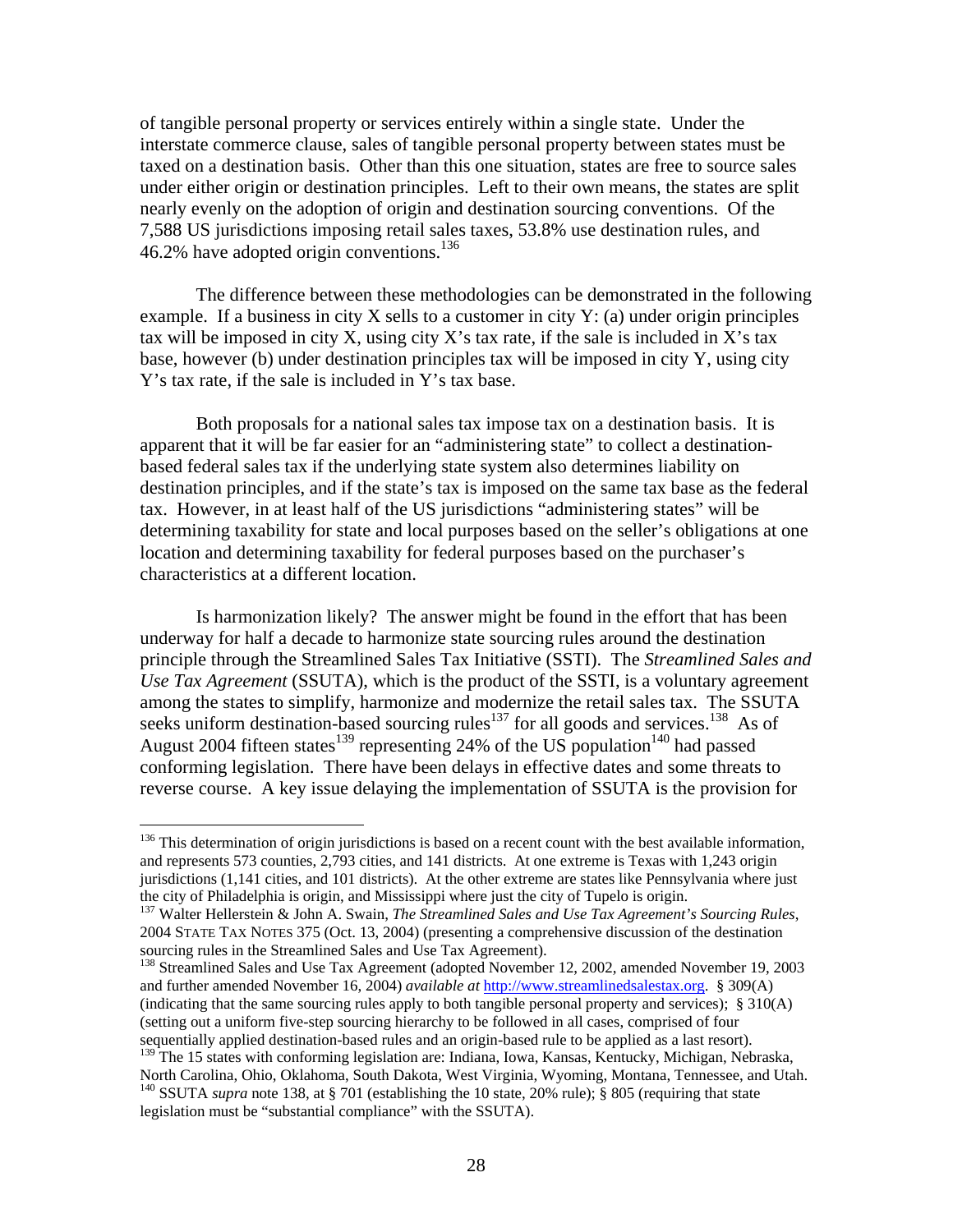destination sourcing. Opposition is strongest in Ohio, Kansas, Texas, Tennessee, Utah, and Washington.<sup>141</sup>

Strong resistance to harmonized destination sourcing rules among the small number of states most committed to broad sales tax reform is not a good sign. Even with SSUTA success, fifteen states representing twenty-four percent of the US population is nowhere near the number needed to implement even a marginally effective tax of the National Sales Tax design. Major sales tax states like California, Texas, and Illinois are also expected to have difficulties with SSUTA's destination sourcing, if and when they propose conforming legislation. As Charles Collins indicates:

The [SSUTA] effort has been ongoing since March 2000, when the project was organized. After five years, the project is at a pivotal point. In order for the [SSUTA] to become effective, … at least 10 states with 20 percent of the population of states with sales taxes must be in compliance with the requirements of the agreement … . The target date to reach that threshold is July 1, 2005. … The agreement provision that has resulted in the most controversy in several states is the sourcing of intrastate shipments on a destination basis.<sup>142</sup>

Thus, the pattern of resistance to harmonized, destination-based sourcing rules, apparent in the SSUTA negotiations, makes successful implementation of the National Sales Tax proposal unlikely. However, the non-harmonized approach considered by Fair Tax proponents presents daunting administrative burdens. For at least half of all US

<sup>&</sup>lt;sup>141</sup> Letter from Bob Taft, Governor of Ohio, to Conforming States and the Streamlined Sales Tax Project Representatives (Jan. 5, 2005) *at*

http://tax.ohio.gov/channels/business/documents/doj50016;Gov%27sapptSSTP.pdf (last visited Aug. 29, 2005, and on file with author) (Governor Taft's letter explained that Ohio, which had enacted destination rules for sourcing, had enacted a delay in their adoption. This delay was quickly followed by a similar delay in Utah. The reason for the delay was that destination rules would have a significant impact on small businesses that sold mostly in local markets and only an occasional distance sale. These businesses would now have to collect sales and use taxes in Ohio locations, where they had never filed before. Governor Taft asked for "an amendment that would provide relief for small businesses. This relief could take the form of a longer transition period or a permanent *de minimis* exception for small retailers. Such a modification of the Agreement would be very welcome by Ohio's small business community, and would help ensure Ohio's continued full participation in the SSTP.").

Ohio's problem with destination sourcing are outlined in NOTES ON OHIO REQUEST TO AMEND SSUTA FOR SOURCING TRANSACTIONS," *at*

http://tax.ohio.gov/channels/business/documents/doj50016;Gov%27sapptSSTP.pdf (last visited Aug. 29, 2005 and on file with author) ("It is unclear at this point in time whether software will be available and affordable for vendors. We have contacted numerous Point of Sale vendors to check on the status of software development, but we have had limited response. [In addition,] despite a massive education effort, there are still some unresolved issues that make the switch difficult for small businesses. We have sent more than a million letters to vendors, have provided brochures, have conducted seminars for the general public and interested groups, and have developed an Internet application to determine tax rate and track sales, as well as paper solutions. … Larger/national vendors in their dealings with multiple states and the differences between those states do not have the same problems that sellers with single or limited locations have in making the change from origin to destination sourcing [small sellers].").

<sup>&</sup>lt;sup>142</sup> Charles Collins & Carolyn Iafrate, *Will the Failure of Some States to Enact Destination-Based Sourcing Prevent the Streamlined Agreement From Becoming Effective July 1?* 2005 STATE TAX NOTES 967 (March 28, 2005) [2005 STT 58-2].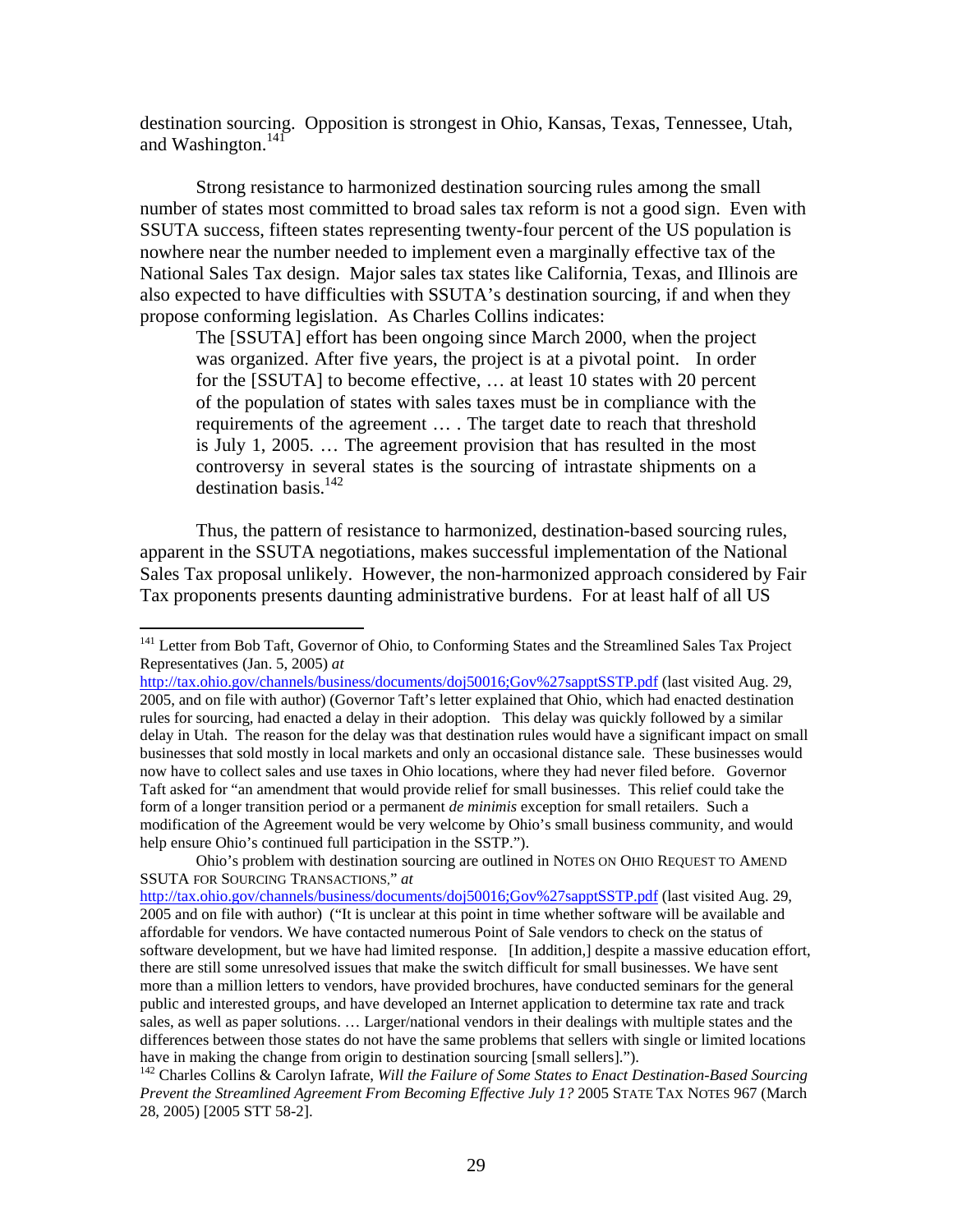jurisdictions the "administering states" under the Fair Tax will need to roughly double their audit and collection efforts, as they will determine tax on both origin and destination basis for the same sales transaction.

#### *Tax Base Harmonization:*

# *The Efficiency Need to Harmonize and the Political Resistance to It*

Both the Fair Tax and the National Sales Tax rely on state expertise in enforcing retail sales taxes to make the federal tax work. However, the federal tax base under both the Fair Tax and the National Sales Tax is both broader and narrower than the current state and local tax base. The federal base will cover 84% of GDP whereas the average state and local base covers  $36\%$  of GDP.<sup>143</sup> In addition, business purchases are exempt from the federal base,  $144$  but average up to 40% of the state and local base, with individual state amounts reaching between 65% and  $72\%$ .<sup>145</sup>

If state and local jurisdictions harmonize their base with the federal, as is assumed under the National Sales Tax, then efficiency claims like the following from Burton and Mastromarco are easy to understand: "Since the marginal cost to a state of collecting the federal tax in addition to their own sales tax (for which they already incur costs) would be quite small, the 1% fee should constitute a strong incentive to become a conforming and administering state."<sup>146</sup> However, if base harmonization is not presumed, as under the Fair Tax, then it is unlikely that "the marginal costs to a state to collect the federal tax ... would be quite small."

This is because harmonizing with the federal base would be a major undertaking in most jurisdictions. Taken as a percent of GDP, state bases range from a low of 26% of GDP in New Jersey to a high of 71% of GDP in New Mexico.<sup>147</sup> Most of the reason for this range has to do with the inclusion of services in the New Mexico base, for example and the omission of services, or at least a very limited inclusion in most other states.

A study conducted by the Federation of Tax Administrators focused on state taxation of service. This study isolated 164 different potentially taxable services and found that Hawaii had the highest rate of taxing them (157 out of 164), and that Nevada was at the low end (11 out of 164).<sup>148</sup> Considered another way, Hawaii and three other states were at the high end. These states were the only states to tax physicians and dental

<sup>143</sup> Edwards, *Options for Tax Reform, supra* note 125, at 1548 (further citing statistical work of Fox, *Should Hawaii Look Like Other State's Sales Taxes? supra* note 125, at 12).

<sup>&</sup>lt;sup>144</sup> Linder & Chambliss, The Fair Tax, H.R. 25/ S. 25, *supra* note 95, at §§ 201 (a) and 202; Tauzin & Schaefer, The National Retail Sales Tax, H.R. 4168, *supra* note 94, at §§ 2(a)(1); 2(b)(1) and (b)(2)-(3).

<sup>&</sup>lt;sup>145</sup> Ring, *Consumer's Share, supra* note 126, at 85 (a 1999 study finding a high of 72% in Hawaii); Ring,

*Proportion of Consumer's, supra* note 126, at 171 (a 1989 study finding a high of 65% in Wyoming). <sup>146</sup> David R. Burton & Dan R. Mastromarco, *The National Sales Tax – Moving Beyond the Idea*, TAX NOTES at paragraph 22 (

<sup>&</sup>lt;sup>147</sup> Edwards, *Options for Tax Reform supra* note 126, at 1548 (further citing statistical work prepared by Fox, *Should Hawaii Look Like Other State's Sales Taxes? supra* note 126, at 12 indicating that European VATs cover about 41% of GDP).

<sup>&</sup>lt;sup>148</sup> FEDERATION OF TAX ADMINISTRATORS, 1997 SALES TAX OF SERVICES REPORT (not updated after 1997), *at* http://www.taxadmin.org/fta/pub/services/services.html (last visited Aug. 29, 2005).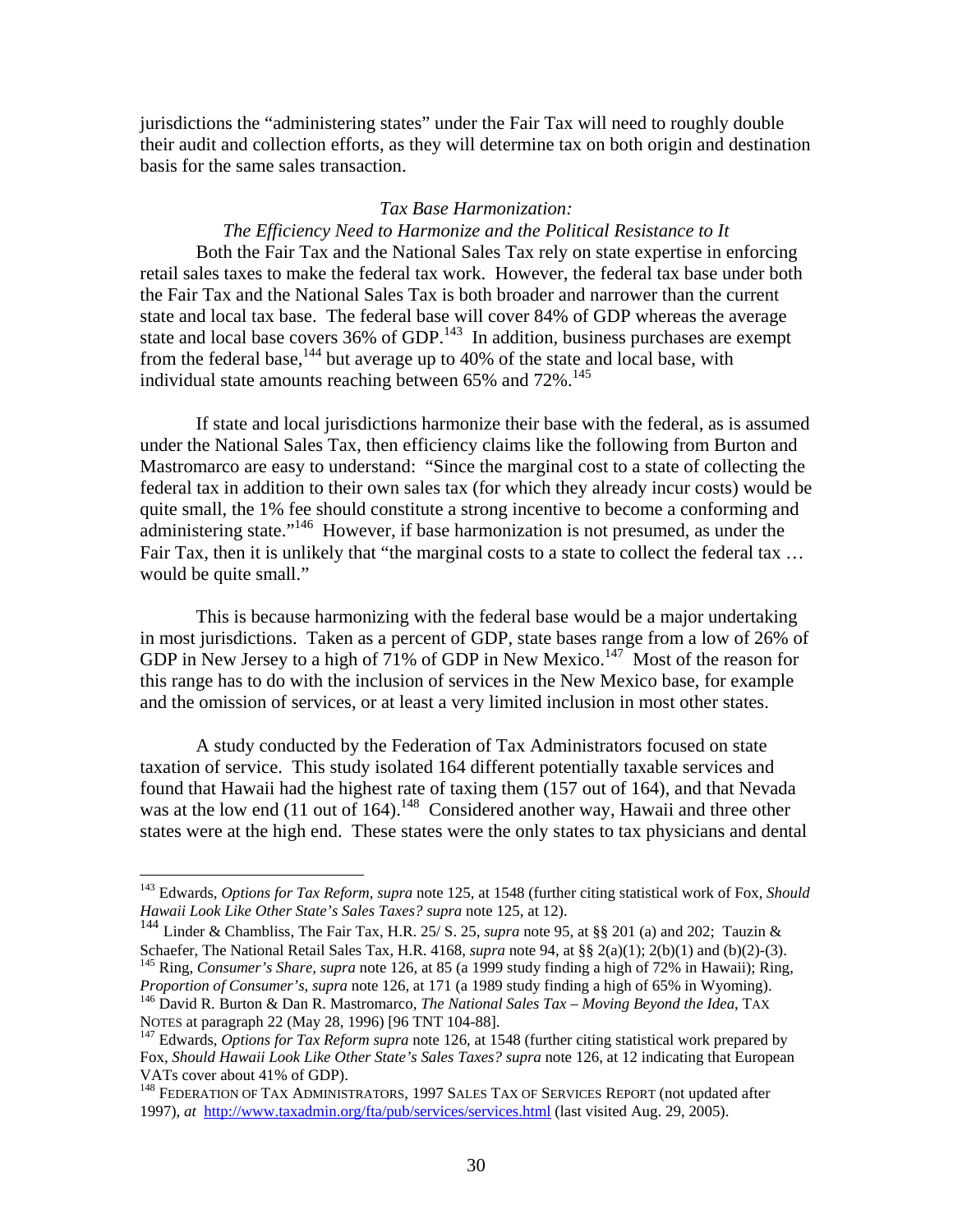services.<sup>149</sup> Similarly accountants and lawyers services were taxed in only five jurisdictions.<sup>150</sup> At the other extreme, all 50 states taxed hotel, motel, and lodging services, 46 taxed general repair services, and 45 taxing printing and video rentals. The states with the broadest coverage of services are Hawaii, New Mexico and South Dakota. Those with the least coverage include California and Nevada.<sup>151</sup> Under both of the federal sales tax proposals doctors, lawyers, dentists and accountants will be taxed just as comprehensively as are hotels, motels and lodging services under the current system.

Thus, if local decisions about the tax base do indeed reflect the local political sense of what is "fair," then one might expect more resistance to the National Retail Sales Tax and the Fair Tax in California and Nevada, but not so much in Hawaii, South Dakota or New Mexico. For either of these taxes to be considered "fair" in this sense it would require considerable accommodation with the thousands of "fairness formulas" in operation in the US.

 Reaching this consensus will require more than mere legislative change. There is a political cost to extending sales tax to services. Grassroots resistance has overpowered good theoretical arguments made in favor of the expansion of a traditional tangible property sales tax base to services; arguments like broadening the tax base, lowering the tax rate, or minimizing substitution effects have not always held sway. On occasion, however, theory has prevailed.<sup>152</sup> At least three states today do successfully tax a broad range of services.<sup>153</sup>

Both Massachusetts and Connecticut added professional services to the sales tax base for a short period of time. The laws were quickly suspended or repealed.<sup>154</sup> However, it is the 1987 Florida experience with taxing services that is the one that resonates most in state tax circles. During its regular 1987 session the Florida legislature enacted a sales and use tax on a broad range of services consumed in the state. Walter Hellerstein records:

> The storm of controversy surrounding Florida's sales tax on services did not subside with its enactment and implementation. Indeed, it intensified. … Coca-Cola, General Foods, Kraft, Lever Brothers, and Proctor & Gamble cancelled or reduced their advertising in Florida to protest the tax. Media trade associations … cancelled at least 60 conventions they had booked in the state. Advertisers and media were

<sup>&</sup>lt;sup>149</sup> Delaware, New Mexico and Washington are the other states in the survey.<br><sup>150</sup> Hawaii, South Dakota, Delaware, New Mexico and Washington are the states in the survey.<br><sup>151</sup> JOHN F. DUE AND JOHN L. MIKESELL, SALES TAX

<sup>&</sup>lt;sup>152</sup> Kirk J. Stark, *Florida Services Tax: The Uneasy Case for Extending the Sales Tax to Services*, 30 FLA. ST. U. L. REV. 435, 437-438 (2003) (summarizing these arguments as, "[c]urrent calls for reforming the sales tax harkens back to the proposals made by those who advocated a 'comprehensive tax base' as a principal goal of federal income tax reform. The idea here is the same – all else being equal, it is generally preferable for the tax base to be as broad as possible. In addition to enabling lower rates, broadening the base minimizes the likelihood that close substitutes will be taxed differently. As a result, a broad base will generally result in fewer behavioral distortions than a narrow base.").

<sup>&</sup>lt;sup>153</sup> Hawaii, New Mexico and South Dakota all tax a broad range of services.<br><sup>154</sup> DUE AND MIKESELL, SALES TAXATION (1994), *supra* note 151, at 90.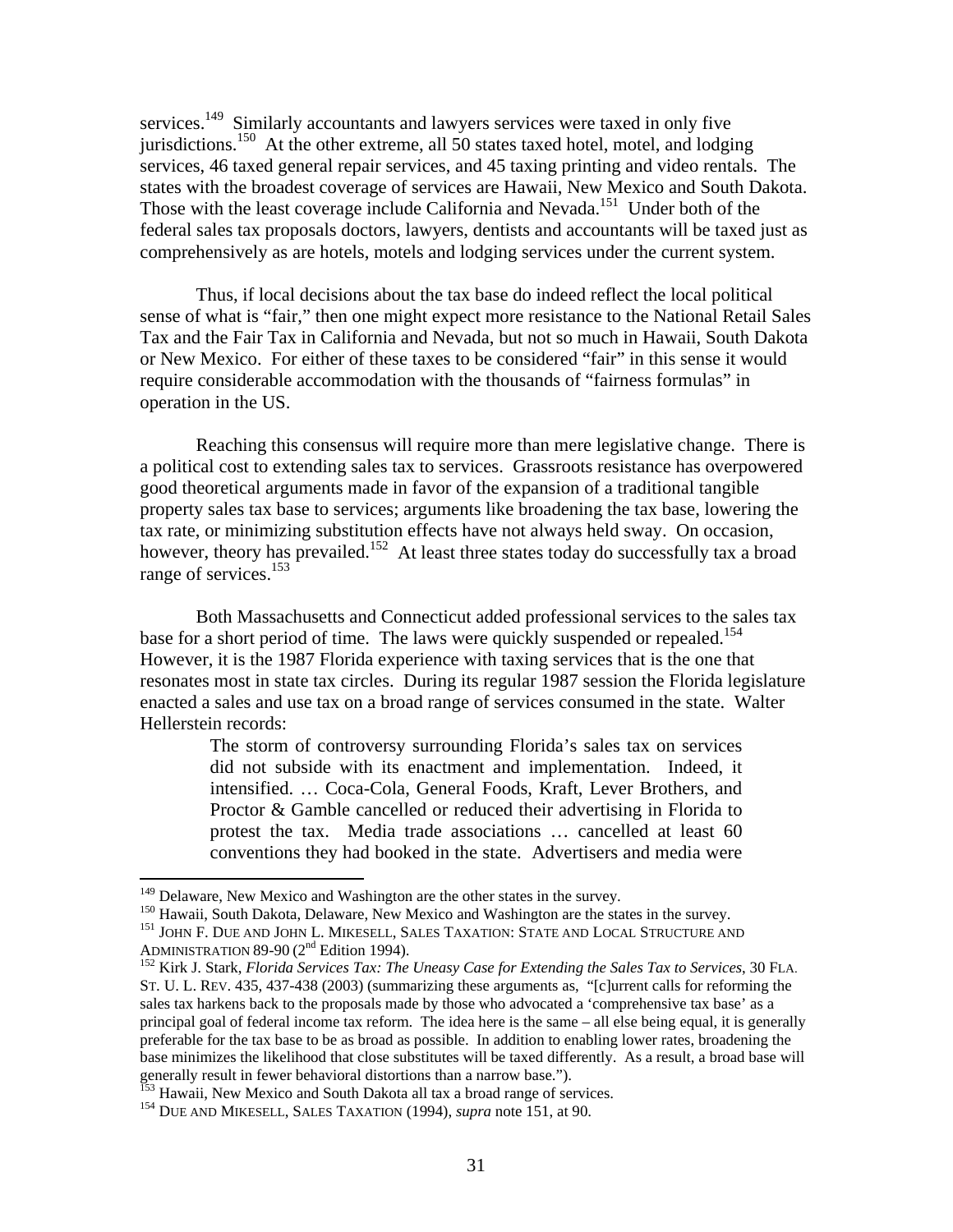joined by lawyers, realtors, and homebuilders in assailing the tax. … [T]he tax became effective July 1, 1987 … Responding to the public outcry against the tax … Governor Martinez, whose initial support of the sales tax on services was critical to its enactment, reversed course. In late August 1987, the Governor called for a public referendum … By mid-September he had taken a position in favor of outright repeal. … On December 11, 1987, the Florida legislature enacted legislation … raising the sales tax rate from five to six percent and repealing the sales tax on services effective January 1,  $1988$ <sup>155</sup>

This was more than an emotional grass roots resistance to extending the retail sales tax to services. The movement in Florida was buttressed by sound economic analysis $156$  pointing to a critical flaw in the taxation of services through the retail sales tax. As Due and Mikesell note, " … it is virtually impossible to delineate services that are production inputs from those that are consumption purchases…. Only the value-added tax form of a sales tax can successfully distinguish effectively between business input and consumer services."<sup>157</sup>

#### PART IV: EU-STYLE CREDIT-INVOICE PROPOSALS

 The leading academic proponents of an EU-style credit-invoice VAT for the US are Professors Michael Graetz (Yale),  $158$  and Reuven Avi-Yonah (Michigan).  $159$  The

<sup>155</sup> Walter Hellerstein, *Florida's Sales Tax on Services*, 41 NAT'L TAX J. 1, 14-15 (1988) (as an interested observer of the Florida services tax Hellerstein notes, "In the interest of full disclosure, it should be noted that I played a significant role in drafting Florida's tax on services, and that I served as counsel to the Florida Department of Revenue in connection with its legal defense of the statute.").

Two earlier studies of the Florida services tax are useful. Walter Hellerstein, *Extending the Sales Tax to Services: Notes from Florida*, 34 TAX NOTES 823 (Feb. 28, 1987) (a legal policy paper on the taxation of services under a retail sales tax that uses the Florida services tax as the baseline example); Walter Hellerstein, *A Primer on Florida's Sales Tax on Services*, 35 TAX NOTES*,* 1219 (May 25, 1987) (a brief but thorough description of the Florida services tax statute).

<sup>156</sup> William F. Fox & Matthew Murray, *Economic Aspects of Taxing Services*, 41 NAT'L TAX J. 19, 33 (1988) (demonstrating that: (1) the administration and compliance costs to taxing services are greater than those associated with simply increasing the rate on the current base, (2) the impact on the development of certain industries is greater with expanding the base to services, than it would be to simply increase the rate on the current base, and (3) that taxing services is regressive for incomes under \$30,000, and proportional for incomes above that amount). *Contra* John Siegfried & Paul Smith, *The Distributional Effects of a Sales Tax on Services*, 44 NAT'L TAX J. 41, 52 (1991) (demonstrating that the overall tax on services in Florida was "slightly less regressive" than the rate increase that replaced the services tax , "but the difference is hardly noticeable.").

<sup>157</sup> DUE AND MIKESELL, SALES TAXATION (1994), *supra* note 151, at 91-92; BEN TERRA, *The Superiority of the VAT*, in SALES TAXATION: THE CASE OF VALUE ADDED TAXATION IN THE EUROPEAN COMMUNITY, ed. Ben Terra, 145, 150 (presenting the views of a European VAT scholar who compares the American RST with the European VAT and reaching the same conclusion).<br><sup>158</sup> GRAETZ, THE DECLINE (AND FALL ?), *supra* note 3, at 262-67 (as initially proposed, the Graetz VAT

was advanced very casually in about four or five pages near the end of this book).

<sup>159</sup> Avi-Yonah, *Risk, Rents, and Regressivity, supra* note 11, at 1651 (supporting Graetz, Avi-Yonah favors a credit invoice VAT with revenue enhancing modifications).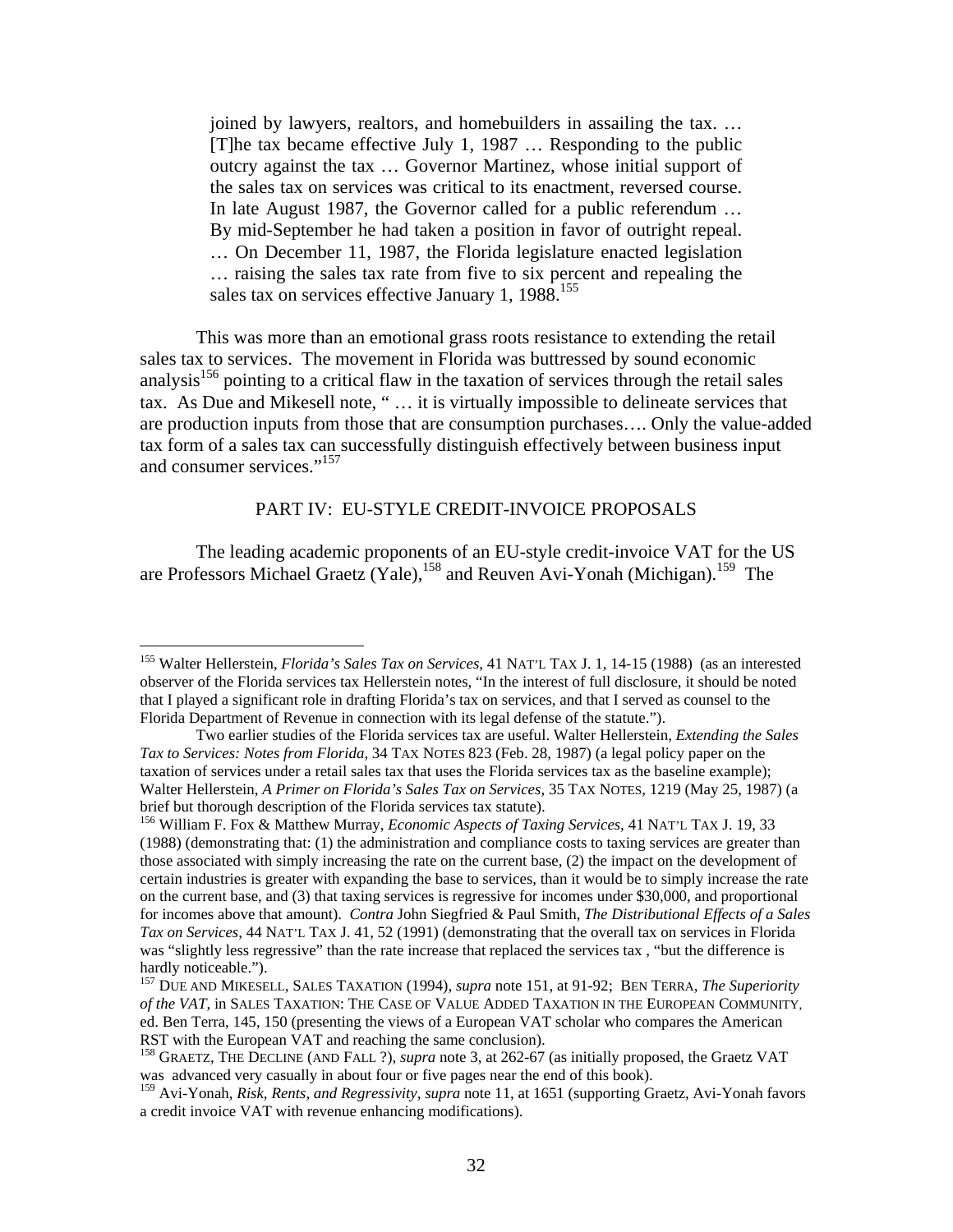leading Congressional proponent is Senator Ernest Hollings.<sup>160</sup> The common characteristic of each of these VAT proposals is that, unlike the Flat Tax, Bradford's Xtax, the USA Tax, the Simplified USA Tax, the National Retail Sales Tax and the Fair Tax, they are not offered as replacements for the income tax.

Professor Graetz's original proposal was for a revenue-neutral credit-invoice, 12% destination  $VAT^{161}$  that would cut corporate tax rates in half, and eliminate individual income tax filings for families with and adjusted gross income of less than \$75,000. The paperback edition of his book contains an essay, "Appendix A: A Tax System for the  $21^{st}$  Century,"<sup>162</sup> where Graetz revises his proposed tax rate to a range of 10 to 15%, and raises the exemption amount to \$100,000 for married filers, \$50,000 for single. For income earned over \$100,000 (or \$50,000) the income tax rate would remain a flat 25%. It would not be progressive.

Avi-Yonah agrees with Graetz's approach, but disagrees with Graetz's revenue neutrality stance. Avi-Yonah believes that the current income tax is not so complex that it needs to be modified, and more importantly he believes that the revenue from a VAT should be used to fund social programs. "To finance the retirement and health needs of the baby boom generation, not to speak about other urgent needs like extending health insurance to all Americans, we face a budgetary gap of US \$70 trillion. There is simply no way to raise that kind of revenue with the existing income tax."163

http://thomas.loc.gov/bss/d102/d102laws.html; The Deficit and Debt Reduction and Health are Financing Act of 1994, S. 2143, 103rd Cong., (1994), *available at* http://thomas.loc.gov/bss/d103/d103laws.html.

<sup>&</sup>lt;sup>160</sup> The War Financing Act of 2003, S. 112, 108<sup>th</sup> Cong. (2003), *available at* http://thomas.loc.gov/bss/d108/d108laws.html; The National Health Insurance Act, S. 169, 103<sup>rd</sup> Cong. (1993), *available at* http://thomas.loc.gov/bss/d103/d103laws.html (parallel legislation to S. 169 was offered by Representative Dingle, HR 16, 103rd Cong. (1993), *available at* http://thomas.loc.gov/bss/d106/d106laws.html).<br>There have been earlier proposals for a European-style VAT in the US. In 1980 Representative Al

Ullman proposed a tax reform package that included the adoption of a 5-percent European-style value added tax. The VAT was intended to offset cuts in the individual and corporate income taxes and the payroll tax. Senator Hollings proposed a federal VAT in 1991 and again in 1994. The Deficit and Debt Reduction Act of 1991, S.169, 102nd Cong., (1991), *available at* 

Representative Dingell also proposed a European-style credit- invoice VAT to finance national health care. (H.R. 16, 103rd Cong., (1991), *available at* http://thomas.loc.gov/bss/d103/d103laws.html). 161 GRAETZ, THE DECLINE (AND FALL ?), *supra* note 3, at 264-266 (suggesting that a VAT rate of 10% would be sufficient to replace half of the revenue from personal income tax, and that an additional 2% would be needed to reduce the corporate income tax by 50%). *Contra* William G. Gale, *Tax Reform in the Real World*, 15 YALE J. ON REG. 387, 424 and n.231 (1998) (questioning the methodology that Graetz uses to determines rates, but comes to the same number of 12% based significantly on Vito Tanzi's analysis of the European VATs and the need to raise revenue of about 5.1% of GDP [VITO TANZI, TAXATION IN AN INTEGRATING WORLD 50 (1995)]; Daniel R. Feenberg et al. *Distributional Effects of Adopting a National Retail Sales Tax*, 11 TAX POL'Y & ECON. 49, 75 (1997) (estimating the VAT rate for Graetz proposal by assuming his VAT to be roughly equal to a pure retail sales tax on all goods and services, and arriving at a rate of 8.5%, but if demogrants are provided (as is the case under the Greatz proposal) and if 20% of the tax base is exempted from the VAT (as is the case in Graetz proposal), then Feenberg estimates that the VAT rate of 26% would need).<br><sup>162</sup> MICHAEL J. GRAETZ, THE U.S. INCOME TAX 303-314 (1999).

<sup>&</sup>lt;sup>163</sup> Avi-Yonah, *Risk, Rents, and Regressivity, supra* note 11, at 1651.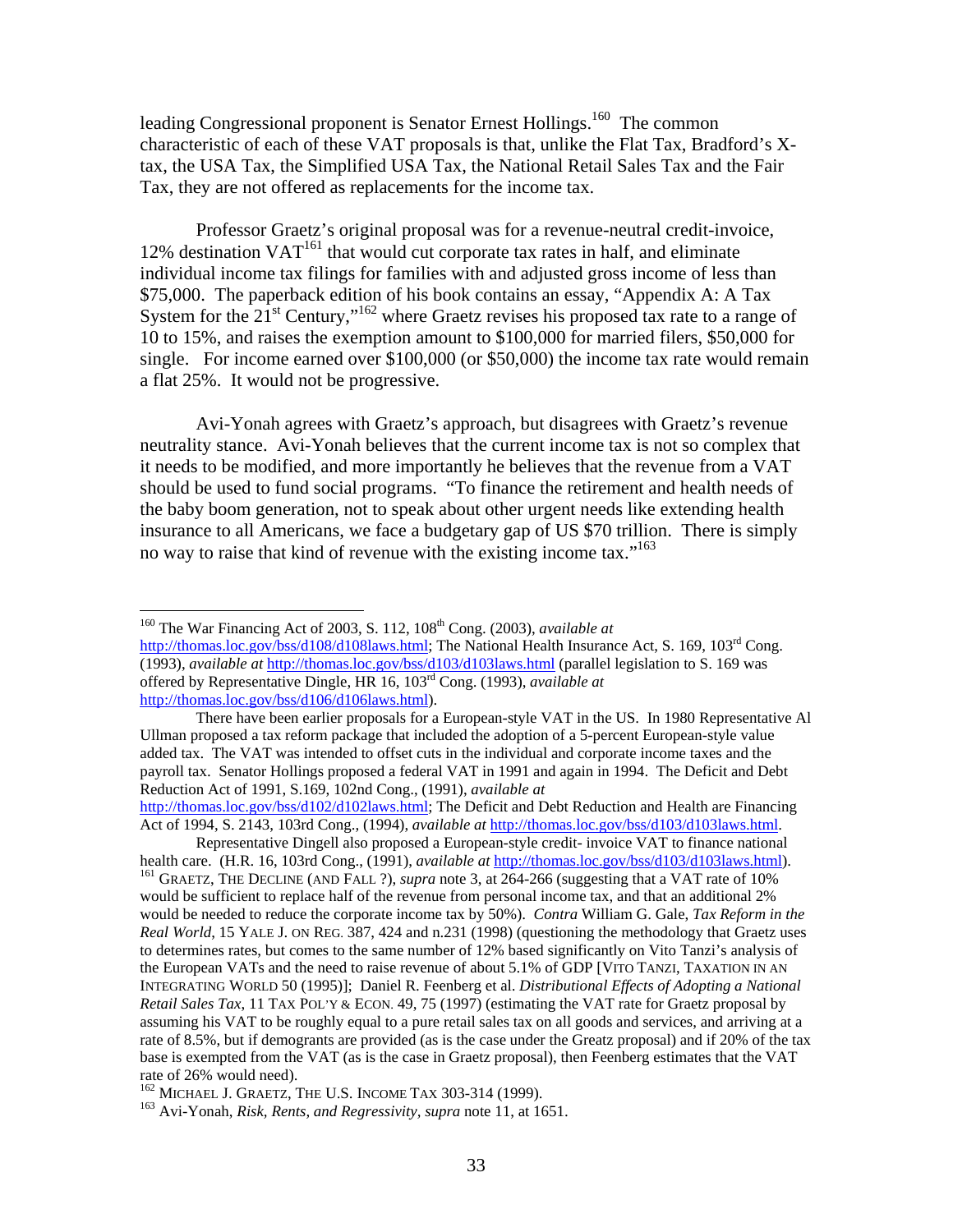Both of the recent VAT proposals by Senator Hollings adopt the ABA Model VAT Statute<sup>164</sup> as a template. In one instance a 5% VAT is offered by Hollings as a financing mechanism for the National Health Insurance Act, in the other a 1% VAT is offered as a way to finance the Iraq conflict in the War Finance Act of 2003. The Hollings proposals are not intended as fundamental tax reform proposals, although they have been accepted as such in the ongoing tax reform debate.

Neither the Graetz<sup>165</sup> nor the Avi-Yonah<sup>166</sup> proposals focus on VAT design or administration issues. Both prefer to discuss theory, and engage in discussions that are reminiscent of the debate engage in among the early proponents of the cash-flow or consumed income tax, particularly that of Professors Andrews and Warren in their assessment of the relative fairness of alternate reform proposals.

If we are to take these proposals seriously, we need to come to grips with the fact that the Graetz, Avi-Yonah, and Hollings proposals are, in a very real sense, all looking backward. They offer an assessment of how well the historical European VAT would "fit" within the present day American tax landscape. The European-style VAT that these proposals reference was designed and implemented in a paper world, and the future is clearly digital. The European VAT is moving slowly toward a Digital VAT. However, subject to very limited exceptions, the system today remains paper-intensive; one that is struggling with the addition of 10 new accession countries; one that now has 20 official languages and a wide range of technological ability. At the moment tax laws, regulations, forms and instructions are not only not digital, but they are often available only in local languages.

If the US were to adopt a federal level VAT it should have a forward-looking design. Unencumbered by a currently operating paper VAT, unencumbered by language barriers and cultural differences, the US can look forward to an advanced, fully digital VAT. A Digital VAT is the only federal consumption tax that will "fit" easily into the present state-federal tax landscape without demanding difficult structural and political change.<sup>167</sup>

<sup>&</sup>lt;sup>164</sup> ALAN SCHENK, ABA SECTION OF TAXATION, VALUE ADDED TAX - A MODEL STATUTE AND COMMENTARY, 12 (1989) ("The Model Act is a consumption-style, destination principle, invoice method VAT imposed on the seller's sale of taxable property and services. The Model Act adheres closely to the economic concept of a destination principle tax, taxing imports and zero rating exports of property and services.").

<sup>165</sup> GRAETZ, THE U.S. INCOME TAX, *supra* note 162 at 333, n.5 (indicating a preference for the VAT draft statute contained in the BASIC WORLD TAX CODE (Ward Hussey & Donald Lubick eds., 1990)).<br><sup>166</sup> Avi-Yonah accepts the Graetz proposal and does not advance a preference for one model statute over

another, nor does Avi-Yonah make VAT administration an issue.

<sup>167</sup> Richard Bird & Pierre-Pascal Gendron, *Dual VATs and Cross-Border Trade: Two Problems, One Solution?* 5 INT'L TAX & PUB. FIN. 429, 439 (1998) (A common solution to the "fit" of a federal VAT with state level RSTs is to encourage the States to adopt sub-national VATs in the manner of the Canadian Provinces. Richard Bird and Pierre-Pascal Gendron advocate this Dual VAT solution. It is anticipated that a change like this would be at least as difficult, if not more so, than asking the States to adopt the federal sales tax base and sourcing rules under either the National Sale Tax or the Fair Tax. But according to Bird and Gendron, "… there is no need to be excessively pessimistic about the possibility of decent subnational VATs, (if there is) … good tax administration … (and) an overriding central VAT on approximately the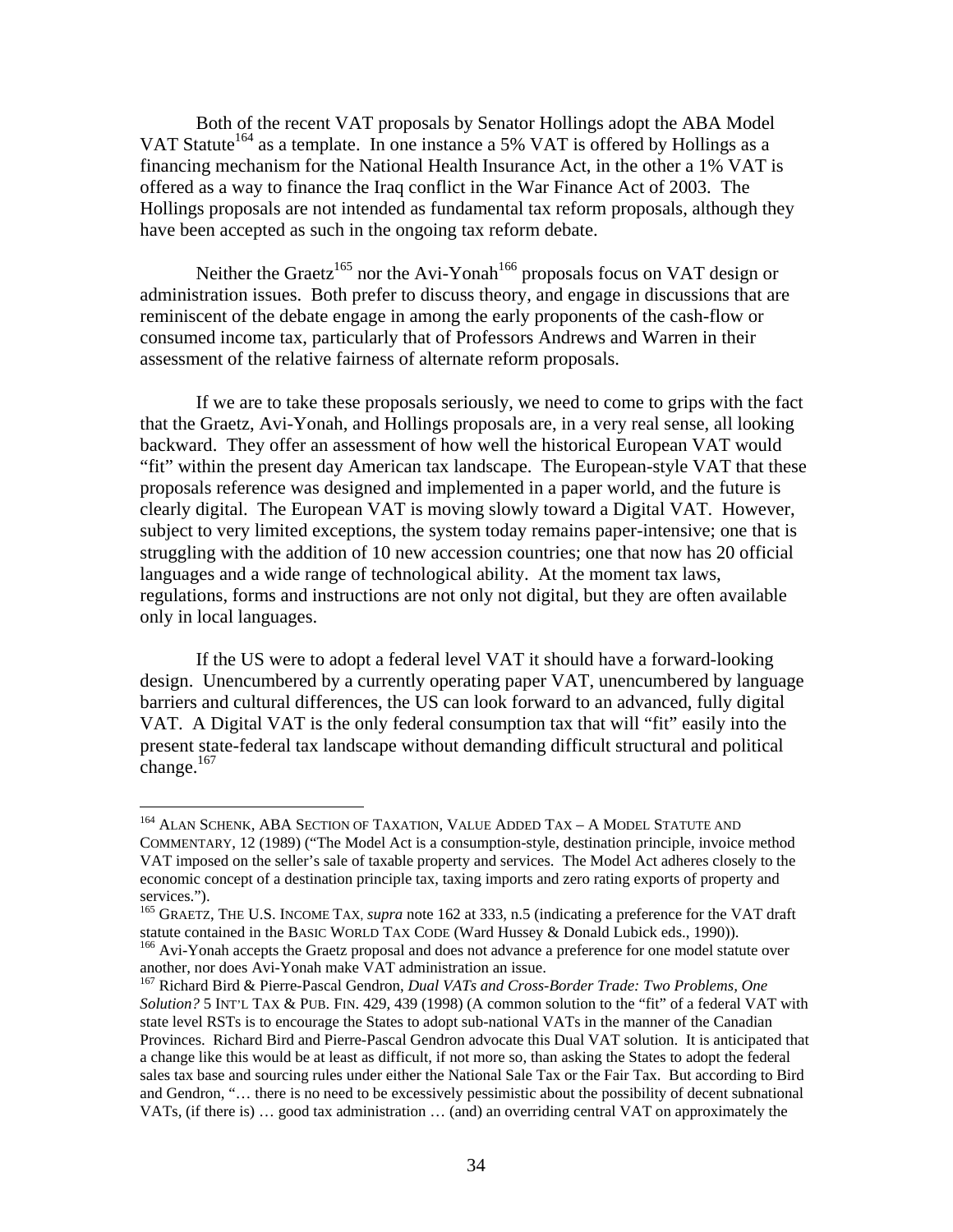#### PART V: DIGITAL VAT (D-VAT)

 A Digital VAT (D-VAT) is proposed for the US following the basic design and structure of the EU VAT. For ease of reference, this discussion will, when necessary, reference the ABA Model VAT, or the IMF *Vatopia* model.<sup>168</sup> If based on the ABA Model or *Vatopia*, the D-VAT would make significant changes in the administration provisions, but would adopt most other provisions.<sup>169</sup>

The premise of this proposal is that if a destination-based national VAT of the credit-invoice type is designed with attention to automated tax collection, digital reporting, technology-intensive audit, and enforcement structures, then many of the problems that have plagued proposals for a national consumption tax in the US can be resolved.170

 same base … " But, "… one of the major lessons of the Canadian experience … not everyone has to follow the same path …Canada shows, for instance, one can have both a dual VAT (as in Québec) and a "harmonized" (or "common") VAT (as in several Atlantic provinces). Indeed, one can even have member "states" such as Alberta with no VAT at all, or other members (the other five provinces) with quite independent forms of sales taxation. The Canadian system is complicated. It lacks conceptual purity, and no doubt violates some efficiency and administrative criteria; but it works."); Richard Bird & Pierre-Pascal Gendron, *CVAT, VIVAT, and Dual VAT: Vertical 'Sharing' and Interstate Trade*, 7 INT'L TAX & PUB. FIN. 753, 758 (2000) (further developing the Dual VAT concept and contrasting it with other proposals for VATs in a federal system); Alan Schenk, *Choosing the Form of a Federal Value-Added Tax: Implications For State and Local Retail Sales Taxes*, 22 CAP. U. L. REV. 291, 318 (1993) (suggesting that the Canadian solution might work for the US). Schenk, *A Federal Move to a Consumption-Based Tax, supra* note 15, at 111-118 (fully developing the Canadian option for the US); Charles E. McLure, *Coordinating State Sales Taxes With a Federal VAT: Opportunities, Risks, and Challenges*, STATE TAX NOTES 907, 918 (June 20, 2005) (After establishing five principles of an ideal sales tax: (1) imposing the tax on all goods and services at a single rate, (2) exempting all business purchases, (3) uniform destination sourcing, (4) low administrative costs, and (5) freedom at all levels of government to determine the tax rate, he concludes that, "Either a state VAT or an state RST could relatively easily be combined with a federal VAT, as long as both conformed with the principles of an ideal sales tax." McLure, of course, is assuming his conclusion. The real issues have always involved how to coordinate the 7,588 RSTs in the US, each of which is designed very far from the ideal, and for this McLure has no answer other than to say that, "My conclusions are generally consistent with those that Richard Bird reached a decade ago [in Richard M. Bird, *Cost and Complexity of Canada's VAT: The GST in International Perspective*, 1994 TAX NOTES INTERNATIONAL 37, 47 (Jan. 3, 1994)] … 'agreeing on a common tax base and letting one level of government collect the tax…' ").

168 IMF, TAX LAW DRAFTING SAMPLES: VAT, INCLUDING HYPOTHETICAL TAX LAWS, *at* http://www.imf.org/external/np/leg/tlaw/2003/eng/tlvat.htm (last visited Aug. 29, 2005) (a working paper of the IMF legal staff *Vatopia* has "… not been considered by the IMF executive Board and, hence, [is] not [an] official document of the IMF; and should not be attributed to the IMF as an institution. … the principle author is Alan Schenk (Professor of Law, Wayne State University, and technical advisor, Legal Department, IMF). Contributors include Lee Burns (University of Sydney) and Victor Thuronyi (IMF)."). <sup>169</sup> There are many model VATs to choose from. When statutory references are needed, this proposal will make reference to both the ABA Model and *Vatopia*. The ABA Model occasionally varies from the standard E.U. VAT under the *Sixth Directive*. It is notably less detailed, leaving places for political compromise and adjustments. Among the variances are the provisions for casual sales where a threshold provision applies, § 4003(a)(3); the omission of a small trader exception, discussed at pages 57-58; special rules for taxing gambling activities, lotteries and other games of chance, §4011(e). <sup>170</sup> SCHENK, VALUE ADDED TAX – A MODEL STATUTE, *supra* note 164 at 123, n.305 (The ABA Model

anticipates this proposal, although it is unlikely that in 1989 the drafters foresaw the full impact of modern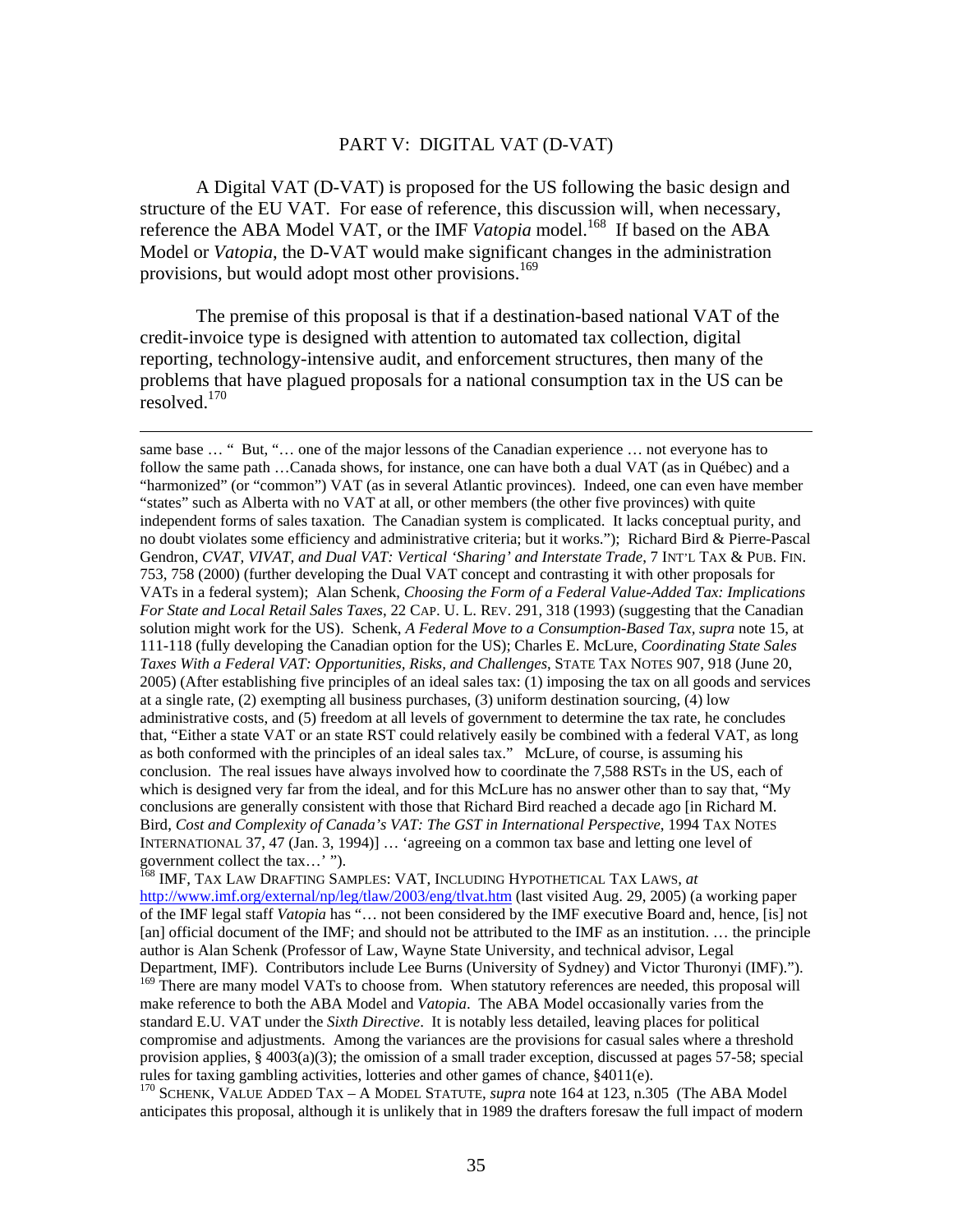This is not a case of simply adding technology to any national consumption tax. It is not just the technology that produces a winning solution. It is the specific marriage of technology with the European VAT that does. Because it is transactional, rather than periodic, the credit-invoice VAT is far more receptive to digitization than the subtraction VATs proposed as part of the Hall-Rabushka Flat Tax, or any of the myriad hybrid (or "two-tiered") consumption taxes.

The D-VAT base is comprehensive and the data collected is fungible. The transactional data can be shared with the states at a primary level, as simply the digital record of all transactions in the economy. Sharing at this level does not necessitate fundamental changes in the nature of the state retail sales taxes. States will be allowed to "piggy-back" on the federal database without requiring the adoption of the federal taxing method (VAT), the federal tax base (comprehensive) or the federal sourcing conventions (destination). Piggy-backing in this manner will allow the 7,588 American retail sales tax jurisdictions to maintain their independence and their diversity. Not that some simplification or harmonization of these rules might be desirable or even necessary in some respects, but that is a separate question.

#### DIGITAL VAT IN EUROPE

Digitizing the VAT in Europe is part of a broad effort to bring the efficiencies of an information society to the EU. Dubbed the "Lisbon Strategy,"171 this is an effort to make the EU a more competitive, dynamic knowledge-based economy, with improved employment and social cohesion by  $2010$ .<sup>172</sup> A number of changes have been made in the *Sixth Directive* in line with this movement. *Council Directive* 2001/115/EC of December 20, 2001<sup>173</sup> and *Council Directive* 2002/38/EC of May 7, 2002<sup>174</sup> were two of the key decisions moving the European VAT in the digital direction.

technology. The commentary associated with §4022(c), Tax Invoices, discusses the "self-enforcing" aspect of a VAT as something that needs to be reinforced with traditional audits. "It would be impractical for the Service to audit VAT returns in detail. Sampling will be necessary. To facilitate cross-matching of VAT charged and input tax claimed, large taxpayers could be required by regulations to report transactions on computer tape.")

<sup>171</sup> European Commission, eEurope - An Information Society for all, COM(2000)0130 final *available at* http://europa.eu.int (last visited Aug. 29, 2005) (indicating that the "Lisbon Strategy" is a shorthand expression for the broad e-commerce policy objectives set out at the Lisbon European Council of March 24 and 24, 2000).

 $172$  Communication from the Commission to the Council, the European Parliament, the Economic and Social Committee and the Committee of the Regions, *eEurope 2005: An Information Society for All. An Action Plan to be Presented in view of the Sevilla European Council, 21/22 June 2002*. COM(2002)263 final, *available at* http://ue.eu.int (last visited Aug. 29, 2005) (presenting the specific steps expected to be taken to achieve the "Lisbon Strategy" by 2010).

<sup>&</sup>lt;sup>173</sup> Council Directive of 20 December 2001 amending Directive 77/388/EEC with a view to simplifying, modernizing and harmonizing the conditions laid down for invoicing in respect of the value added tax. 2001/115/EC, 2002 O.J. (L 15) 24, *available at* http://europa.eu.int (last visited Aug. 29, 2005) [hereinafter The Invoicing Directive].

<sup>&</sup>lt;sup>174</sup> Council Directive of 7 May 2002 amending and amending temporarily Directive 77/388/EEC as regards the value added tax arrangements applicable to radio and television broadcasting services and certain electronically supplied services, 2002/38/EC, 2002 O.J. (L 128) 41 *available at* http://europa.eu.int (last visited Aug. 29, 2005) [hereinafter The Digital Sales Directive].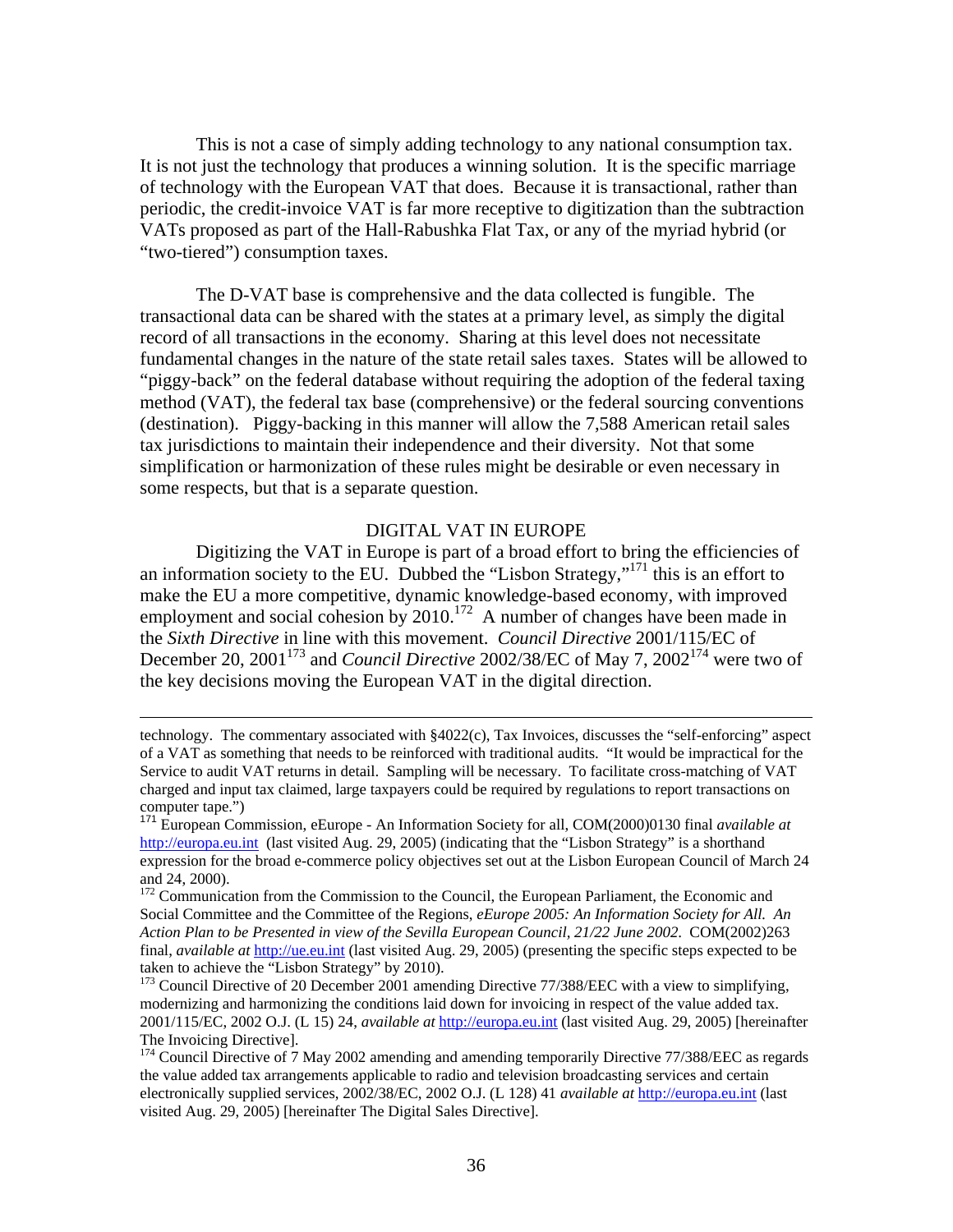*Digital notices, digital returns, digital periodic and recapitulative statements. Council Directive* 2002/38/EC of May 7, 2002 made four significant changes to the *Sixth Directive* with respect to digitizing the VAT. First, the requirement to provide notice that taxable activity has begun, or has terminated,  $175$  can now be perform in every Member State electronically, and if a Member State wants to it can require taxpayers to be perform this function electronically.176 Secondly, VAT returns that formerly were entirely paper, may now be filed in every Member State electronically. And as with the notices of activity beginning and ending, a Member State has the option to require that VAT returns be filed electronically.<sup>177</sup> Similar changes were made in provisions relating to both periodic statements, and recapitulative statements. Each may be filed electronically, or may be subject to a Member State's requirement that they be filed electronically.<sup>178</sup>

There is a common theme in these modifications of the *Sixth Directive.* In each instance *Council Directive* 2002/38/EC applies a two-part structure, first allowing any taxpayer throughout the EU, at their own election, to file documents electronically instead of on paper, and secondly, permitting Member States to go further and mandate an electronic submission of these documents by all taxpayers.

*Digital invoices.* Far more important to digitizing the VAT are the efforts made under *Council Directive* 2001/115/EC to begin the process of digitizing the invoice.<sup>179</sup> The bedrock principles of the European VAT are embedded in the invoice.<sup>180</sup> Almost all critical legal, accounting, reporting, and enforcement issues are tied to information found on the invoice.<sup>181</sup> An invoice performs three basic functions: (1) it contains the information needed to determine which VAT regime is applicable to a particular

<sup>175</sup> Former Art. 22(1)(a) of the *Sixth Council Directive* 77/388/EEC of May 17 1977, 1977 O.J. (L 145) 1,

*available at http://europa.eu.int* (last visited Aug. 29, 2005).<br><sup>176</sup> *Id. Sixth Directive* at (New) Art. 22, added by The Digital Sales Directive, *supra* note 173.<br><sup>177</sup> *Id. Sixth Directive*, at (New) Art. 22(4)(a), a (on periodic statements); Article 22(6)(b), as amended by The Digital Sales Directive, *supra* note 174 (on recapitulative statements).

<sup>&</sup>lt;sup>179</sup> Proposal for a Council Directive amending Directive  $77/388$ /EEC with a view to simplifying, modernizing and harmonizing the conditions laid down for invoicing in respect to value added tax. (November 17, 2000) COM(2000)650 final at 6, *available at* http://europa.eu.int (last visited Aug. 29, 2005) (referencing a study carried out for the Commission estimated the cost of an electronic invoice at EUR 0.28 to 0.47, as against EUR 1.13 to 1.65 for a traditional invoice resulting in a savings per invoice could between EUR 0.66 to 1.37).

<sup>180</sup> *Sixth Directive*, *supra* note 174, at (New) Art. 22, as amended by The Digital Sales Directive, *supra* note 173 (listing seven other critical administrative aspects of the European VAT as: (1) registration, (2) identification numbers, (3) keeping accounts, (4) keeping a register, (5) submitting a return, (6) submitting a statement, and (7) submitting a recapitulative statement).<br><sup>181</sup> SCHENK, VALUE ADDED TAX – A MODEL STATUTE, *supra* note 164, at 120 n.172 ("The seller's invoice

is a key element in an invoice VAT. At levels before the retail sale, the VAT listed on the seller's invoice can be used to cross-match the seller's output tax liability against the buyer's input credit on its purchases. … Experience in Europe suggests that civil servants do not have much time to cross-match invoices. *See* Carlson, *Value Added Tax: European Experiences and Lessons for the United States*, reprinted in 1980

Department of Treasury (Office of Tax Analysis) 51. Korean and Taiwan have relied on an elaborate computer system of cross-matching invoices sent to the government by the seller and the buyer.").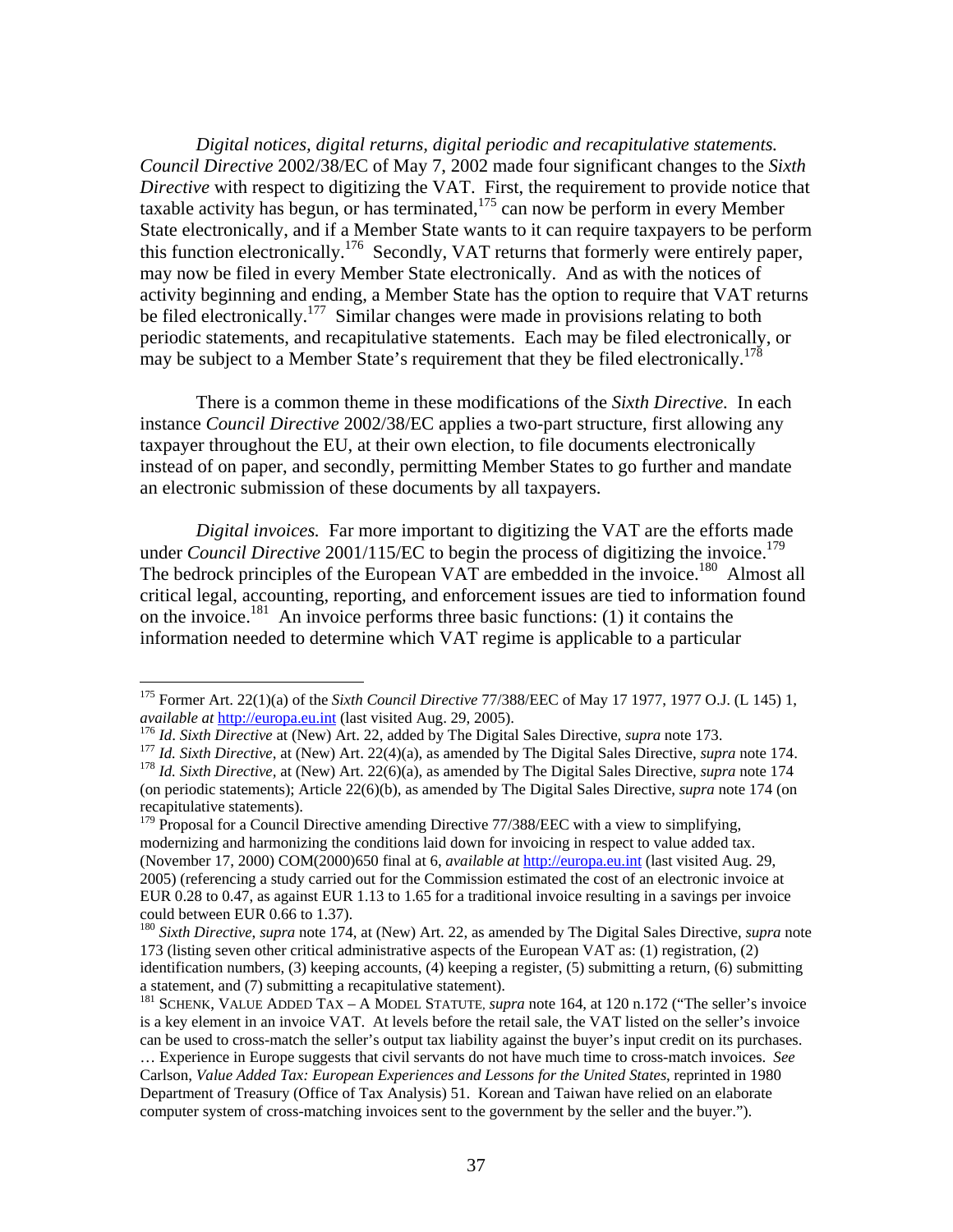transaction, (2) it enables tax authorities to carry out enforcement controls, and (3) it allows the purchaser to prove their right to deductions.<sup>182</sup>

There is nothing in the original *Sixth Directive* that considers electronic invoicing. Old Article 22(3)(c) is silent.183 Through Article 28h *Council Directive* 2001/115/EC amends Article 22(3)(c) to unambiguously authorize the use of electronic invoices, subject to a customer's acceptance.<sup>184</sup> The amendments of Article 28h then go to great lengths to establish a new legal framework within which Member States must accept electronic invoices. "Invoices sent by electronic means shall be accepted by Member States provided that the authenticity of the origin and integrity of the contents are guaranteed [either] by means of advanced electronic signature<sup>185</sup> ... or by means of electronic data interchange<sup>186</sup> (EDI)..."<sup>187</sup>

It is clear that these conditions are expected to develop, to change over time. The amendments to Article 22(3)(c) made by Article 28h include a provision that: "The Commission will present, at the latest on December 31, 2008, a report, together with a proposal, if appropriate, amending the conditions on electronic invoicing in order to take account of possible future technological developments in this field."

The two-part common theme of *Council Directive* 2002/38/EC (allowing any taxpayer at their own election to file electronically and then permitting Member States to mandate an electronic submission) is not carried over into the invoicing adjustments made by *Council Directive* 2001/115/EC. There is no authority for Member States to mandate electronic invoices, nor is the seller authorized on his own account to convert to electronic invoicing. It is the buyer's acceptance of an electronic form of invoicing that is the critical pre-condition to usage.

However, two additional modifications to Article 22 by Directive 2001/115/EC have a direct relationship to electronic invoicing. These adjustments appear to pave the way for standardized electronic invoicing, first by allowing for third-party involvement in

<sup>&</sup>lt;sup>182</sup> Case 123/87, Léa Jorion, née Jeunehomme v. Belgian State, 1988 E.C.R. 4517 (AG Sir Gordon Slynn famously characterized the invoice as "the 'ticket of admission' to right to deduct.").

<sup>&</sup>lt;sup>183</sup> Sixth Directive, *supra* note 174, at (New) Art. 22(3)(c), as amended by Article 28h added by The Digital Sales Directive, *supra* note 173 ("The Member State shall determine the criteria for determining whether a document serves as an invoice.").

<sup>184</sup> *Id.* at (New) Art. 22(3)(c), as amended by Article 28h added by The Digital Sales Directive, *supra* note 173 ("Invoices issued pursuant to point (a) may be sent either on paper or, subject to an acceptance by the customer, by electronic means.").

<sup>&</sup>lt;sup>185</sup> *Id.* at (New) Art. 22(3)(c), as amended by Article 28h added by The Digital Sales Directive, *supra* note 173 (specifically referencing the electronic signatures rules in Article 2(2) of Directive 1999/93/EC, of 13 December 1999 on a Community framework for electronic signatures, 2000 O.J. (L 13)12, *available at*

<sup>&</sup>lt;sup>186</sup> *Id.* at (New) Art. 22(3)(c), as amended by Article 28h added by The Digital Sales Directive, *supra* note 173 (specifically referencing electronic data interchange (EDI) as defined in Article 2 of Commission Recommendation 1994/820/EC of 19 October 1994 relating to legal aspects of electronic data interchange 1994 O.J. (L 338) 98, *available at* http://europa.eu.int (last visited Aug. 29, 2005)). 187 *Id.* at Art. 22(c)(second paragraph), as amended by The Invoicing Directive, *supra* note 172.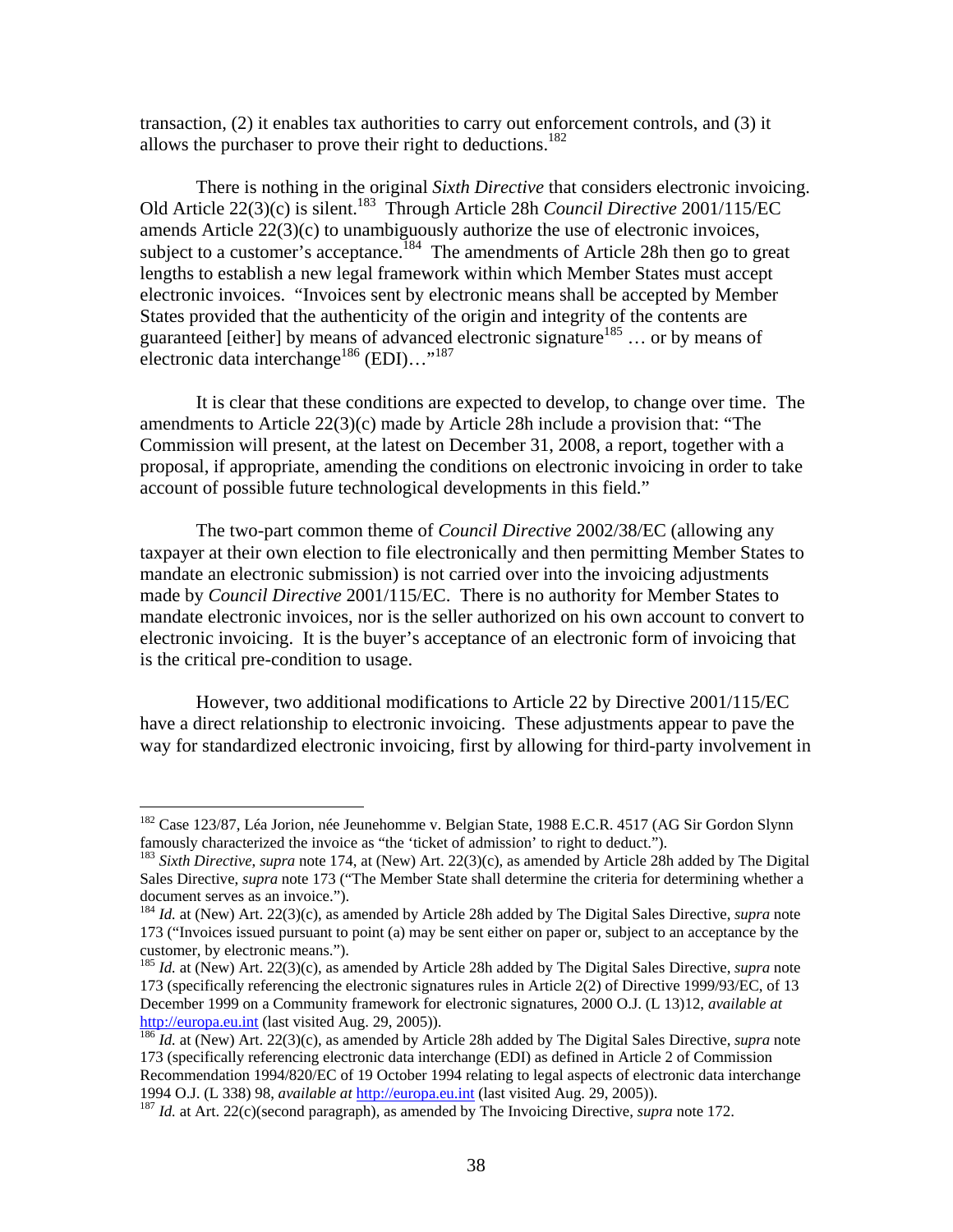preparation of invoices (outsourcing), and secondly by setting out for the first time a set of exclusive, uniform legal requirements for valid invoices.

Original Article 22(3) required the taxable person to issue his or her own invoice. Directive 2001/115/EC amends Article 22(3)(a) in the following manner (additions in italics):

(a) Every taxable person shall *ensure that an invoice is issued, either by himself or by his customer or, in his name and on his behalf, by a third-party*, in respect of goods and service which he has supplied or rendered to another taxable person or to a non-taxable legal person. Every taxable person shall also *ensure that an invoice is issued either by himself or by his customer or, in his name and on his behalf, by a third party,* in respect of the supplies of goods, …

Similarly, original Article 22(3)(b) referred to a non-exhaustive list of statements that needed to be mentioned on the invoice. The list could be extended by any Member State if it wished. Amended Article 22(3)(b) harmonizes the statements required on an invoice<sup>188</sup> and removes the authority of local administrations to require additional statements. In addition, the third subparagraph of Article 22(3)(b) stipulates that: "Member States shall not require invoices to be signed." The Explanatory Memorandum to the Proposal indicated that this provision was needed to remove yet another potential barrier to electronic invoicing.

Is the D-VAT a reasonable way to go? It is far more than the reasonable way to go, it is the inevitable way to go. In 2000 the University of California at Berkeley's School of Information Management Systems conducted the first study of newly created information, and demonstrated that 93 percent of the three billion gigabytes of data

- (2) a sequence number that uniquely identifies the invoice;
- (3) the VAT identification number of the seller;
- (4) the VAT identification number of the buyer (if the customer is required to pay VAT on the transaction);
- (5) full name and address of the buyer;
- (6) the quantity and nature of the good/ extent and nature of the services supplied;
- (7) the date on which the supply was completed, or the date on which the payment was made in so far as that date can be determined and differs from the date of issuance of the invoice, (1) above;
- (8) the taxable amount; unit price exclusive of tax, discounts, and rebates;
- (9) the VAT rate applied;

1

- (10) the VAT amount payable;
- (11) where either an exemption applies, or where the buyer is liable self-assess the VAT, reference to the section of the *Sixth Directive* or the national law that allows this procedure;
- (12) special rules for the supply of new means of transportation require particulars under Article 28a(2);
- (13)special rules related to margin schemes require reference to national laws;
- (14)in instances where a tax representative is used, then the VAT identification number as well as the name and address of that representative needs to be listed).

<sup>188</sup> *Id.* at Art. 22(3)(b), as amended by The Invoicing Directive, *supra* note 172 (lisitng the 12 items that must appear on an invoice, and two more (13 and 14) that may occasionally appear:

<sup>(1)</sup> the date of issuance of the invoice;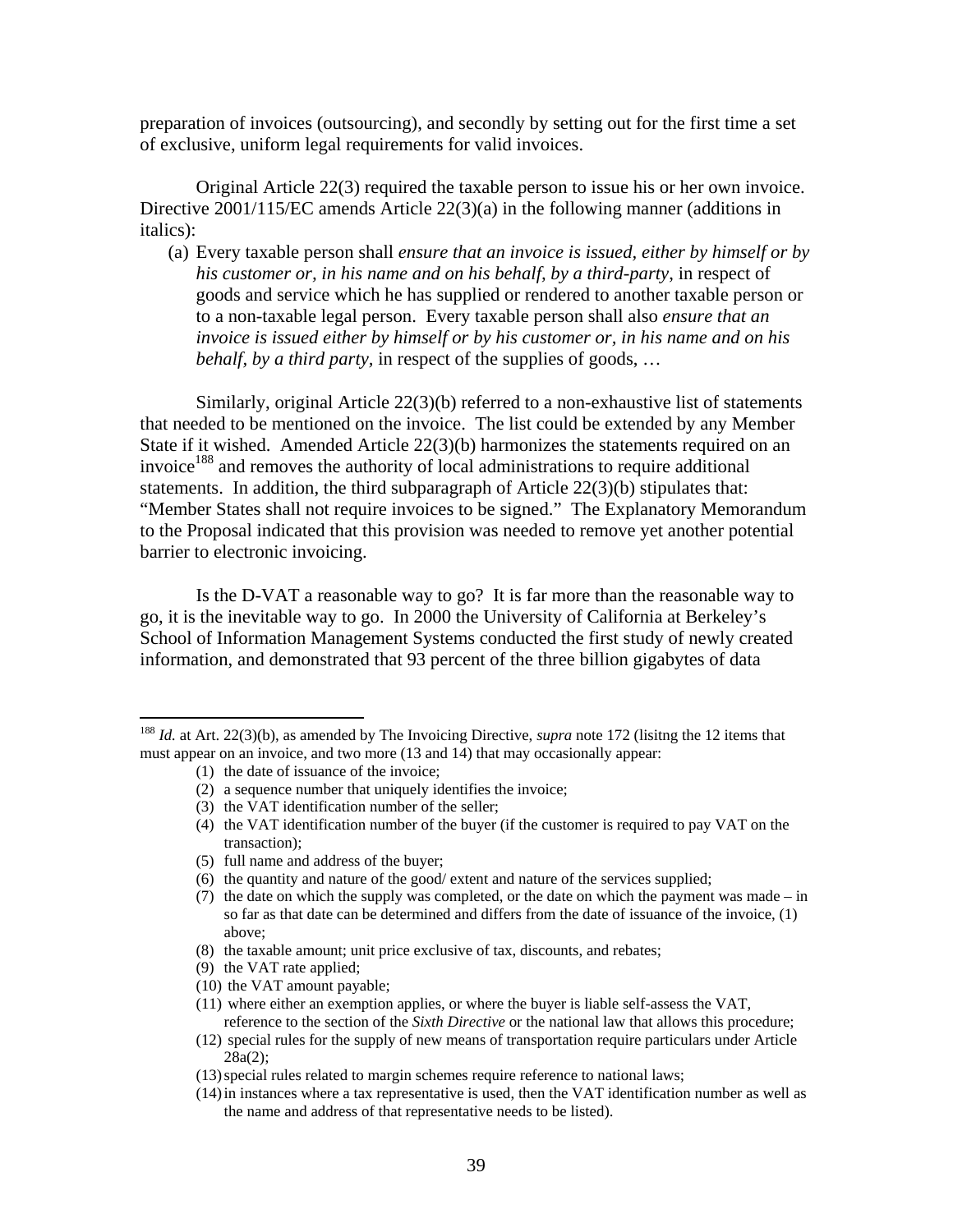generated worldwide (using 1999 data) was computer generated.<sup>189</sup> Updated in 2002, a new study reached much the same conclusions, and indicated (using 2001 and 2002 data) that "... about 5 exabytes<sup>190</sup> of new information [was] created in 2002. Ninety-two percent of the new information was stored on magnetic media, mostly hard disks. … film represented 7% of the total, paper 0.01%, and optical media  $0.002\%$ .<sup>[91</sup>] Thus, it may be presumed that almost all enterprise source data content for operations, accounting, audit, as well as tax filing, financial reporting, regulatory submissions, and almost all other purposes is digitized both in generation and in storage. In other words, there is no paper and ink parentage for this data.

If the provenance of most data today is electronic (or digital), not physical, then it makes sense to determine, collect, report, and enforce tax obligations digitally. The credit-invoice VAT is the consumption tax that most completely tracks these digitized commercial processes. Thus, it only makes good sense that a credit-invoice VAT should be digital tax. Whenever manual intervention is required to resolve returns, reports, and other filings into paper documents, the tax system is being made inefficient and error prone.

# TEST CASE FOR THE DIGITAL VAT: *DIRECTIVE 2002/38/EC* – ARTICLE 26c

The Lisbon European Council focused the Commission's attention on one particularly troublesome aspect of digital commerce, the sale of digital products to nontaxable EU customers by non-EU businesses. The technical issue was sourcing. The *Sixth Directive* sourced these supplies outside the EU, making them not subject to VAT. Consumption (use and enjoyment) however, was clearly occurring within the EU.<sup>192</sup>

The solution worked out by the Commission had technical and practical aspects. On the technical side, as of May 7, 2002 all electronically supplied services from non-EU businesses were listed within the exceptions of Article 9(2)(e). A special rule dealing with similar B2C transactions was added in Article  $9(2)(f)$ . Thus, VAT now became due on these sales, because the source of these supplies had moved within the EU.

<sup>189</sup> Eric Woodman, *Information Generation: Berkeley Study measures gargantuan information boom,* EMC2, *at* http://www.emc.com (last visited Aug. 29, 2005) referencing SCHOOL OF INFORMATION MANAGEMENT AND SYSTEMS AT THE UNIVERSITY OF CALIFORNIA AT BERKELEY, HOW MUCH INFORMATION? (2000).

<sup>&</sup>lt;sup>190</sup> Peter Lyman and Hal R. Varian, *Executive Summary*, SCHOOL OF INFORMATION MANAGEMENT AND SYSTEMS AT THE UNIVERSITY OF CALIFORNIA AT BERKELEY, HOW MUCH INFORMATION? (2003) (Oct. 27, 2003) *available at* http://www.sims.berkeley.edu (last visited Aug. 29, 2005) ("How big is five exabytes? If digitized, the 19 million books and other print collections in the Library of Congress would contain about ten terabytes of information; five exabytes of information is equivalent in size to the information contained in half a million new libraries the size of the Library of Congress print collections.").  $^{191}$  *Id.* at *Executive Summary*.

<sup>&</sup>lt;sup>192</sup> Sixth Directive, supra note 175, at Art. 9(1) (presenting the specific sourcing issue, the fall back sourcing provision, that placed any service not covered in the series of exceptions that make up the rest of Article 9 into a residual category that sourced the supply where the supplier was located, thereby placing the supply in the US for digital sales by many US companies into the EU).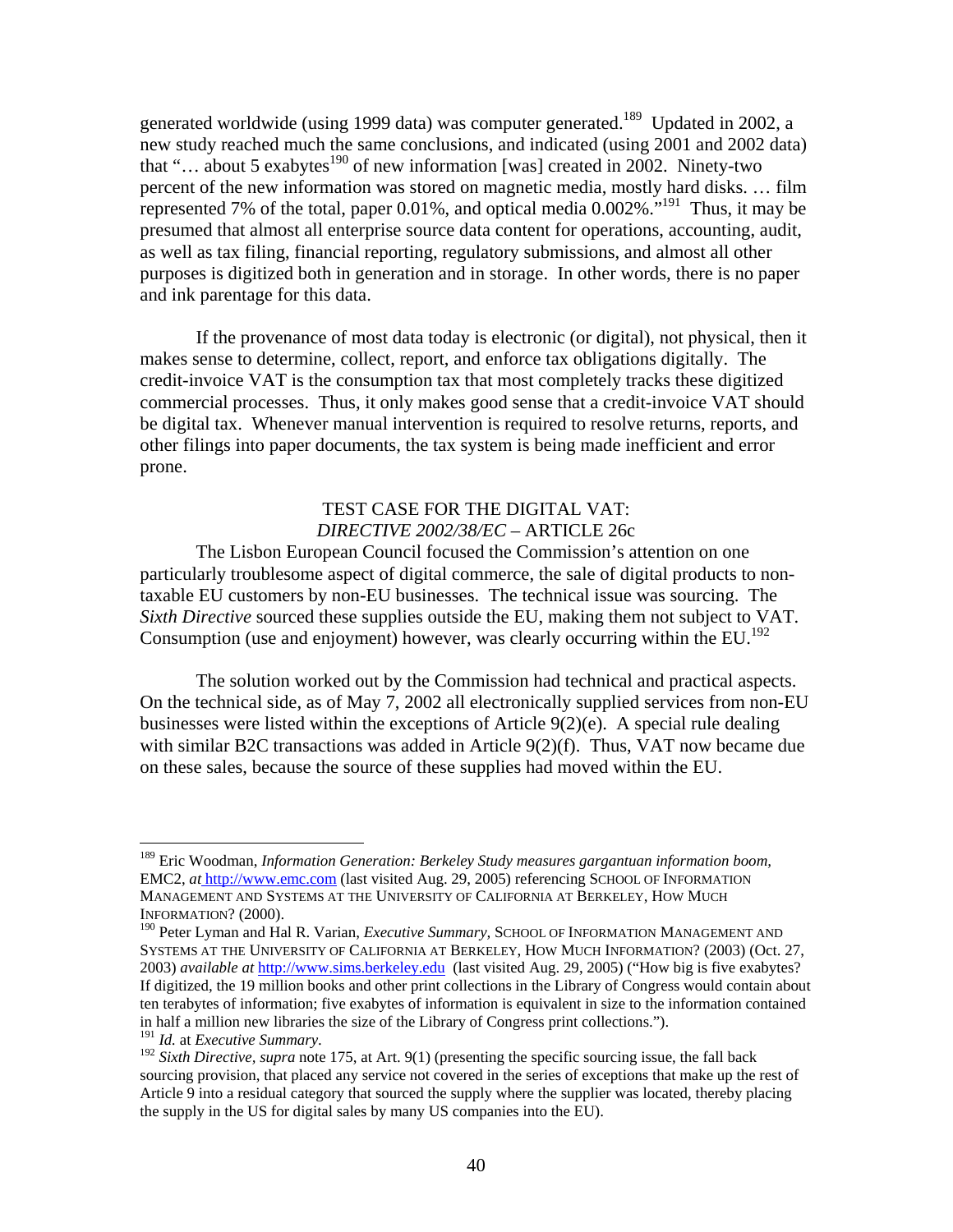Working out the practical aspect of this solution was more complicated. B2B transactions from non-EU suppliers, by far the largest part of e-commerce in monetary terms, were handled rather simply through the reverse charge procedure.<sup>193</sup> B2C transactions were another story. Because consumers do not file VAT returns (they are not "taxpayers" in VAT terms) a reverse charge procedure was not possible. The only solution for B2C sales from non-EU businesses was to require the non-EU business to collect and remit the tax.

For those businesses willing to comply there were essentially two options. They could either (1) establish themselves in a Member State,<sup>194</sup> or (2) register in each Member State where they made taxable supplies.<sup>195</sup> Neither option was optimal. Although under the first option all digital sales would be sourced to one EU jurisdiction, the place where the business was established (Article  $9(1)$ ), establishment itself led to direct tax obligations. The formerly non-EU business would become a real EU business for tax and regulatory purposes. Sourcing of sales under this option would be origin-based. The second option also had disadvantages. Under this option a business could conceivably be required to register in 25 Member States, file 25 sets of VAT returns, and do so in as many as 20 different languages. Sourcing of sales under this option would be destination-based.

Article 26c was adopted to provide a third alternative. This was a one-stop-shop option. It allowed non-EU established businesses to select a single "Member State of identification" where they could be registered, but not be established, under a simplified arrangement. VAT from sales made throughout the EU would be determined on a destination-basis using the rates and rules of the jurisdiction where the customer resided. However the VAT collected on these sales would be paid over to the Member State of identification on a single electronic return.

Importantly, Article 26c requires all communication between the taxpayer and the Member State to be electronic, if the taxpayer elects to file according to this special scheme.<sup>196</sup> Registration and all notifications about changes in status,<sup>197</sup> statements and recapitulative statements,<sup>198</sup> filing of returns,<sup>199</sup> payments of VAT amounts due and

<sup>&</sup>lt;sup>193</sup> *Id.* at Art. 21 (indicating that a reverse charge is a self-assessment obligation imposed on businesses purchasing taxable supplies).

<sup>&</sup>lt;sup>194</sup> *Id.* at Art. 9(1) (indicating that in this instance the place of supply for digital services would be the Member State where the supplier is established, thereby subjecting the business to direct taxation in that state).

<sup>&</sup>lt;sup>195</sup> *Id.* at Arts 9(2)(f) & 21 (indicating that the place of supply of digital services is where the customer resides, and requiring registration and the filing of returns in as many as 25 States). <sup>196</sup> *Id.* at Art. 26c(B)(1).

<sup>&</sup>lt;sup>197</sup> *Id.* at Art. 26c(B)(2) ("The non-established person shall state to the Member State of identification when his activity as a taxable person commences, ceases or changes to the extent that he no longer qualifies for the special scheme. Such a statement shall be made electronically.").

<sup>&</sup>lt;sup>198</sup> *Id.* at Art. 26c(B)(9) ("The non-established taxable person shall keep records of the transactions covered by this special scheme in sufficient detail to enable the tax administration of the Member State of consumption to determine that the value added tax return referred to in (5) is correct. These records should be made available electronically on request to the Member State of identification and the Member State of consumption.").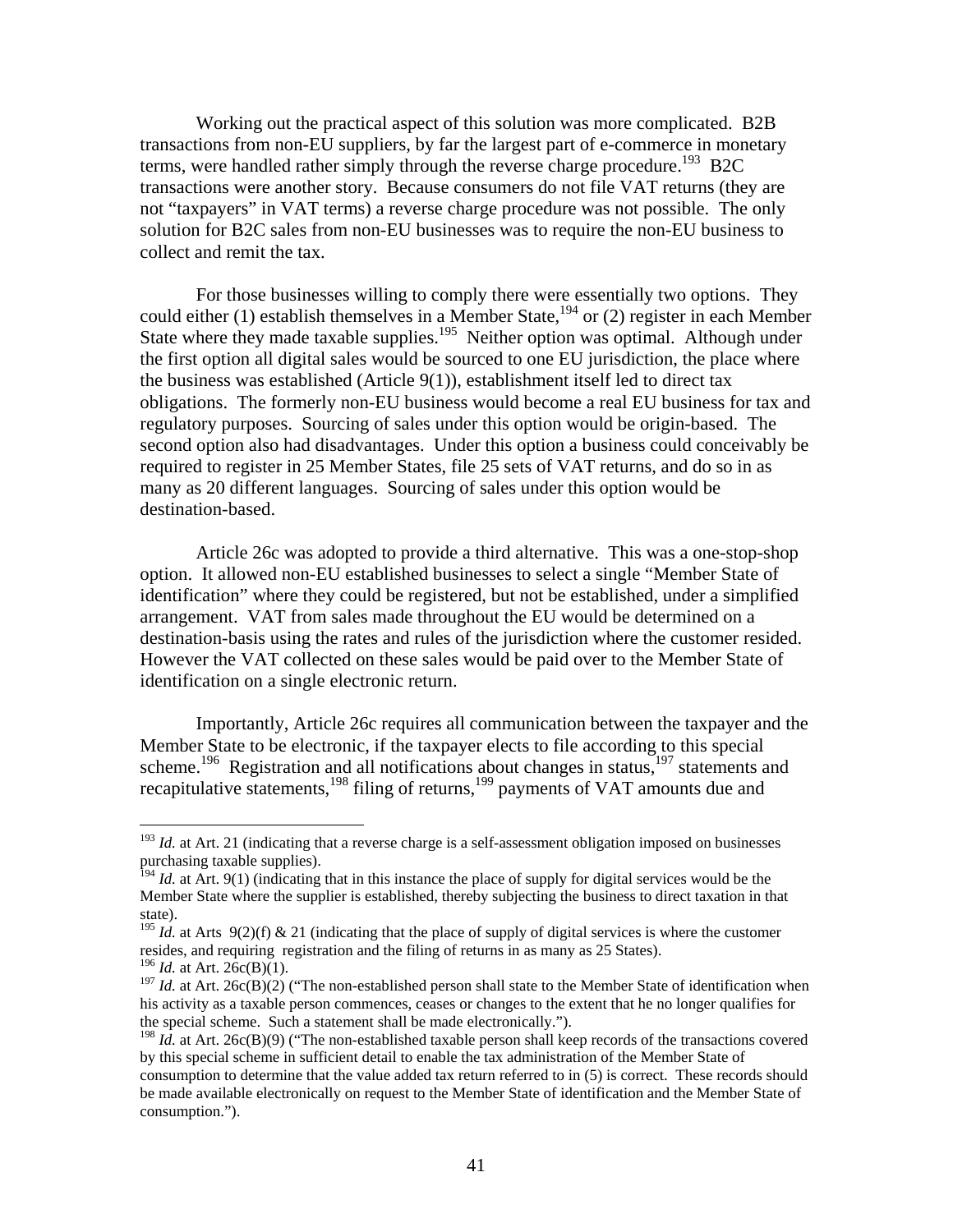collected, $200$  and even communications by the Member State to the non-established taxpayer,<sup>201</sup> must be in electronic form. Article 26c therefore presents in microcosm a fully functional D-VAT. If elected by the taxpayer, Member States are required to accept and engage in this fully digital VAT relationship. $202$ 

## WORKABILITY OF A DIGITAL VAT IN THE US

There is doubt that a federal level VAT in the US is a workable option as long as the states remain dependent on revenues from the retail sales tax. Professors Alan Schenk, the reporter for the ABA Model VAT, along with Oliver Oldman set out the two main reasons: (1) administrative and compliance costs, and (2) political resistance.

> There are substantial administrative and compliance costs associated with the adoption of a European-style credit-invoice VAT that would operate side-by-side with a wide range of state retail sales taxes (RSTs), especially the costs for retailers who would have to list each tax separately on invoices or cash register tapes. … States also may view the adoption of a European-style credit- invoice VAT as an intrusion into their sales tax domain. $^{203}$

In other writings Professor Schenk suggests that if the US were to adopt a federal level VAT, then the best option would be for the states to follow suit and adopt subnational VATs with harmonized bases. This is the lesson from Canada where some Canadian Provinces harmonized local transaction taxes with the federal GST after its passage.204

This article offers another option, a D-VAT based on the ABA Model or Vatopia.<sup>205</sup> The D-VAT makes most of its changes in the reporting, administrative, and payment provisions. Essentially this proposal requires the Model or *Vatopia* to adopt and mandate the electronic tax administration principles set out *Council Directive*  2002/38/EC, and *Council Directive* 2001/115/EC. In addition, the third-party automated

<sup>&</sup>lt;sup>199</sup> *Id.* at Art. 26c(B)(5) ("The non-established taxable person shall submit by electronic means to the Member State of identification a value added tax return for each calendar quarter ...").

<sup>&</sup>lt;sup>200</sup> Id. at Art. 26c(B)(7) ("The non-established taxable person shall pay the value-added tax when submitting the return. Payment shall be made to the bank account denominated in Euro, designated by the Member State of identification.").

<sup>&</sup>lt;sup>201</sup> *Id.* at Art. 26c(B)(3)(second paragraph) ("The Member State of identification shall notify the nonestablished taxable person by electronic means of the identification number allocated to him.").<br><sup>202</sup> Proposal for a Council Directive Amending Directive 77/388/EEC as regards the rules governing the

right to value added tax, 1998 O.J. (C 219)16, *available at* http://europa.eu.int (last visited Aug. 29, 2005) (proposing a similar digital scheme, without provision for a single payment of EU-wide VAT obligations, but with a single return and filing obligations has been proposed by the Commission under Article 22b).<br><sup>203</sup> Oldman & Schenk, *The Business Activities Tax, supra* note 115, at 1565, text & accompanying note 167. <sup>204</sup> Schenk, *Choosing the Form of a Federal Value-Added Tax, supra* note 167, at 318; Schenk, *A Federal Move to a Consumption-Based Tax, supra* note 15, at 111-117.

<sup>&</sup>lt;sup>205</sup> SCHENK, VALUE ADDED TAX – A MODEL STATUTE, *supra* note 164, at v (indicating that the ABA Model VAT is more of a "model," than a formal "proposal" for a US VAT, Walter H. Beaman's *Transmittal Letter to the Council of the Section of Taxation, American Bar Association*, provides the following: "As instructed, the Committee has avoided taking a position for or against the adoption of a VAT in the United States, but has addressed itself to the task of preparing a statute that the Congress could enact if it decides to propose such a tax.").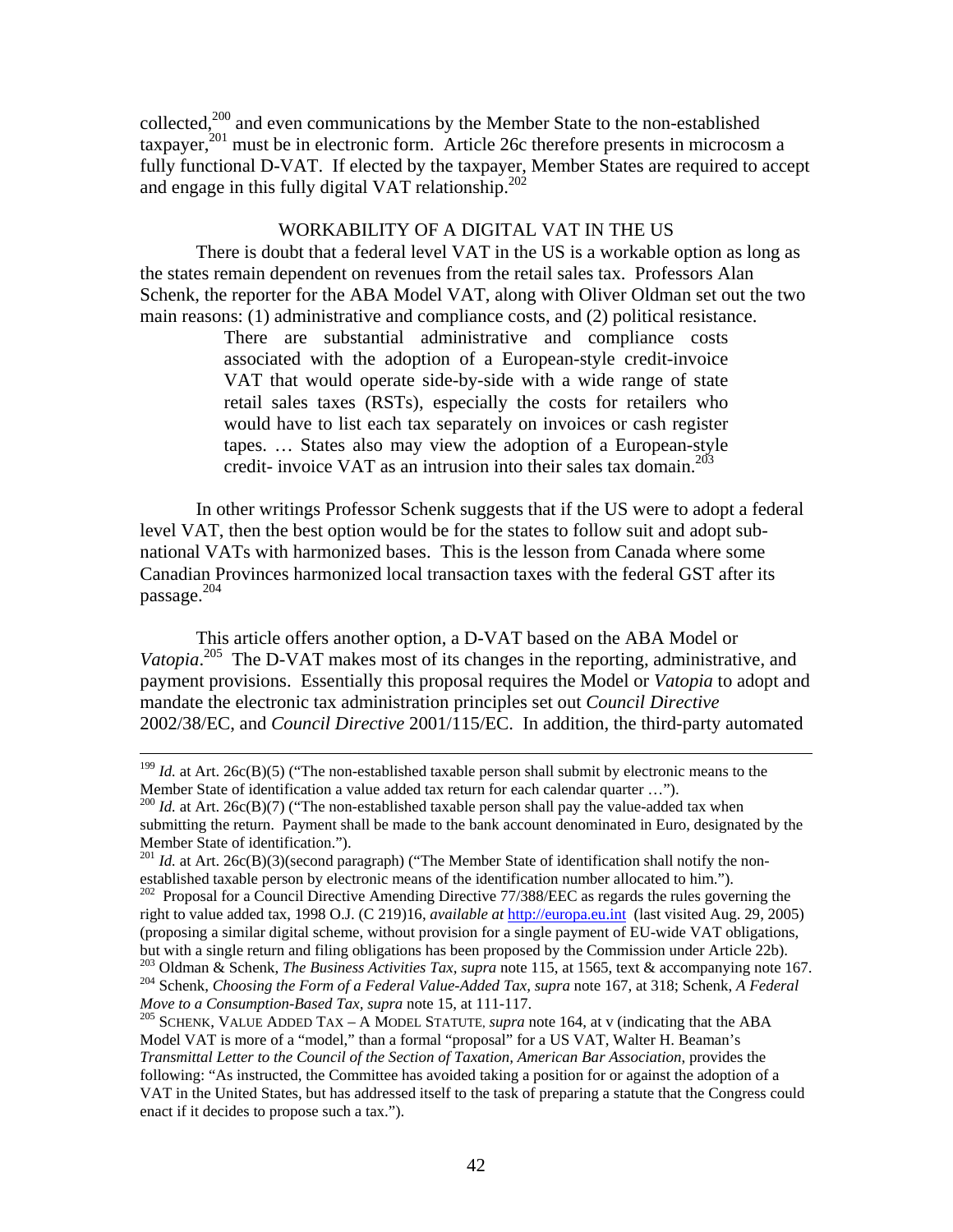collection and reporting provisions of the *Streamlined Sales and Use Tax Agreement* are to be adopted federally. There are seven specific areas where modifications are needed.

 (1) *Electronic notices, returns, periodic and recapitulative statements, tax determinations and payments mandated.* The Digital VAT would require all taxpayers file electronically. This provision would essentially adopt the reporting requirement under Article 26c of the *Sixth Directive*. 206 Unlike Article 26c, electronic filing will not be elective, although in some exceptional circumstances paper filing may need to be permitted by regulation.

Two exceptions to the filing rules are anticipated; one for small businesses, and another for invoices issued to final consumers. These exemptions are considered at item (7) below.

 (2) *Third-party invoicing, tax calculation, return-filing authorized*. This is a twopart modification. The first element requires the ABA Model or *Vatopia* to adopt the third party invoicing provisions of *Council Directive* 2001/115/EC. These provisions amended Article 22(3)(a) of the *Sixth Directive* allowing third-party "outsourcing" of VAT invoices.

 The second modification is the incorporation into the ABA Model or *Vatopia* of provisions dealing with certified service providers (CSP) and certified automated/ proprietary systems (CAS and CPS) from the *Streamlined Sales and Use Tax Agreement* (SSUTA).207 The certified service providers (CSPs) provision would authorize thirdparty collecting agents, certified by the federal government, to assume all VAT functions for the taxpayer, at no cost to the business.<sup>208</sup> The certified automated system  $(CAS)^{209}$ and certified proprietary system  $(CPS)^{210}$  variations on this theme would also be incorporated. Following the SSUTA provisions, the federal government would certify tax-calculation software, the proper use of which by the taxpayer would effectively insulate the taxpayer from liability from errors in determining the proper tax due.

 Although CSP/ CAS / CPS concepts have their genesis within the SSUTA, their operation within the D-VAT would be far more effective. In terms of the critical accuracy of the automated processes, the D-VAT relies on the inherent "self-checking"

<sup>&</sup>lt;sup>206</sup> Sixth Directive, supra note 175, at Art. 26c, added by The Digital Sales Directive, supra note 173. <sup>207</sup> SSUTA, supra note 138.<br><sup>208</sup> Id. at § 203 (defining a Certified Service Provider (CSP) as "[a]n agent certified under the Agreement to

perform all the seller's sales and use tax functions, other than the seller's obligation to remit tax on its own purchases.").

<sup>209</sup> *Id.* at § 202 (defining a Certified Automated System (CAS) as a "[s]oftware certified under the Agreement to calculate the tax imposed by each jurisdiction on a transaction, determine the amount of the tax to remit to the appropriate state, and maintain a record of the transaction.").

<sup>&</sup>lt;sup>210</sup> *Id.* at § 207 (defining a Certified Proprietary System (CPS) as the system owned by "[a] seller that has sales in at least five member states, has total annual sales of at least five hundred million dollars, has a proprietary system that calculates the amount of tax due each jurisdiction, and has entered into a performance agreement with the member states that establishes a tax performance standard for the seller.").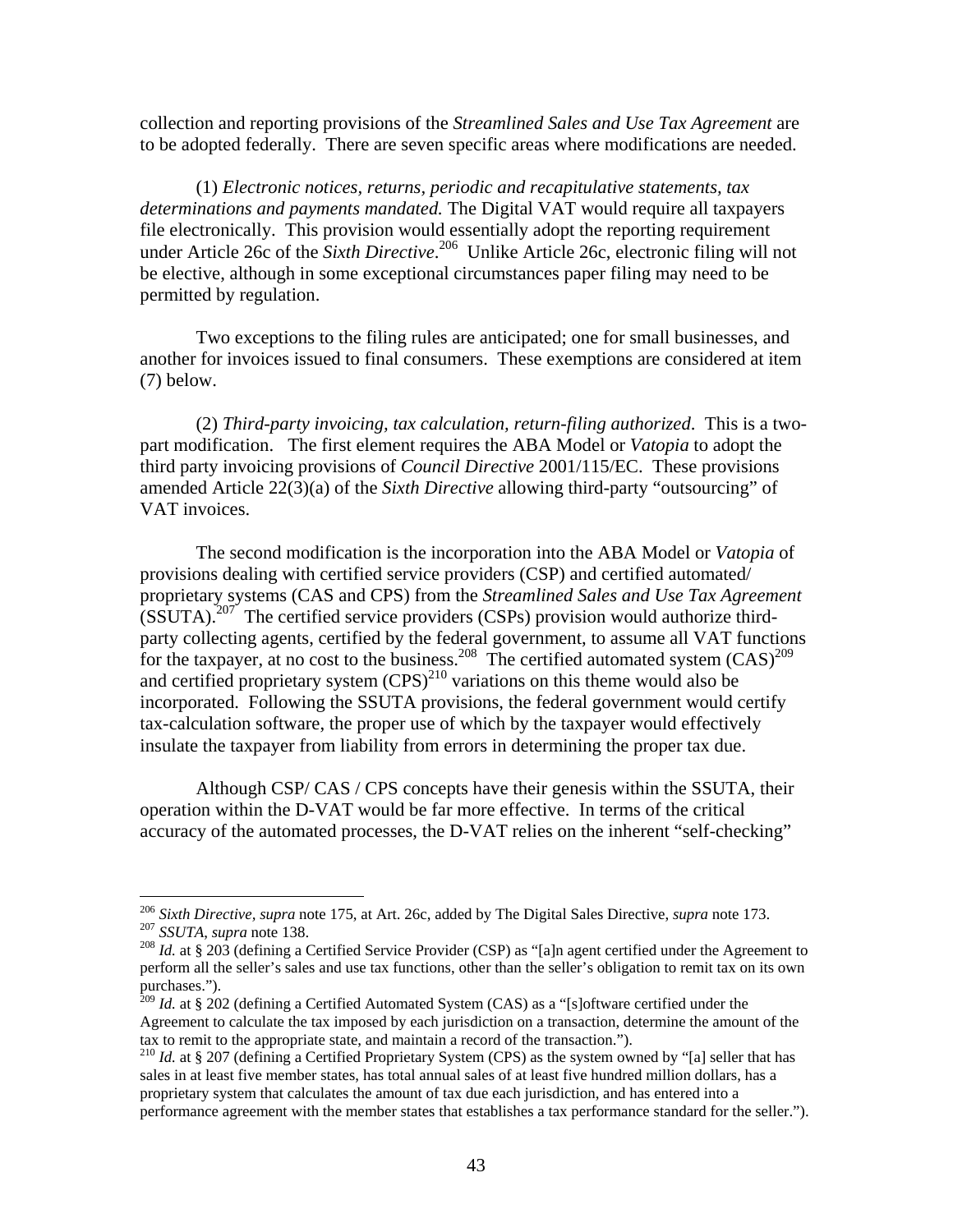attribute of a credit invoice  $VAT<sup>211</sup>$  Buyers and sellers have an incentive to assure correct determinations in a VAT, whereas under the SSUTA the accuracy of the digital record is dependent on state oversight of the digital service providers, or the certified/ proprietary automated systems. This level of technical oversight is not only expensive in the SSUTA, it is dependent on government initiative.

Linear tax enforcement regimes, like that of the RST, have always had an Achilles heal; the government audit staff. Without an adequately trained, vigorous and motivated audit staff revenue expectations are not readily met. The SSUTA does not repair this Achilles heal it only moves it into a software oversight function. The fundamental difference between a VAT and a RST is the way the VAT changes linear tax enforcement, making it a circular, self-checking flow of data that taxpayers (as well as the government) have an interest in assuring its accuracy and completeness. The D-VAT's automation of the invoice flows will allow this self-checking function to be measured, assured, and verified.

 (3) *Use of uniform product and service identifier codes*. The Digital VAT would require the digital identification of each good or service sold in the US economy. Codes would be uniformly applied and federally determined. If starting from scratch, this would be a daunting task, however two data-bases are readily available for this purpose, and are commonly used for VAT and trade reporting purposes: the CN8 codes<sup>212</sup> are used in the EU to identify movements of goods, and the UN CPC $^{213}$  codes are used to numerically identify services as well as goods transactions. Alternate codes could be developed using UPC codes, for example, but the advantage of adopting an already workable system both for cross-border tax enforcement, and for taxpayer acceptance (particularly for those businesses already using these codes in international VAT compliance) is an important consideration.

<sup>211</sup> ECC FISCAL AND FINANCIAL COMMITTEE, REPORT ON TAX HARMONIZATION IN THE COMMON MARKET (tr., by CCH staff from original French and German texts) Report 21, Document SD-322 (1963) [commonly known as THE NEUMARK REPORT] at ¶ 3458.10- .14 (considering in the formative days of the European Common Market the relative advantages of a multi-state VAT over a single stage RST). 212 EUROSTAT, RAMON: CLASSIFICATION SERVER, *at* http://europa.eu.int (last visited Aug. 29, 2005). Norbert

Ranier, *Revised System of International Classifications, at* http://europa.eu.int (last visited Aug. 29, 2005) (Norbert Ranier (Statistics Austria) presents a recent assessment of developments in global economic classification systems, explaining the effort to harmonize EU and UN classification systems. He indicates that, "[a] thorough revision of the international statistical classifications has recently been completed, with the result that the new classifications have been developed as an integrated system of statistical classifications, whereby a) the various product classifications have been harmonized and b) the central product classifications have been related to the classifications of economic activities by the economic origin criterion. In addition, the European Union's classifications have been harmonized with global classifications. This also applies to the national classifications of the EU Member States.").

<sup>213</sup> U.N. C.P.C. (Central Product Classification, Version 1.1) (Feb. 21, 2002) 8, *at* http://unstats.un.org (last visited Aug. 29, 2005) ("The main purpose of the CPC is to provide a framework for the international comparison of statistics dealing with products and to serve as a guide for developing or revisin existing classification schemes of products in order to make them compatable with international standards. … CPC constitutes a comprehensive classification of all godds and services. With regard to services, no international classification covering the whole spectrum of outputs of the various service industries and serving the analytical needs of statistical and other users was available before the development of CPC." ).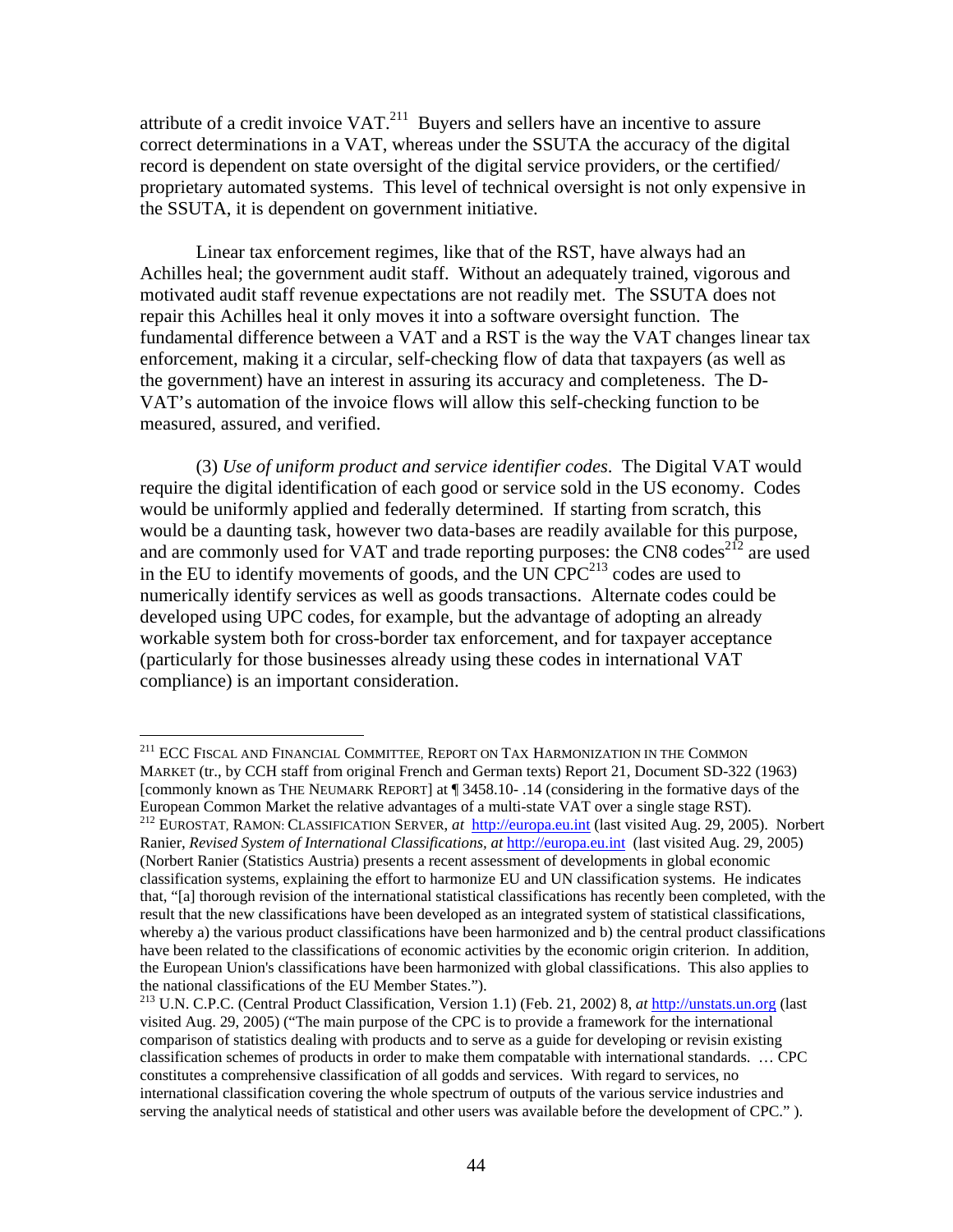Some changes would be required in the ABA Model or *Vatopia* to accommodate uniform goods and services codes. For example, each invoice would need to associate particular goods or services transactions with appropriate numeric identifiers. Tax calculations would be tied to appropriate codes.<sup>214</sup> Following the European pattern, each periodic and recapitulative statement,<sup>215</sup> each return,<sup>216</sup> and declaration would be required to identify taxable activities with numeric identifiers. The records retained under the D-VAT would be electronic. The D-VAT would mandate that these records would be made available electronically (on site and remotely) upon request of taxing authorities.

(4) *State RST piggy-backing encouraged.* The D-VAT would encourage states to piggy-back on the federal database. An important distinction is drawn between the federal *tax base* and the federal *database*. States would not need to adopt the federal tax structure (as occurred in some Canadian Provinces after passage of Canada's federal GST), nor would they need to adopt the federal tax base (as is expected to occur under either the National Sales Tax or Fair Tax proposals). However, should the states decide to follow the federal tax base, it is expected that the D-VAT's tax base will be broader than that under most other consumption taxes. $217$ 

A D-VAT would affect a very different form of "piggy-backing," but nevertheless a very acceptable one in an American view of fiscal federalism. The D-VAT will assemble uniform, verifiable data on all goods and service transactions. The database will be more comprehensive than any state's retail sales tax base (particularly those of states that impose tax only on the final consumption of tangible personal property).<sup>218</sup> As a multi-stage consumption tax, the D-VAT will record goods and services transactions along the whole supply chain, not just on transactions between retailers and final consumers. Accurate information on this range of transactions would greatly facilitate state verification of taxes imposed on business purchases, an important consideration in some states where as much as 40% of the tax base is collected at this level.

1

<sup>214</sup> SCHENK, VALUE ADDED TAX – A MODEL STATUTE, *supra* note 164 at § 4022 (modification would be needed to this section, as well as referenced IRC § 6652(m) to impose penalties for not including numeric identifiers on the invoice); *Vatopia*, *supra* note 168, at § 29(1) & paragraph 1 of Schedule IV (requiring similar modifications to tie transactions to the uniform good or service code).

<sup>215</sup> SCHENK, VALUE ADDED TAX – A MODEL STATUTE, *supra* note 164 at §4026 Secretary to be Notified of Certain Events (modification would be needed to require the use of electronic means). *Vatopia*, *supra* note 168, at §§11-12 (registration requirements will need to be changed similarly). 216 SCHENK, VALUE ADDED TAX – A MODEL STATUTE, *supra* note 164 (modification would be needed to

accommodate electronic filing necessary for filing of returns, payment of the tax, signing of returns, and assessments and deficiencies; *Vatopia*, *supra* note 168, at §§ 32, 60-61 (modifications needed in the returns requirements as well as record keeping requirements needed to accommodate electronic filing and electronic signature).

<sup>217</sup> Edwards, *Options for Tax Reform, supra* note 125, at 1548 (relying on Fox, *Should Hawaii Look Like Other State's Sales Taxes? supra* note 125, at 12). The tax base of the Digital VAT should be broader than that of the European VATs, which are imposed on approximately 41% of GDP. The D-VAT base could conceivably cover close to 80% of GDP and be similar in scope to the coverage of a comprehensive retail sales tax. The D-VAT Card allows inclusion of necessities for all but the poorest individuals, limiting the zero-rating of these supplies to those identified to be in most need.

<sup>218</sup> Edwards, *Options for Tax Reform, supra* note 125, at 1548. (indicating that the average state RST base covers about 36% of GDP, ranging from a low of 26% of GDP in New Jersey to a high of 71% of GDP in New Mexico).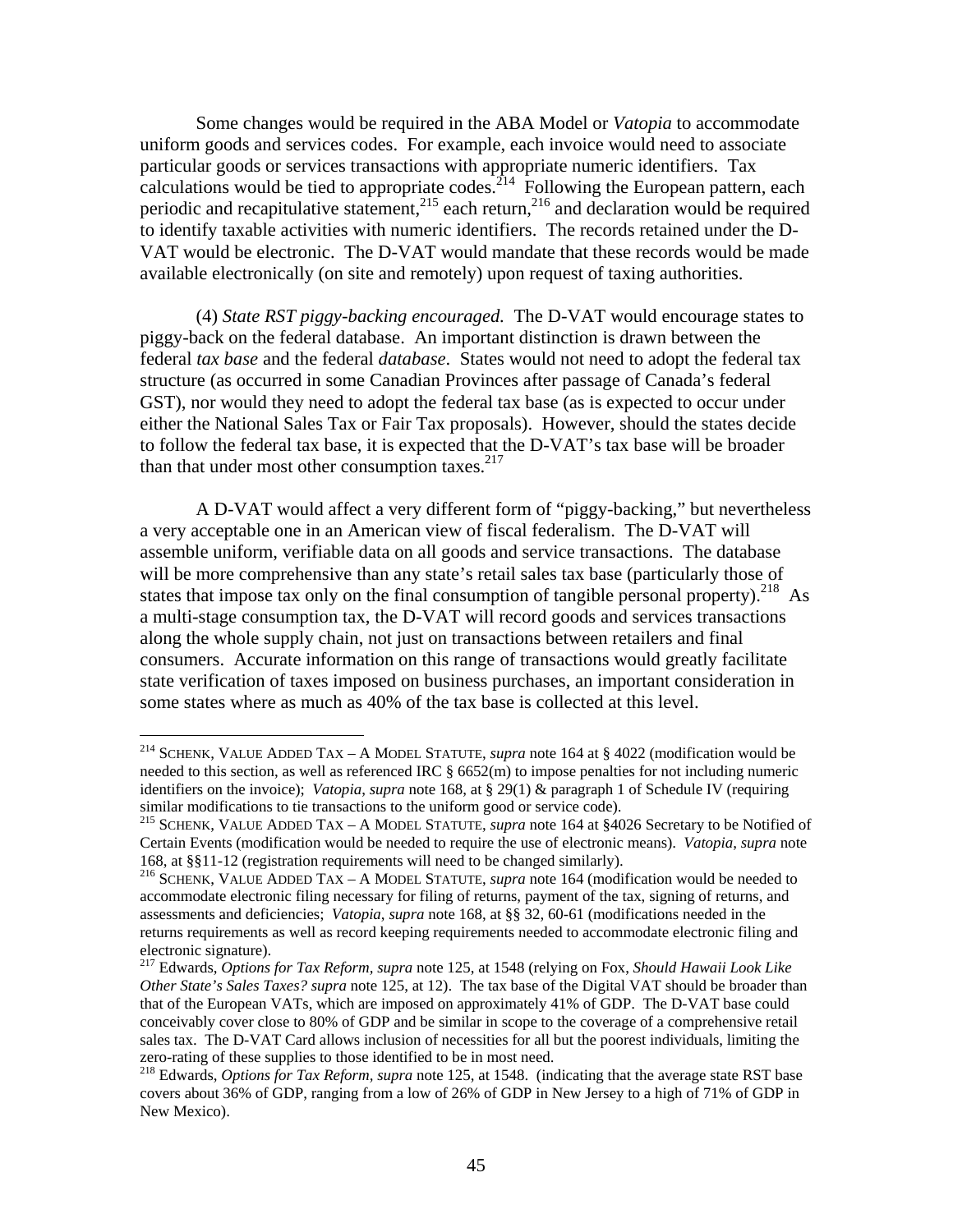In addition, even though the D-VAT is a destination-based consumption tax, the database itself is source-neutral. Companies operating in states with origin-based RST's can report in the same manner as they do today. Origin states can access invoice records in the federal database to confirm total sales of goods and services from a particular business location. Audits could sort this data by product codes for taxable items. The same would occur in destination states, although in this instance the federal database would be accessed on the purchasing side. These audits would be for use tax obligations.

(5) *State access to the federal database at a national level.* Access to the full federal database would allow states to sort for sales sent to consumers within their state. Digital invoices would contain names, and address of the ship-to location. The same information would be available for the bill-to location, if different. State-federal exchange of information agreements would be sufficient to provide access to national data.

Difficulties posed by businesses established in one of the five no-tax jurisdictions where state-to-state exchange agreements are ineffective would be circumvented. In addition, having this information readily accessible would obviate the need to for the US Congress to overturn the US Supreme Court's decision in Quill v. North Dakota.<sup>219</sup> This decision blocks states from requiring out-of-state retailers without nexus from collecting sales and use tax on sales made to in-state locations.

1

<sup>219 504</sup> U.S. 298 (1992). In *Quill* the U.S. Supreme Court for the first time distinguished between nexus for Due Process Clause and Commerce Clause purposes. The Court stated that although closely related, "the clauses pose distinct [constitutional] limits on the taxing powers of the States." (504 U.S. at 312). The Court noted that while the Commerce Clause's "substantial nexus" requirement is "a means for limiting state burdens on interstate commerce," the Due Process Clause "centrally concerns the fundamental fairness of governmental activity" and is often regarded as "a proxy for notice." (504 U.S. at 313). Therefore, "at the most general level, the due process nexus analysis requires that we ask whether an individual's [or corporation's] connections with a State are substantial enough to legitimate the State's exercise of power over [them]." (504 U.S. at 325). In so holding, the Supreme Court overruled its prior holding in National Bellas Hess v. Illinois*,* 386 U.S. 753 (1967) which required physical presence to satisfy Due Process, and imposed a more relaxed standard. The Court reaffirmed the general principle that the taxpayer must have some "minimum contact" with the taxing state so as to "not offend traditional notions of fair play and substantial justice."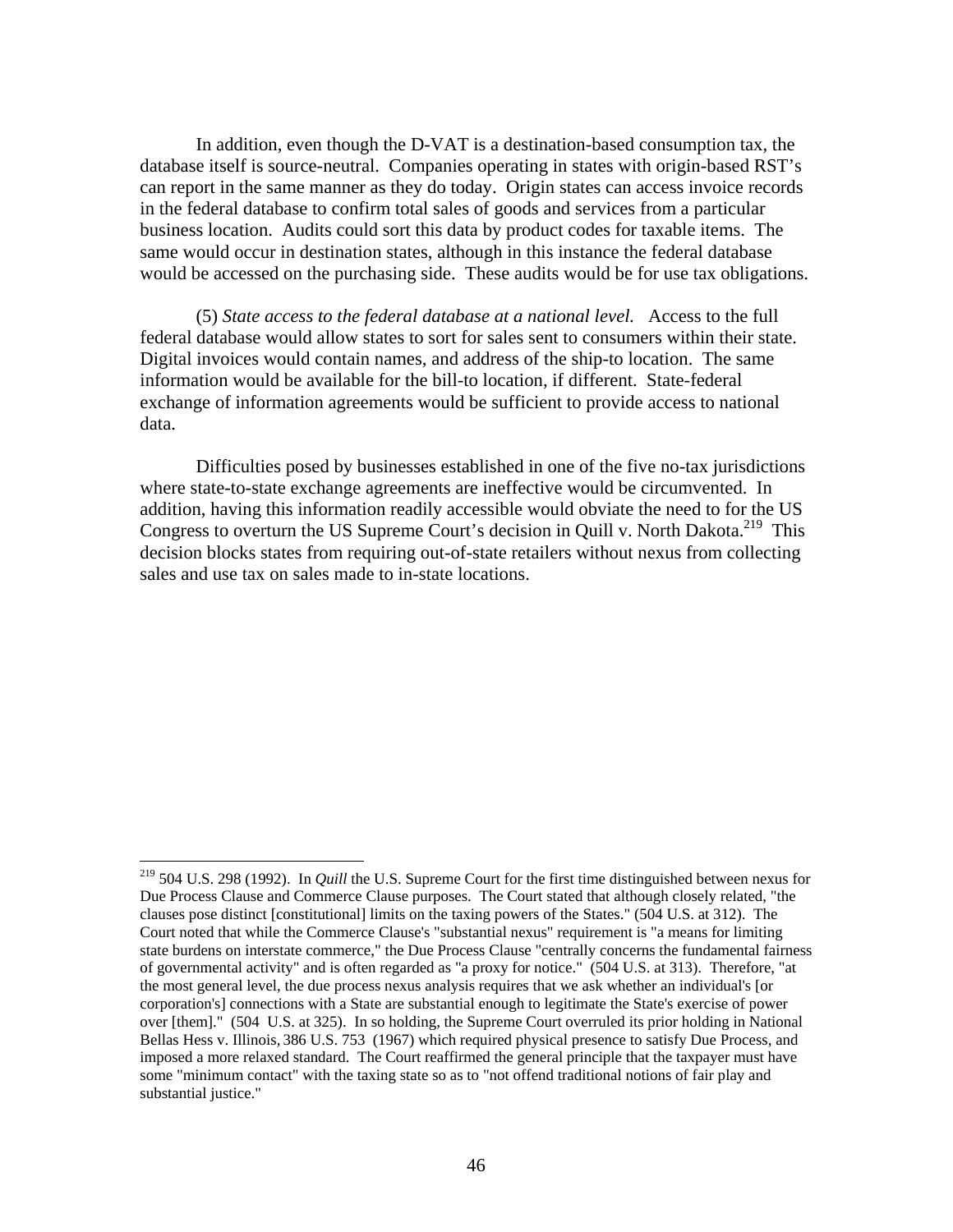(6) *Digital relief from the regressivity of taxing consumption.* Each of the major proposals for a national consumption tax, except the ABA Model, struggle with the regressivity of a federal tax on consumption, and provide relief. The ABA Model takes a different view. The ABA Model is "… imposed on a broad base to permit the adoption of the lowest possible rate. Congress should accommodate social or economic concerns, such as the regressive effects of a VAT, outside the VAT regime."<sup>220</sup> The universal complaint levied against all attempts to counter the regressivity of a consumption tax from within the tax itself is that the relief is never well targeted. Effective relief requires overly broad exemptions, narrowing the base and raising the rates.

The D-VAT is different. The D-VAT allows surgical targeting of relief at the federal level, and if states piggy-back on the federal database, then similarly effective relief will be available at state and local levels also.

#### *Subtraction VAT + YET Proposals*

The Hall-Rabushka Flat Tax contains a significant standard deduction for all individuals. It imposes a flat tax on all income in excess of the deduction.<sup>221</sup> David Bradford's X-tax differs from the Hall-Rabushka model by providing more deductions and a graduated rate, and then levels off with a flat rate equal to the business rate.<sup>222</sup>

#### *Subtraction VAT + CIT Proposals*

The USA Tax,<sup>223</sup> the Simplified USA Tax<sup>224</sup> and the proposal by Professor  $McCaffery<sup>225</sup>$  each respond to regressivity concerns with graduated rates, in a manner similar to Bradford's. They also provide deductions for mortgage interest,  $226$ education, $^{227}$  and charitable contributions. $^{228}$ 

#### *Sales Tax Proposals*

<sup>&</sup>lt;sup>220</sup> SCHENK, VALUE ADDED TAX – A MODEL STATUTE, *supra* note 164, at 11.

<sup>&</sup>lt;sup>221</sup> HALL & RABUSHKA, THE FLAT TAX (1995), *supra* note 3, at 59 & 144 [§ 201(a) of the proposed statute] (providing a \$25,500 allowance for a family of four, reflecting an allowance of \$16,500 for married taxpayers filing jointly, \$14,000 for head of households, \$9,500 for single taxpayers, and \$4,500 per dependent).

 $222^{\circ}$ Bradford, *The X Tax in the World Economy, supra* note 51, at 3-5 (providing similarly a standard deduction, regular deductions, and even an earned income tax credit).

<sup>223</sup> Nunn & Domenici, USA Tax Act of 1995, S. 722, *supra* note 54*,* at § 15 (providing rates in three tiers, 19%, 27% and 40%, falling each year for five years reaching rates of 8%, 19% and 40%). 224 English, Simplified USA Tax Act of 2003, H.R. 269, *supra* note 55, at § 15 (providing rates in three

tiers of 15%, 25% and 30%).

<sup>225</sup> MCCAFFERY, FAIR NOT FLAT, *supra* note 3, at 100-101 (proposing rates in five tiers, with the 0% rate extending to \$80,000 (for a family of four), followed by rates of 10%, 20%, 30%, and 40% with the 40% rate being effective for amounts over \$1,000,000).

<sup>226</sup> Nunn & Domenici, USA Tax Act of 1995, S. 722 *supra* note 54*,* at § 9; English, Simplified USA Tax

Act of 2003, H.R. 269, *supra* note 55, at § 9; McCAFFERY, FAIR NOT FLAT, *supra* note 3, at 98.<br><sup>227</sup> Nunn & Domenici, USA Tax Act of 1995, S. 722 *supra* note 54, at § 10; English, Simplified USA Tax<br>Act of 2003, H.R. 26

<sup>&</sup>lt;sup>228</sup> Nunn & Domenici, USA Tax Act of 1995, S. 722 *supra* note 54, at § 11; English, Simplified USA Tax Act of 2003, H.R. 269, *supra* note 55, at § 11; MCCAFFERY, FAIR NOT FLAT, *supra* note 3, at 98.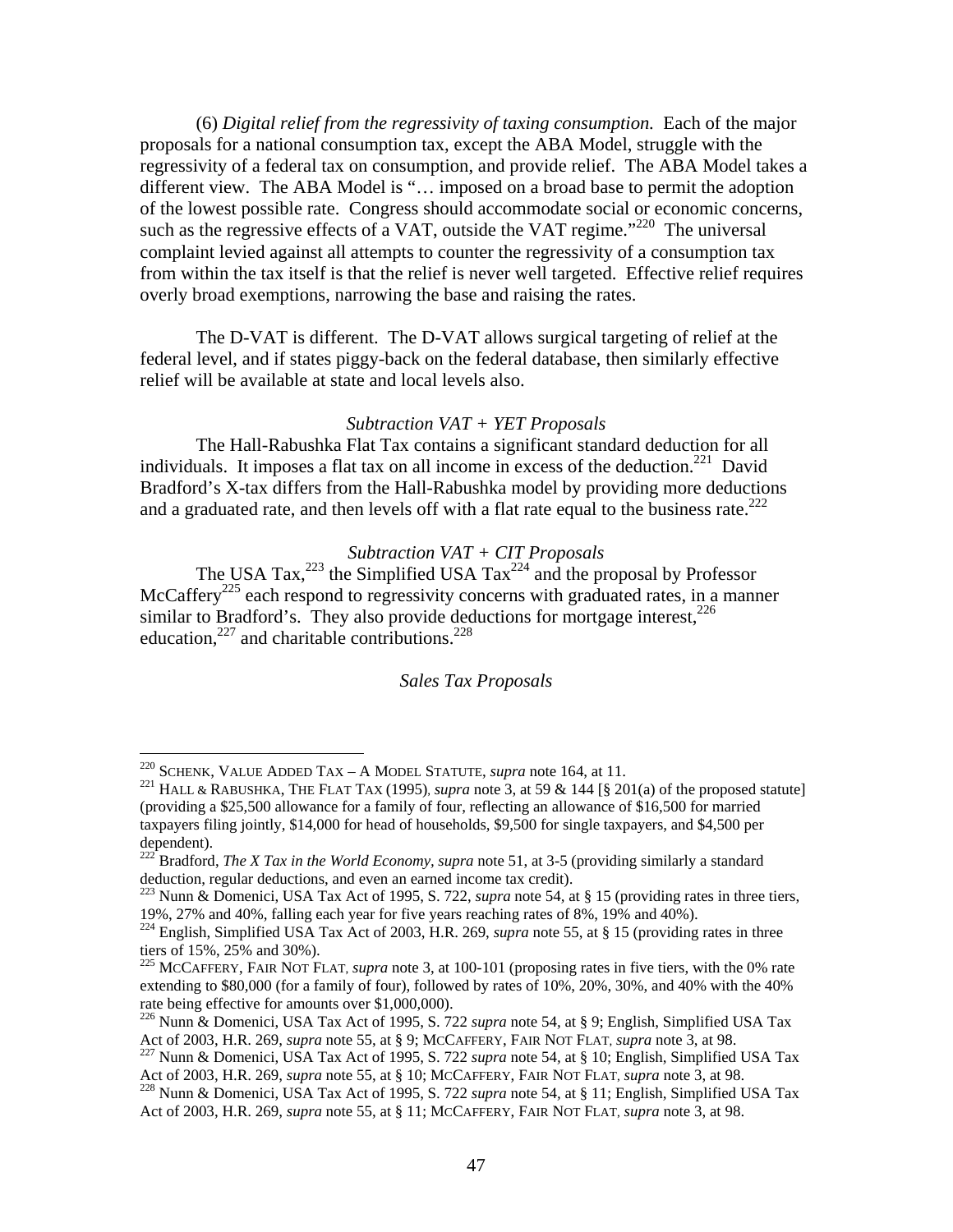The National Sales  $\text{Tax}^{229}$  and the Fair  $\text{Tax}^{230}$  provide direct rebates of estimated sales tax amounts. The rebates are not limited to individuals who have income levels below the poverty level. They are calculated using poverty level indicators, and are provided to all wage earners.

#### *Credit Invoice VAT Proposals*

Professor Graetz uses VAT revenues to eliminate income tax obligations for families earning less than \$100,000 (\$50,000 for single individuals), essentially granting everyone a very large standard deduction. Graetz also counters the regressivity of his VAT with a direct refund through the payroll tax.<sup>231</sup> In addition he would zero-rate goods and services that are perceived to be necessities.<sup>232</sup> Professor Avi-Yonah believes the "… Graetz proposal is sensible …but the wrong way to go … [because] we cannot afford it…."<sup>233</sup> Professor Avi-Yonah does not go into more detail, but it seems fair to say that Professor Avi-Yonah would grant few of the concessions that Graetz does.

Neither the ABA Model nor *Vatopia* has a direct refund mechanism for the poor. Neither the ABA Model nor *Vatopia* allows for multiple rates. Neither model zero-rates necessities like food,234 although *Vatopia,* through regulation, allows consideration for medical care.<sup>235</sup> Considerations like this are necessary to preserve a broad tax base. The D-VAT addresses regressivity concerns differently. Technology and universal product codes proved the D-VAT with a mechanism to remove the tax from selected purchases by designated individuals.

<sup>229</sup> Tauzin & Schaefer, The National Retail Sales Tax, H.R. 4168, *supra* note 94, at §§ 13 and 15(c) (providing for a family consumption refund equal to the sales tax rate times the lower of wages or the poverty level is provided to be added to each worker's paycheck through an adjustment to the payroll tax at the employer level).

<sup>230</sup> Linder & Chambliss, The Fair Tax, H.R. 25/ S. 25, *supra* note 95,at § 301 (providing for the federal government to annually mail checks to each household sufficient to offset the burden of sales taxes on consumption up to the poverty level).

<sup>231</sup> Graetz, *100 Million Unnecessary Returns, supra* note 7 at 291, n.141 (borrowing and modifying concepts from the National Retail Sales Tax a standard deduction is provided in a flat amount, rather than by multiplying the poverty level times the tax rate. "This tax relief and wage subsidy for low-income workers would be administered by having employers adjust their employees paychecks to provide 'negative withholding,' or additional take-home pay. Individuals would be eligible for this benefit if they earned wages of \$20,000 or less. An additional amount would be provided based upon the worker's number of children. To avoid an abrupt termination of relief with attendant high marginal rates on wages, families with children might be eligible for some tax offset with wages up to about \$50,000.").<br><sup>232</sup> *Id.* at 288, n.123 (indicating that, "[e]xpenditures on education and religion would be exempt from the

consumption tax, as would most expenditures on health care. However, rather than exempting food or clothing, as many foreign VATs and state sales taxes do to reduce the tax burden on necessities, lowincome people should be protected from tax increases through a reduction in payroll tax withholdings.").<br>
<sup>233</sup> Avi-Yonah, *Risk*, *Rents*, *and Regressivity*, *supra* note 11, at 1665, n.56.<br>
<sup>234</sup> SCHENK, VALUE ADDED TA

<sup>235</sup> SCHENK, VALUE ADDED TAX – A MODEL STATUTE, *supra* note 164, at 71-72 and *Vatopia*, *supra* note 168, at §2(b) (Schedule II) (allowance is made for zero-rating supplies of medical goods and services).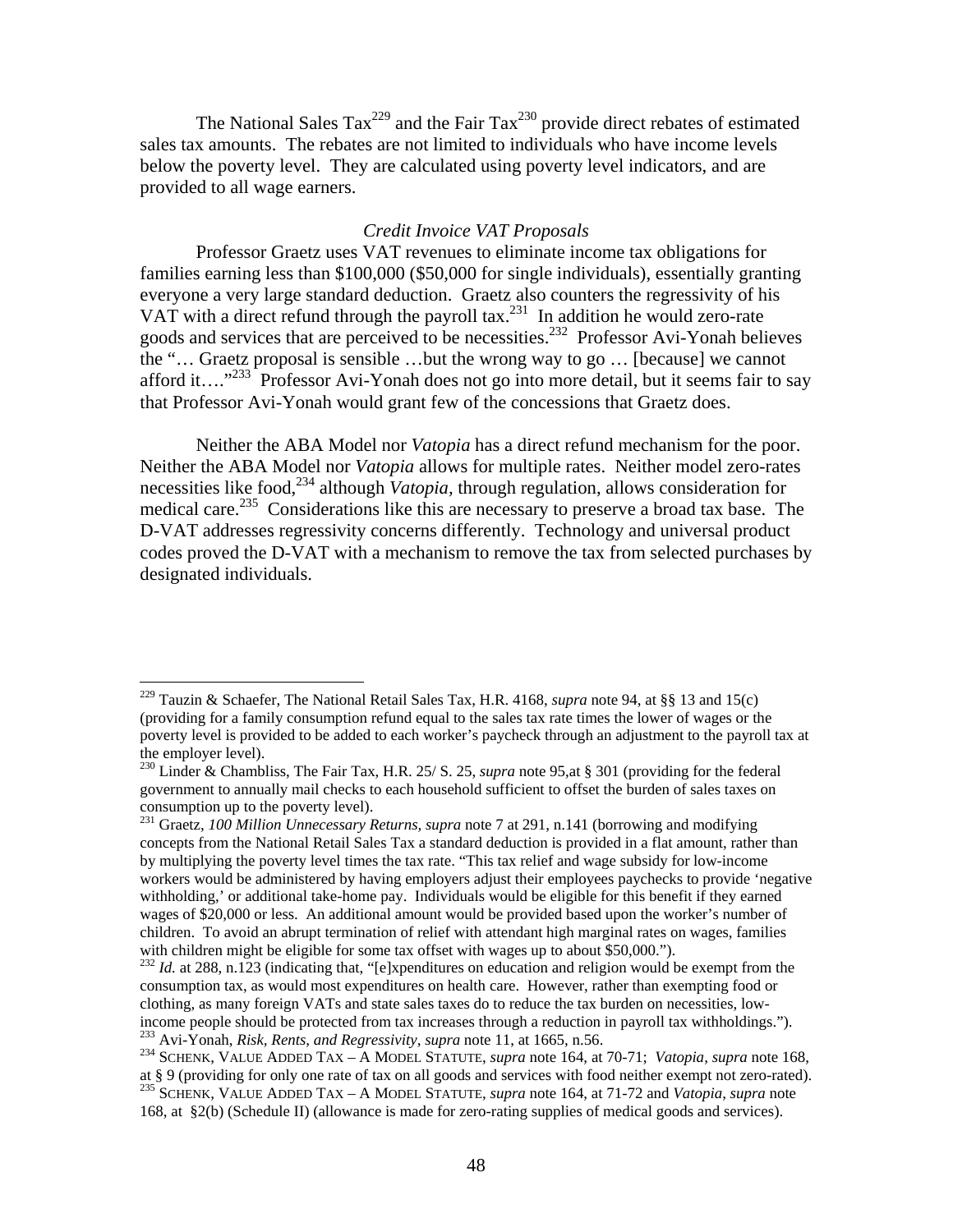#### *Digital VAT*

 The D-VAT will surgically target tax relief to those determined to be most in need, and for purchases which society feels relief should be granted. No other consumption tax proposal can make this claim. The digital core of the D-VAT allows the use of procurement card technology to remove the tax from selective transaction types. The D-VAT can do this on an individual-by-individual, economic and socially determined need basis.

For example, assume a low income individual qualifies for exemption from the D-VAT on purchases of necessities, determined in this case to be certain food, clothing items and necessary medical services. This individual would be issued a card, similar to a credit or a purchase card that would, when scanned at the point of sale, remove the D-VAT from the purchase. In effect, the purchase of designated items by this individual would be zero-rated.<sup>236</sup> Other individuals purchasing the same items would be subject to tax. Thus, the D-VAT Card functions the same way that preferred customer cards function at most supermarkets. Because universal product codes would identify all goods and services transactions in the economy, exemptions could be tailored to the specific circumstances of the qualifying individual. D-VAT Cards would be valid nationally, because universal products codes identify the same goods and services in every state.

D-VAT Cards could be issued monthly, allowing welfare agencies the opportunity to regularly re-evaluate an individual's status. Dollar limitations could be associated with these cards, so that an individual in a particular income bracket would qualify for D-VAT exemptions up to, but not exceeding certain limits. In addition, a D-VAT Card would require no cash refunds, no adjustments to payroll tax withholdings, and no annual or periodic returns seeking reimbursement. Relief is narrowly targeted to those in need, immediately provided at the point of sale, and narrowly tailored to the items for which that person's need has been recognized. This attribute of the D-VAT Card assures the expansion of the VAT base to food and other necessities purchased by the well-to-do.

Technology to accomplish this task is already available commercially. It is used by all international businesses that have VAT reporting obligations, and any commercial enterprise in the US that has automated systems to determine sales and use tax obligations. It is a very simple matter to associate a zero rate of tax with a particular purchase when an authorizing card is passed, and a standard rate of tax when no card is passed. In the D-VAT this technology would be made available to those who do not already have it through a CSP. The D-VAT would accommodate proprietary systems that are certified (CPS), and would certify other automated systems (CAS) to perform this function in-house.

 $236$  Because this transaction is zero-rated rather than exempted the retailer selling to low-income or highincome purchasers would be indifferent. A zero-rated sale allows the seller to reclaim the whole amount of the VAT (input credit) that was paid on the purchase of inventory, in exactly the same manner as a sale to a regularly taxed transaction.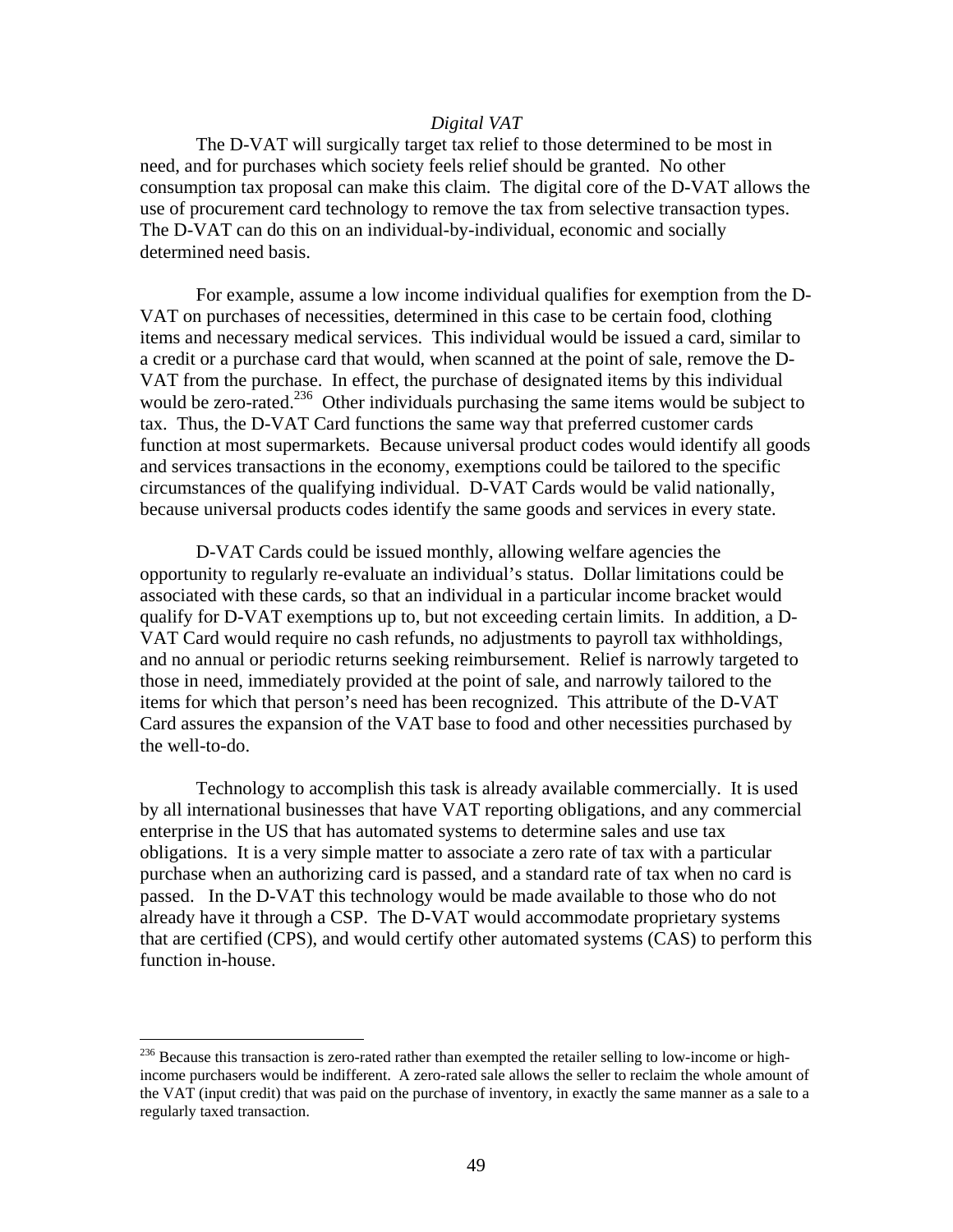(7) *Small business and final consumer exemptions added*. Two exemptions need to be added to the ABA Model VAT under the Digital VAT, one for small businesses, and the other for invoices issued to final consumers. Others may be needed in certain circumstances.

The ABA Model VAT differs from most VAT systems by not allowing a small business exemption. The commentary to the Model VAT explains, "[i]f a small business exemption is included in a VAT system, the exemption creates opportunities for abuse, produces multiple taxation, and distorts competition between taxable and exempt  $\frac{1}{1}$  traders."

The D-VAT however, needs a small business exemption. The exemption however, will not be to exempt small businesses from charging VAT, rather it will be to exempt a small business from the mandatory electronic filing requirements. Very small businesses, businesses where automation would be a hardship, would be allowed to submit paper returns, statements and reports, in lieu of the digital documentation requirements generally required in the D-VAT.

There is no reason to disagree with the ABA Reporter who explains, "[t]he Model Act does not contain a *de minimus* or small business exemption [from the tax itself]. The states have been highly successful in collecting retail sales taxes, even from small retailers with minimal record keeping. While the record keeping and reporting requirements under a VAT may be somewhat more complicated because of the input credit, there does not seem to be any significant compliance problem that should prompt Congress to remove small businesses from the tax rolls."<sup>238</sup> However, the burden of digital compliance, as opposed to traditional paper compliance may indeed be burdensome to some. $^{239}$ 

A second exemption, again to dispense with the general requirement to perform all reporting functions electronically, should be allowed for sales to final consumers. Invoices (sales receipts) issued to the final consumers transactions (supermarket receipts, department store sales slips, etc.) should be permitted in paper. The retailer's record of the transaction would still be required to be maintained digitally. The reason for this exception is to make the transition to the D-VAT as smooth as possible. In addition, final consumers are not taxpayers in a VAT system. They file no returns, reports or statements with the taxing authority, and would have no need for a digital record of purchases. Thus

<sup>237</sup> SCHENK, VALUE ADDED TAX – A MODEL STATUTE, *supra* note 164, at 87. 238 *Id.* at 90.

<sup>&</sup>lt;sup>239</sup> Regulations should determine the scope of exemption. Advances in technology could make the exemption unnecessary, so a firm rule need not be placed in the statute. Authority to regulate other hardship variances from digital recordkeeping should be allowed. Religious objections could be anticipated from some, like the Amish, who have objected to proposed changes in sourcing rules in the Ohio sales tax statute, because new rules (destination sourcing) anticipate the use of a modern technology that is at odds with their beliefs. Steven S. Woo, *Ohio Lawmaker Calls for Sourcing Amendment to Streamlined Agreement*, STATE TAX NOTES (Nov. 1, 2004) [Doc. 2004-20829; 2004 STT 211-1]; Emily Dagostino, *Tax Officials: Streamlining States Struggle With Sourcing Provisions*, STATE TAX NOTES (Aug. 19, 2004) [Doc. 2004-16766; 2004 STT 161-1].